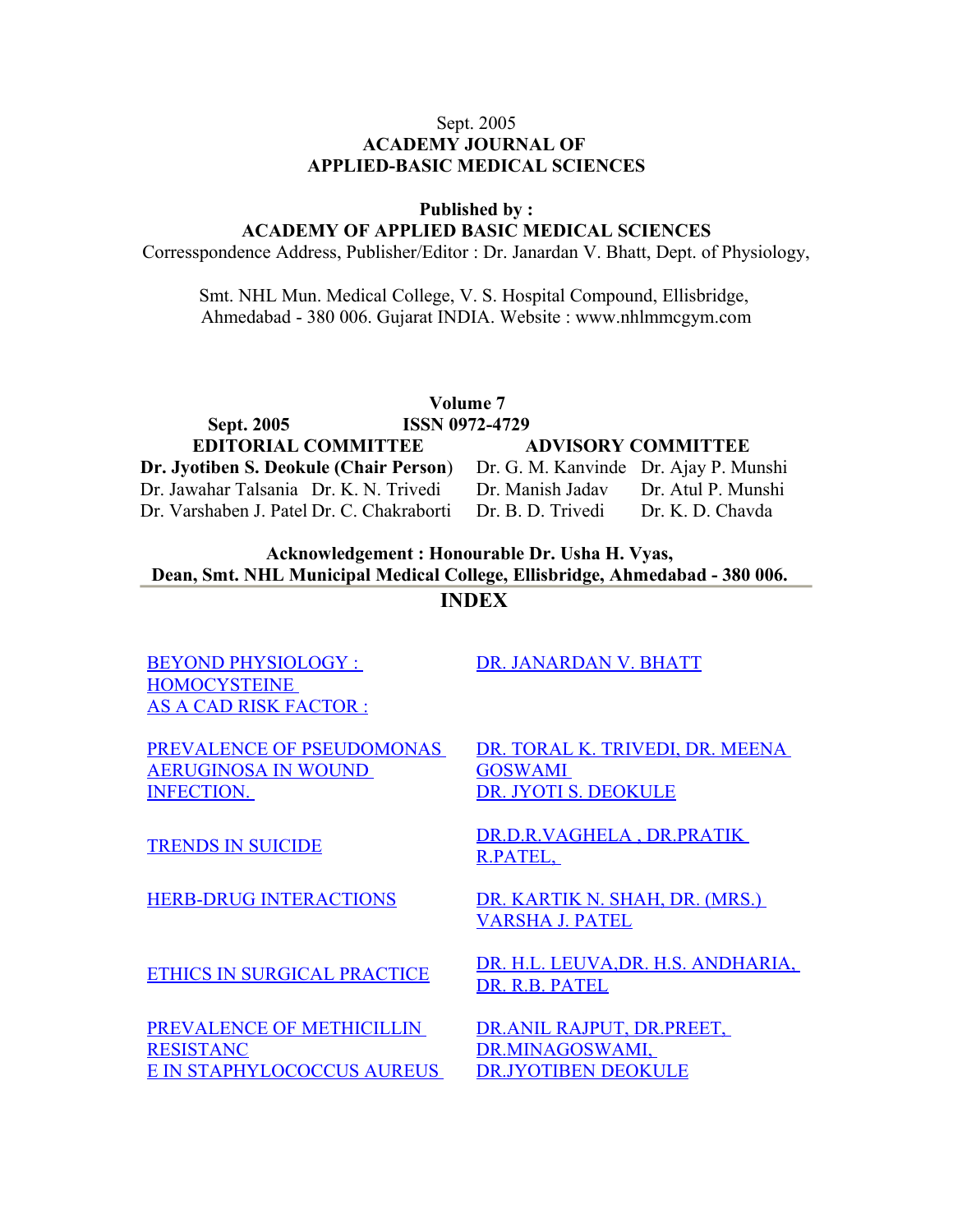[KAP STUDY OF DOCTORS](http://www.nhlmmc.edu.in/kapstudy.htm) [REGARDING](http://www.nhlmmc.edu.in/kapstudy.htm) 

[DR. SOLANKI BHAVIN, DR.](http://www.nhlmmc.edu.in/kapstudy.htm) [SRIVASTAVA RATAN ,](http://www.nhlmmc.edu.in/kapstudy.htm) [DR. SHARMA RASHMI](http://www.nhlmmc.edu.in/kapstudy.htm)

[SEROPREVALENCE OF HIV IN STD](http://www.nhlmmc.edu.in/seroplevance.htm) [PATIENTS.](http://www.nhlmmc.edu.in/seroplevance.htm)

[DR. PARUL D. SHAH, DR. JYOTI S.](http://www.nhlmmc.edu.in/seroplevance.htm) [DEOKULE](http://www.nhlmmc.edu.in/seroplevance.htm) 

[THYROID - PATHOLOGICAL SENARIODR. FALGUNI.R.SHAH,](http://www.nhlmmc.edu.in/thyroid.htm) [DR.JAYASHREE.M.SHAH,](http://www.nhlmmc.edu.in/thyroid.htm) [DR. N.R.SHAH,](http://www.nhlmmc.edu.in/thyroid.htm)

[ECCLAMPSIA, A CURSE](http://www.nhlmmc.edu.in/ecclampsia.htm) [DR. SUSHMA SHAH, DR.](http://www.nhlmmc.edu.in/ecclampsia.htm)

D.A.DESAI,DR. PARUL T. SHAH, [DR. PUSHPA YADAV, DR. YAMINI](http://www.nhlmmc.edu.in/ecclampsia.htm) [VASAVDA,](http://www.nhlmmc.edu.in/ecclampsia.htm)

[REVIEW OF EYE DONATION](http://www.nhlmmc.edu.in/reviewofeye.htm) [BEHAVIOR](http://www.nhlmmc.edu.in/reviewofeye.htm)

[CASE REPORTS : MENINGITIS DUE](http://www.nhlmmc.edu.in/casereports.htm) [TO ACINETOBACTER.](http://www.nhlmmc.edu.in/casereports.htm)

[MULTIPLE PANCREATIC](http://www.nhlmmc.edu.in/multipal.htm) **[PSEUDOCYSTS](http://www.nhlmmc.edu.in/multipal.htm)** 

[INTERESTING POST-MORTEM](http://www.nhlmmc.edu.in/interisting_postmort.htm) [FINDING](http://www.nhlmmc.edu.in/interisting_postmort.htm)

[DR JANARDAN V. BHATT,](http://www.nhlmmc.edu.in/reviewofeye.htm)

[STUDY OF CASES OF MALARIA](http://www.nhlmmc.edu.in/studyofcases.htm) [DR. VIVEK K. IYER, DR. B.M.SHAH,](http://www.nhlmmc.edu.in/studyofcases.htm) [DR. R. H. BHAVSAR,](http://www.nhlmmc.edu.in/studyofcases.htm)  [DR. R. B. PRAJAPATI](http://www.nhlmmc.edu.in/studyofcases.htm) 

> [DR. JYOTIBEN DEOKULE , DR. TORAL](http://www.nhlmmc.edu.in/casereports.htm) [K TRIVEDI](http://www.nhlmmc.edu.in/casereports.htm)

[DR. H.S. ANDHARIA, DR. H.L. LEUVA,](http://www.nhlmmc.edu.in/multipal.htm) DR. R.B. PATEL, [DR. J.R. PATEL, DR. ELVIS RESIDENT ,](http://www.nhlmmc.edu.in/multipal.htm) [DR. HIMESH CHAUHAN](http://www.nhlmmc.edu.in/multipal.htm) 

[DR. KALPESH KOTARIYA , DR. ANIL](http://www.nhlmmc.edu.in/interisting_postmort.htm) RAJPUT, [DR. PRATIK PATEL, DR. JYOTI](http://www.nhlmmc.edu.in/interisting_postmort.htm) **[DEOKULE](http://www.nhlmmc.edu.in/interisting_postmort.htm)** 

[WORLD HEALTH DAY 2005](http://www.nhlmmc.edu.in/worldhealthday.htm) [DR. BHAVNA KUMPAVAT](http://www.nhlmmc.edu.in/worldhealthday.htm)

# **BEYOND PHYSIOLOGY : HOMOCYSTEINE**

#### **AS A CAD RISK FACTOR :**

DR Janardan V Bhatt MD,MD ,PhD Editor,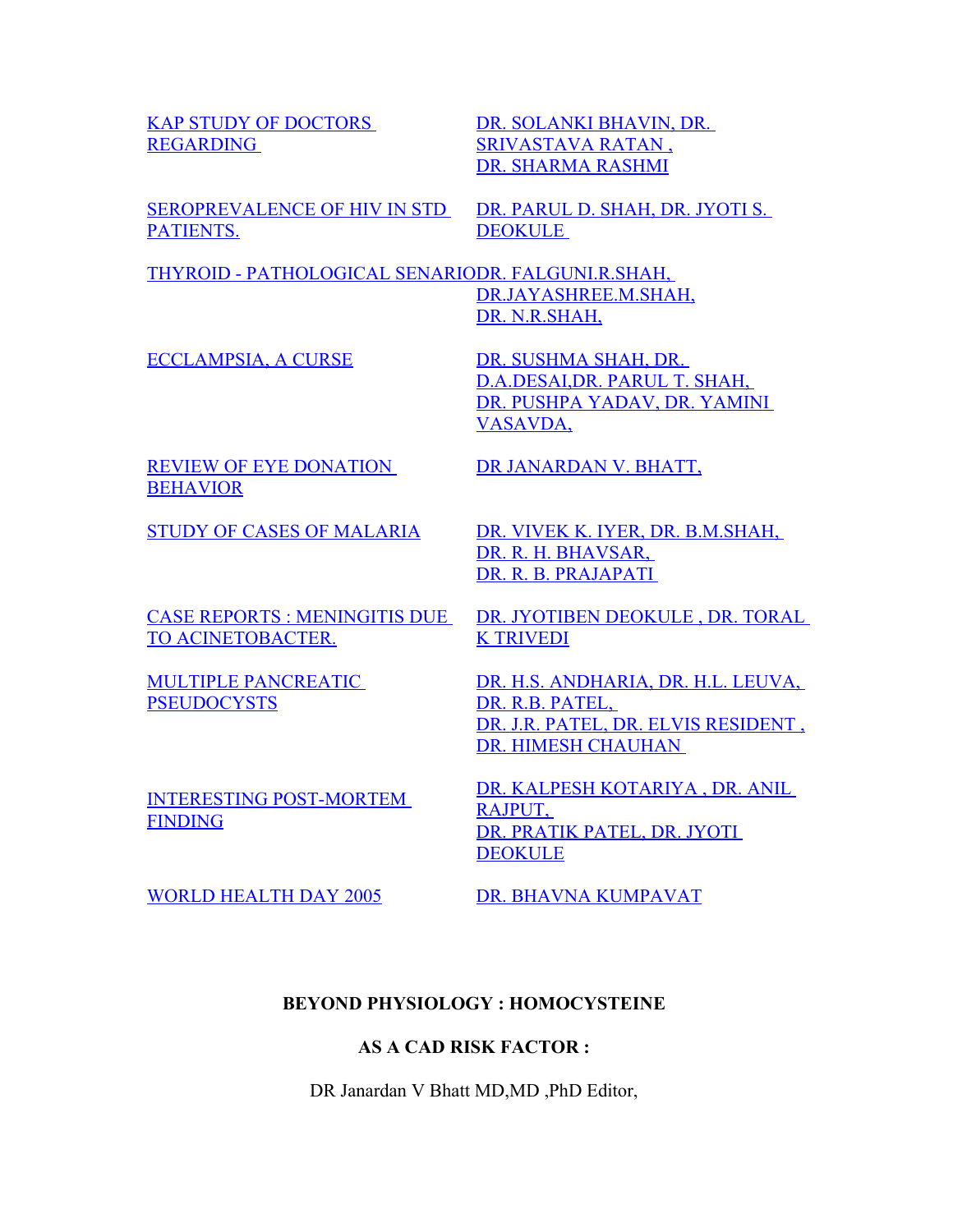Homocysteine is a sulphur containing amino acid. Recently it has been found that increased plasma level of homocysteine (clinically known as hyperhomocystenemia) is associated with increase risk of atherosclerotic coronary ,cerebral and other peripheral vascular diseases. Though the homocysteine and its precursor an essential amino acid methionine play significant role in metabolism during healthy state. But due to excessive production of these amino acids i.e.homocysteine and other related compounds like cystine and cysteine are associated with athrosclerosis. Normally mithionine which we take with protein in diet undergo alterations in our body mainly by oxidation in to three compounds

# [1] homcysteine

- [2] homocystine
- [3] homocysteine thiolactone.

These compounds are suphur containing compounds. They together are raised in hyperhomocystenemia . The normal fasting plasma level of these compound is varies from 6to 12 micromol /L in women and 8 to 14 micromoles /L in man. But there may be some variation between laboratories. According to the severity ,moderate ,intermediates and severe hyperhomocystenemia refer to 16 to 30,31 to 100,and greater than 100 micromoles /L respectively. In our body metabolism methyonine has two options [1] it is converted into homocysteine,and then it undergo remethylation in the presence of enzymes methionine synthase [MS] and methylene tetrahydrofolate reductase[MTHFR],in the presence of two coenzymes i.e. Vitamin B-12/cobalamine and folic acid respectively.[2] Methionine also undergo demethylation and transsulfuration. Here the end products are cystathionine , glutathione and glutathione sulphate which are excreted in the urine. Here the chief enzyme is cystathionine beta synthase and coenzyme is pyridoxine/Vitamin B6.

# **Hyperhomocystenemia :**

The principal causes of hyperhomocystenemia are [1] the genetic [2] nutritional [3] diseases [4] drugs.

**[1]** Genetic causes. This includes the deficiency of the various enzymes ,the commonest being CBS deficiency the classical congenital homocystinuria. In this condition there is ectopia lentis mental retardation ,premature atherosclerosis and thromboembolic phenomenon. There is mark elevation of plasma and urine homocysteine concentration . Deficiency of MTHFR is also associated with severe hyperhomocystenemia ,the prognoses is worse.

**[2]** Nutritional causes are deficiency of one or more of the Vitamins i.e. folic acid ,vitamin B12 and B6 .These deficiencies are relative and more commonly occur in elderly. It is found that homocysteine level are inversely related to blood concentration of folate, cobalamin and to a lesser extent pyridoxine.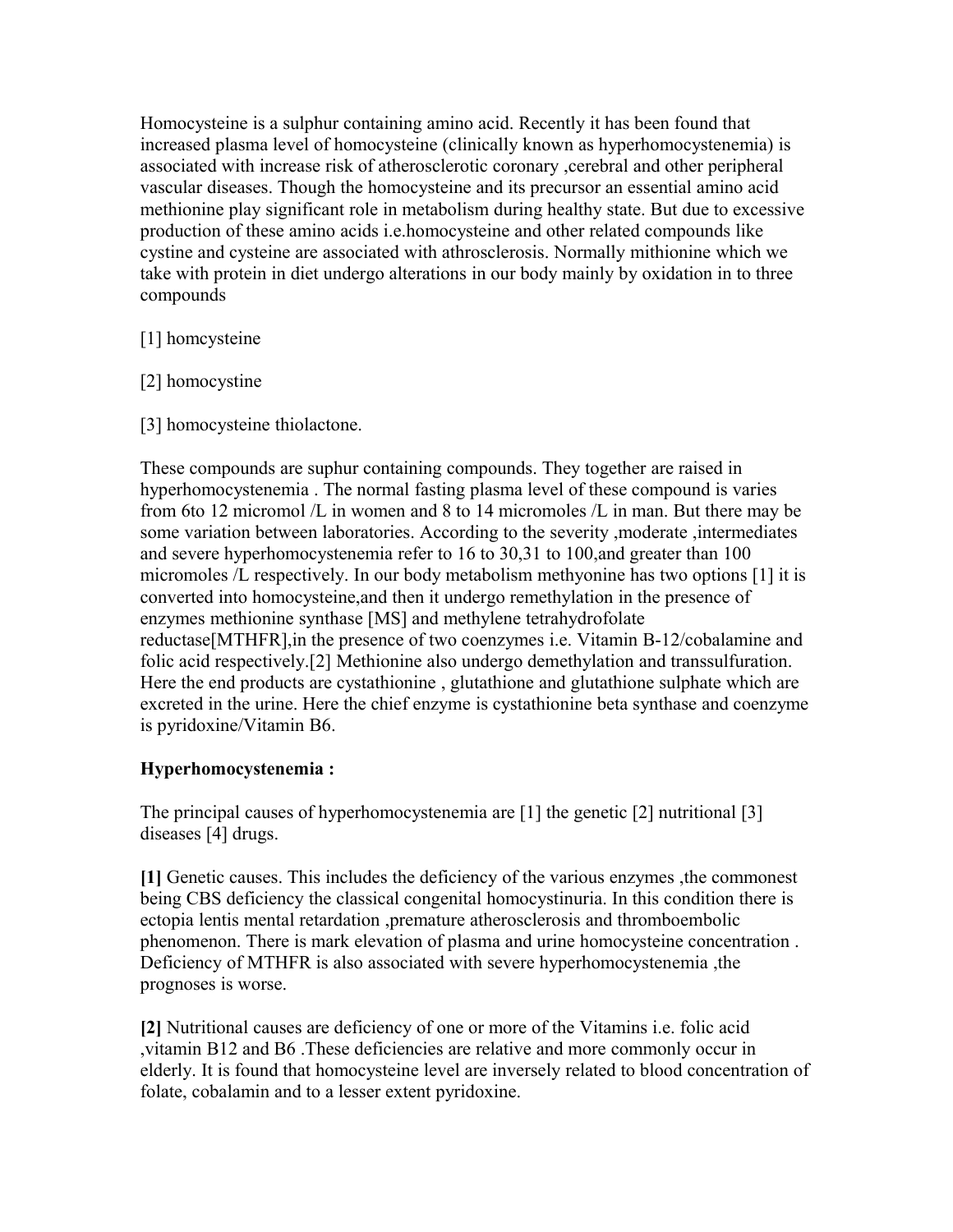**[3]** Diseases. Hyperhomocystenemia is found to be associated with diseases like hypothyroidism, chronic renal failure, systemic lupus erythematosus.

**[4]** Drugs. Certain drugs which are responsible for this condition are methotrexate, phenytion, carbamazepine, nitrous oxide, theophyline cholestyramine, niacin.

Hyperhomocysteinemia and atheroscierosis:Large number of prospective and retrospective randomize controlled studies has concluded the fact that hyperhomocysteinemia is an independent risk factor for atherosclerosis. It was Dr.Kilmer McCully a pathologist of Harvard who first observed atherosclerosis and thromboses in children suffering from homocystinuria with elevated plasma homocyscteine. Unfortunately Dr.Kilmer McCully has to loose the job because the medical people were not ready to accept his belief and hypothesis that some thing other than cholesterol can cause the heart disease. This happened in 1969. After thirty years now it is proved that hyperhomocysteinemia is an independent factor for atherosclerosis.

The metaanalyses conducted by Buoshey et al concluded that hyperhomocysteinemia was an independent factor for CAD.A 5 micromoles/L increment in homocysteine elevates CAD risk as much as cholesterol increase of 20 mg./dL. Prolonged lowering of homocysteine by 3 to 4 micromoles /L is associated with 30 to 40% reduction in risk of CAD. They also predicted that a 350 microgram/day intake of folic acid in man and 280 microg/day intake of folic acid in women could potentially prevent about 30500 and 19000 vascular deaths annually in man and women respectively. Other studies i.e. Graham's et al, Arnesen et al, Nygard et al ,Malinow et al, Sclhuv et al,Konecky et al concluded the relationship between homocysteiene and atherosclerosis and impact of vitamins like folic acid, pyridoxin and cobalamin.

Some of the methods used were ultrasonographic assessment of carotid artery, thoracic aorta , red cell folate concentration, plasma cobalamin and plasma pyridoxal phosphate ,nitric oxide mediated brachial artery dilatation, and coronary angiographies. All these studies have concluded that the homocysteine is an independent risk factor, this is independent to other risk factors of CAD i.e.cholesterol, tobacco smoking ,hypertension etc. So there remains to discuss how the homocysteine is important for genesis of atherosclerosis . The experimental evidences suggest that excess of homocysteine result in endothelial injury and dysfunction. The endothelial injury occur due to direct effect and indirectly by reactive oxygen species [ROS] i.e. oxidative damage. Homocysteine is rapidly auto oxidized and during oxidation, potent ROS i.e. super oxide, anion radical ,hydroxyl radical and hydrogen peroxide are generated. This ROS are also responsible for lipid peroxidation and formation of oxidized LDL cholesterol which is potent etherogen .ROS directly injuries to andothelium.

Due to vascular endothelial dysfunction, normal production of nitric oxide is deranged so there is no adequate vasodilatation leading to vasocontriction and platelets aggregation. Endothelium is now vulnerable to homocysteine mediated oxidative damage.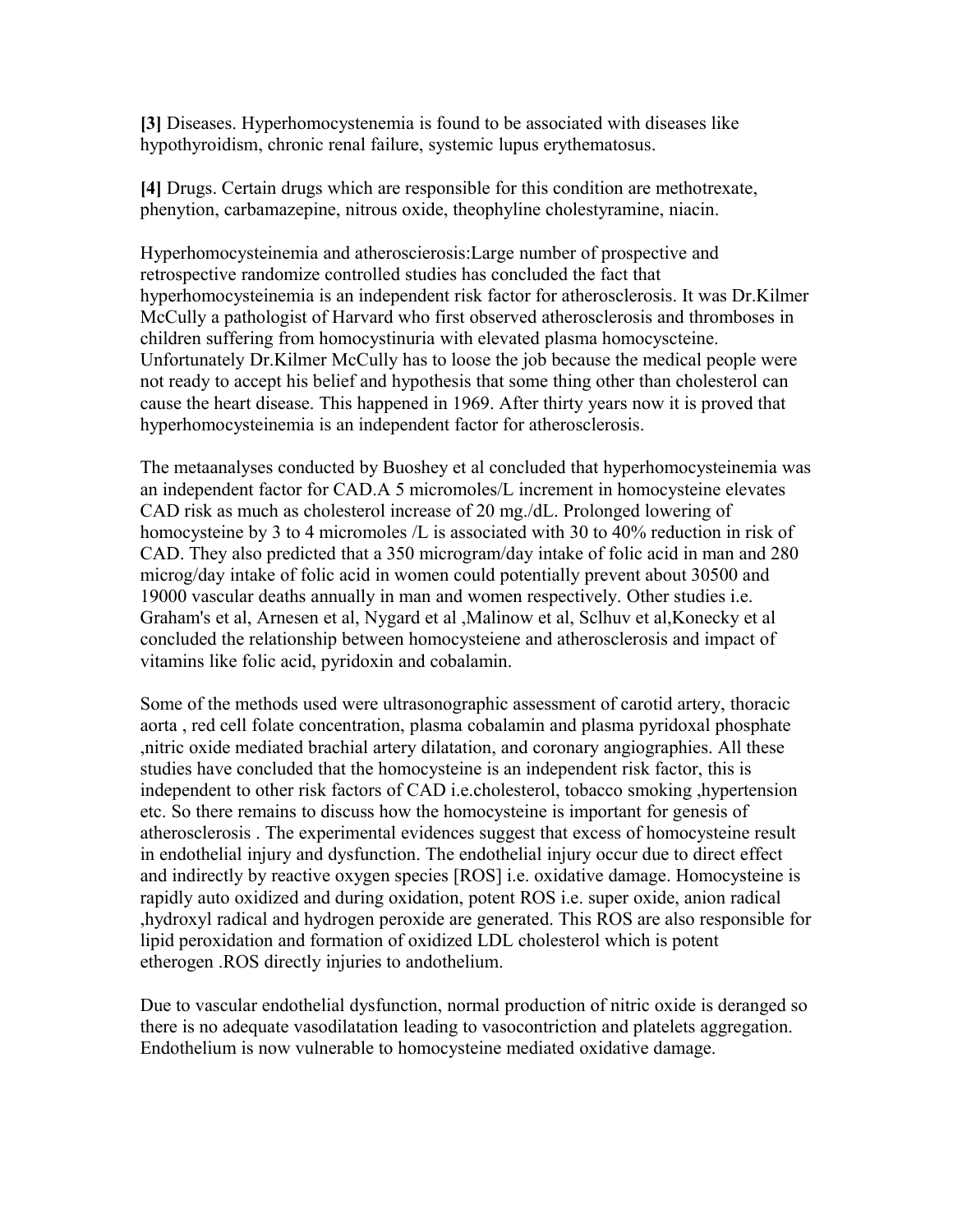Excessive damage of endothelium by homocysteine and ROS leads to severe endothelial injury and exposer of matrix which invite platelets accumulation ,activation, aggregation and thrombus formation on exposed sub endothelial matrix. Homocysteine thiolactone, an oxidative product of homocysteine ,combined with LDL-C to form aggregates and that are taken by intimal macrophages. These macrophages are converted in to foam cell leading to development of atheromatous plaques. Homocysteine thiolactone promote the proliferation of smooth muscles [mitogen] and fibrosis, activation of elastase, and calcium depositions.

Some coagulation abnormalities are also observed in hyperhomocysteinemia i.e. activation of factor X11 and factor V , depression of activation of protein C, inhibition of thrombomodulin expression of tissue factor and suppression of heparin sulphate. All this leads to formation of thrombin and create a prothombotic environment which facilitate local thrombus formation in coronary, cerebral and peripheral blood vessels.

#### Treatment of hyperhomocysteinemia

The treatment depend upon the cause. Dietary supplement of vitamins i.e. folic acid, pyridoxine and cobalamin are used to reduce homocysteine . The minimum effective pharmacological doses of these vitamins are 0.65 mg.,10mg.and 0.4mg./per day respectively. The optimum effective dose still remains controversy .Law dose folic acid i.e. 250 to 500 microgram per day was found to be adequate to reduce and maintain the normal level of homocysteine. . Typically hyperhomocysteinemia is asymptomatic until the forth or fifth decade of life when premature CAD suddenly develops. Further studies are required to establish the relationship between. Meanwhile a long term pharmalogical prophylactic approach with vitamins is recommended. Now the question is should all patients with evidence of or risk of atherocrerosis be screened for hyperhomocysteinemia and if so at what level of homocysteine the treatment should be initiated.

In context to our country the cost of measurement [750 to 1000 RS.] per investigation, availability of laboratory facility & investigation ,socio economical factors ,cost benefit issues ,influence the establishment of protocols and screening of this investigation. For the next years the new research and studies will reply the question. Meanwhile low dose folic acid , pyridoxine and cobalamin are effective inexpensive low risk pharmalogical options to lower and maintain the homocysteine concentration in population at risk. In this context ,long term prophylaxis with these drugs in Indian population required further large studies to quantify the benefits and risk.

Now the question is should all patients with evidence of or risk of atherocrerosis be screened for hyperhomocysteinemia and if so at what level of homocysteine the treatment should be initiated. In context to our country the cost of measurement [750 to 1000 RS.] per investigation, availability of laboratory facility & investigation ,socio economical factors , cost benefit issues , influence the establishment of protocols and screening of this investigation. For the next years the new research and studies will reply the question. Meanwhile low dose folic acid , pyridoxine and cobalamin are effective inexpensive low risk pharmalogical options to lower and maintain the homocysteine concentration in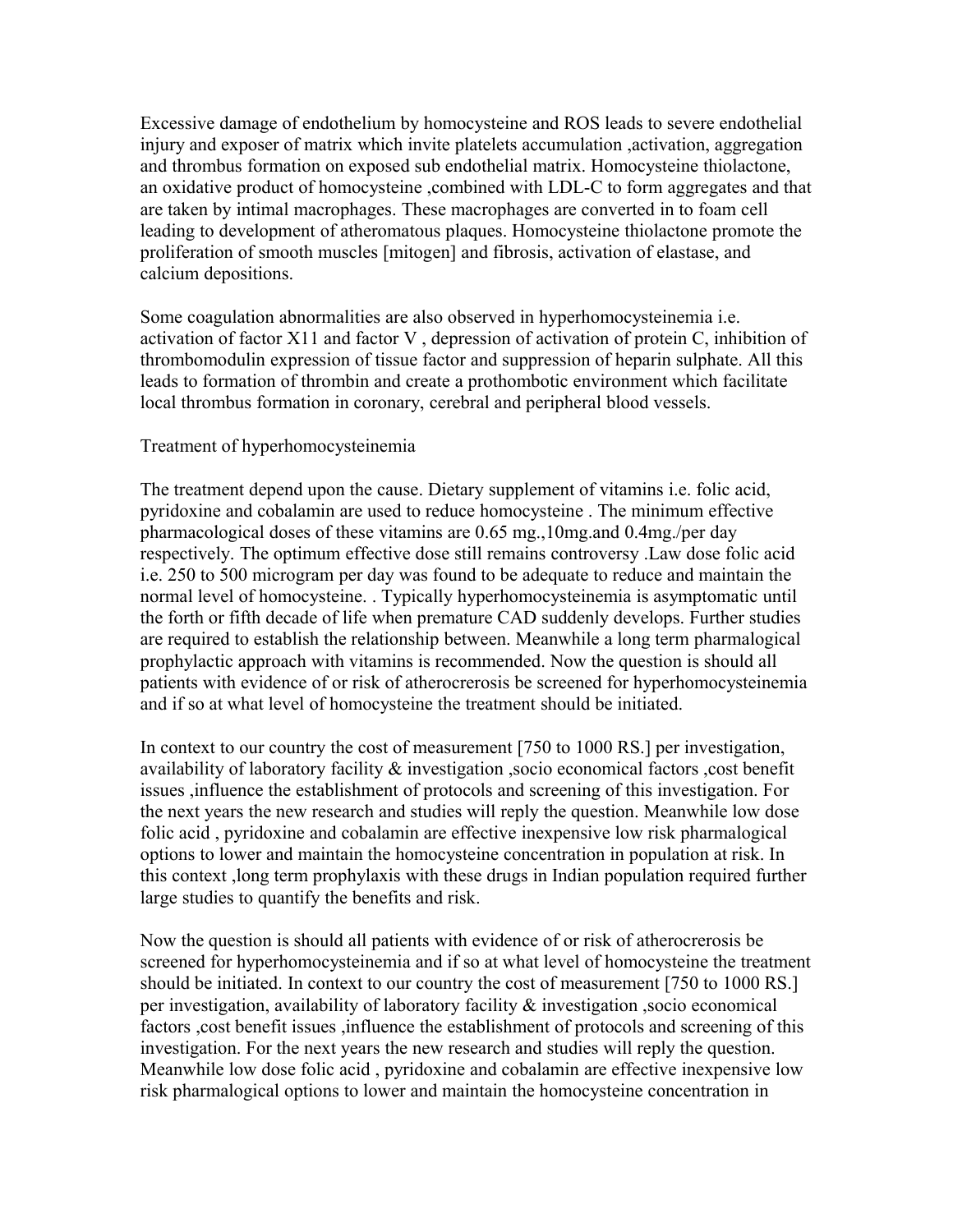population at risk. In this context ,long term prophylaxis with these drugs in Indian population required further large studies to quantify the benefits and risk.

#### **References**

McCully KS. Vascular pathology of homocysteinemia: implications for the pathogenesis of arteriosclerosis. AM J Pthole.1969;56:111-128.

Selhub J. Jacques PF,Wilson PW, Rush D. Rosenberg IH. Vitamin status and intake as primary determination of homocysteinemia in elderly population. JAMA. 1993;.270:2693-2698.

Malinow MR.Bostom AG,Krauss RM.Homocysteine ,Diet, and Cardiovascular Diseases: a statement for healthcare professionals from the Nutrition Committee, American Heart Association. Circulation. 1999;99:178-182.

Malinow MR. Kang SS, Taylor LM,et al. Prevalence of hyperthomocysteinemia in patients with peripheral arterial occlusive disease. Circulatio.1989;79:1180-1188.

Misra HP.Generation of superoxide-dependant formation of hydroxyl radicals in the presence of thiol compounds.FEBS Lett 1982;138:33-36.

McCully KS. Wilson RB. Homocysteine theory of arterioscierosis. Artherosclerosis.1975;22:215-227.

Boushey CJ. Beresford SA. Omen GS. Motulsky AG. A quantitative assessment of plazma homocysteine as arisk factor for vascular disease. Probable benefits of increasing folic acid intakes.JAMA.1995;274:1049-1057.

Nygard O, Nordehaug JE, Refsum H. Ueland FM, Forstad M, Vollset SE. Plazma homocysteine levels and mortality in patients with coronary artery disease. N Engl J Med.1997;337:230-236.

Konecky N, Malinow R. Tunick PA, Freedberg RS, Rosenzweig BP, Katz ES, Hees DL, Upson B, Leung B, Perez J, Kronzon I. Correlation between plazma homocysteine and aortic atherosclerosis. AmHeart J.1997;133:534-540.

#### **Prevalence of pseudomonas Aeruginosa in wound infection.**

**Dr. Toral K. Trivedi\*, Dr. Meena Goswami\*\*, Dr. Jyoti S. Deokule\*\*\*.** \* Junior Lecturer, \*\*Asso. Prof. \*\*\* Prof. and HOD Department of Microbiology NHL Municipal medical college

Wound infection mean deposition and multiplication of bacteria in tissue with an associated host reaction. The pseudomonas infection is a serious problem in immuno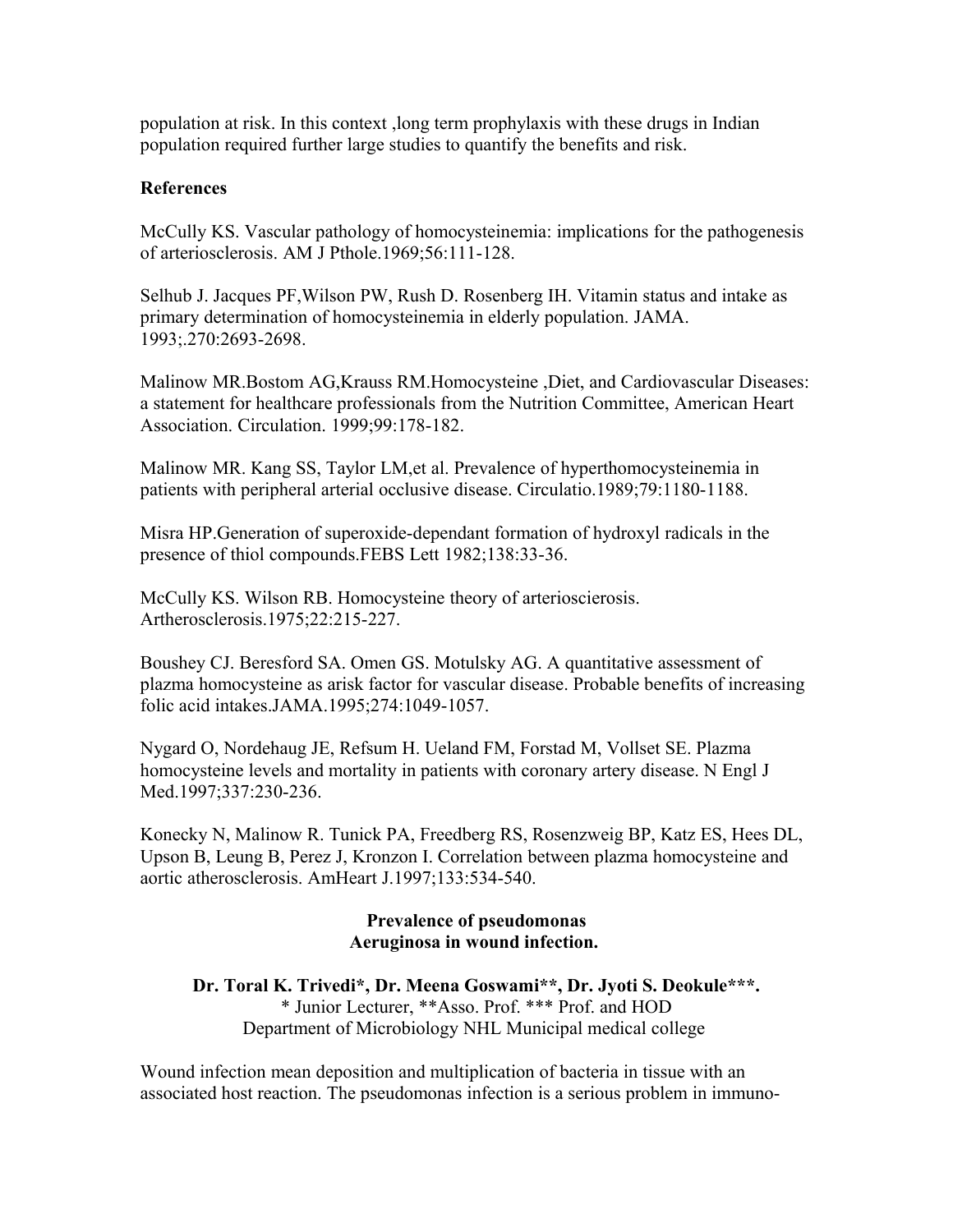suppressed , neutropenic, debilitated and burns patients. They are highly resistant to disinfectant and antibiotics Pseudomonas aeruginosa, an increasingly prevalent opportunistic human pathogen, is the most common gram-negative bacterium found in nosocomial infections.. So very hard to control particularly in hospital environment.. P. aeruginosa (family Pseudomonadaceae), an aerobic, motile, gram-negative rod able to grow and survive in almost any environment, lives primarily in water, soil, and vegetation.

# **Material and Methods:**

Samples received from 1930 indoor and outdoor patients attending V.S.General Hospital were cultured and microbiological analysis was done from July 2004 to December 2004. Samples like pus, swabs, drain fluids and tissues were collected in sterile container from infected sites and received at laboratory and processed immediately using standard microbiological methods.(1). Any growth was identified by colonial characteristic and standard biochemical test. Anti-microbial test was performed by Kirbybauer Disc diffusion method as per NCCLS recommendation.(2)

# **Results :**

Out of 1930 no of specimens , 246(12.7 %) showed Pseudomonas aeruginosa, out of them 65 females and 181 males.

# **Drug Sensitivity:**

# **Name of drug Sensitivity Resistance**

Ampicillin/Sulbactum 54(21.9 %) 192(78.1%) Co-trimoxazole 16(6.5%) 230(93.5%) Cefotaxime 44(17.8%) (82.2%)

Piperacillin 79(32.1%) 167(67.9%) Chloramphenicol 26(10.5%) 220(89.5%) Ciprofloxacin 92(37.3%) 154(62.7%) Ceftizoxime 16(6.5%) 230(93.5%) Tetracycline 15(6.0%) 231(94%) Ofloxacin 90(36.5%) 156(63.5%) Gentamicin 52(21.1%) 194(78.9%) Amikacin 81(32.9 %) 165(67.1%) Pefloxacin 44(17.8%) 202(82.2%)

Pseudomonas aeruginosa are susceptible to fluoroquinolones ,like ciprofloxacin (37.5%), Ofloxacin (36.5%), followed by amikacin(32.9%) followed by piperacillin(32.1%).More than 80 % pseudomonas showed resistance to co-trimaxole, tetracycline, ceftizoxime, pefloxacin.

#### **Discussion :**

There is increasing concern regarding antimicrobial resistance in wound. Data are limited on the prevalence, pattern of resistance and risk factors associated with resistant organisms. This Study was done to address these issues as they relate to common infection of all age group.. In our study we found multi-drug resistant pseudomonas.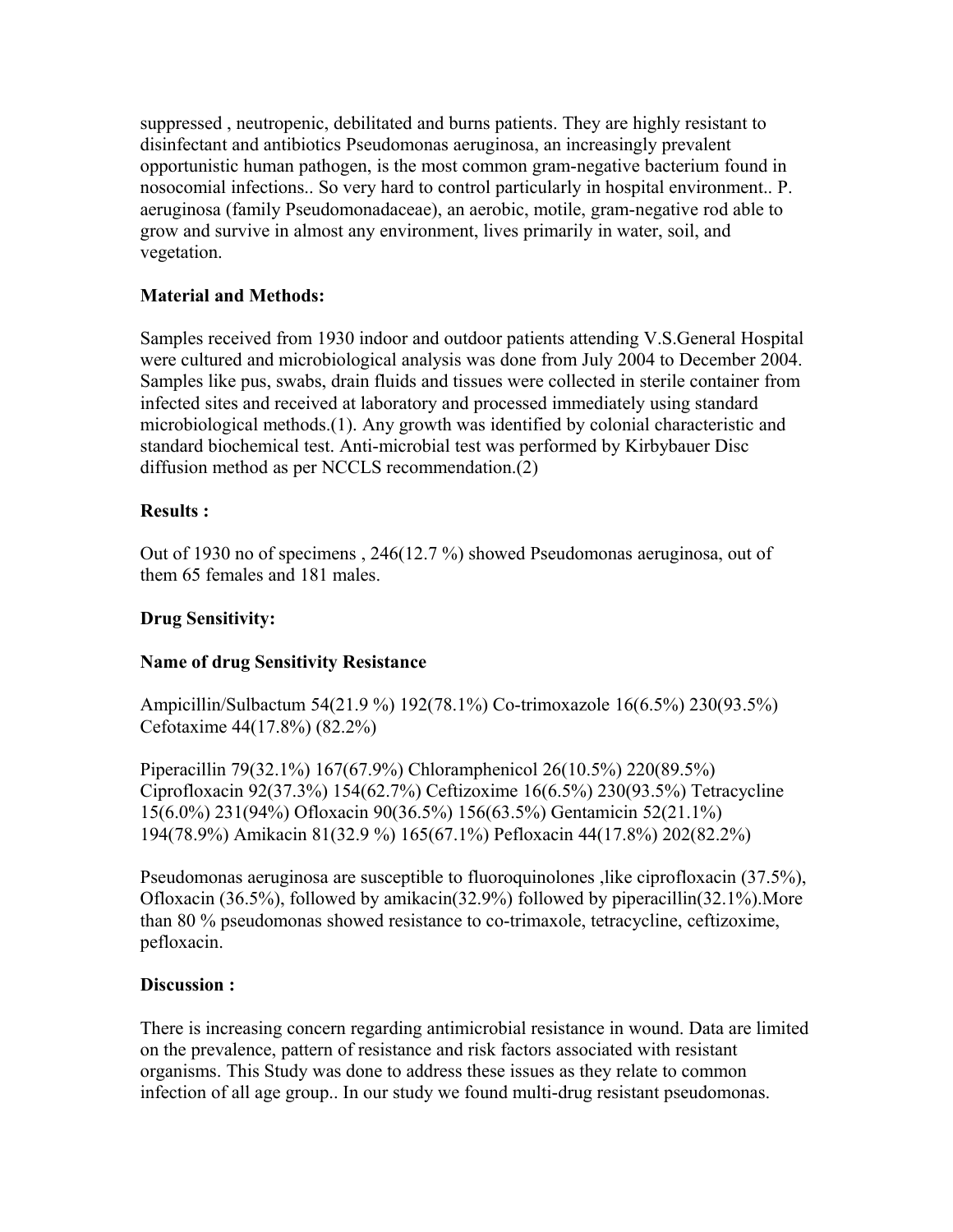Pseudomonas is a one of the most important microorganism which causes problems clinically due to multiple drug resistance.

# **Reference:**

1. Colle JG, Fraser AG, Marmion BP, Simmons A.(Eds) Mackie and Mc Cartney Practical medical microbiology, 14th ed. 1996 77-83.

**2. National Committee for Clinical Laboratory Standards.. Performance standards for antimicrobial susceptibility testing :** Twelfth informational supplement. Document M100-S12.2002. National Committee for Clinical Laboratory Standards, Wayne, Pa.

# **TRENDS IN SUICIDE Dr.D.R.Vaghela , Junior lecture ,FM dept**

# **Dr.Pratik R.Patel**, Professor & Head FM dept SMT NHL Municipal Medical Collage, Ahmedabad - 6

# **Introduction :**

Though life is very precious people end their life by their own. Ahmedabad city of Gujarat [India] is not an exception or different to this as suicide is a major psychological problem. Suicidal deaths coming for postmortem examination to the postmortem centre of Smt. N. H. L. Municipal Medical College, Ahmedabad were analyzed and presented in this paper.

# **Materials and Methods :**

The postmortem centre of Sheth V S general hospital Ahmedabad situated in center of city fulfills the needs of Ahmedabad city & admitted patients in V. S. Hospital, mainly from periphery of the city and Rajasthan border area. The area covered is mostly urban including few rural parts. All the suicidal deaths coming for the postmortem examination to this centre were studied, the study being retrospective of the year 2003. Total 131 cases were examined as suicidal deaths.

# **Observations :**

Out of total 893 cases for postmortem examination conducted 131 cases were found to be suicidal deaths. It was found that there was increased number and percentage of the deaths of suicides in relation to the total postmortem conducted. The males [555] overtook females [338] in all the year of study, but the female suicidal deaths were [18%] more in the comparison to males [12%]. The most affected age group for females was 21- 30 years and next to it was 11-20 years in which the females  $(24 \& 17)$  out numbered the males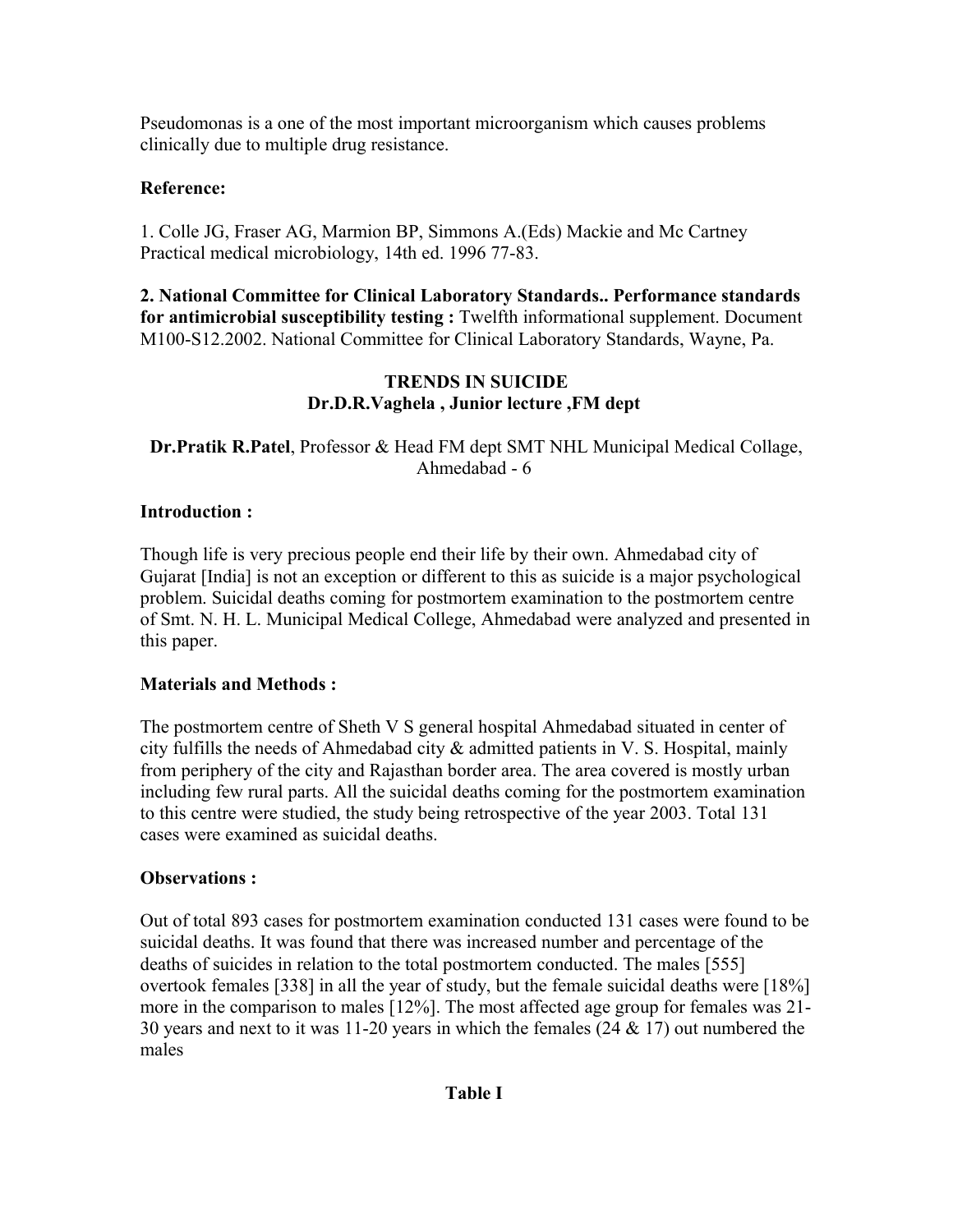#### **MANNER OF DEATH**

# **MANNER OF DEATH NO. OF DEATH MALE FEMALE** HANGING 33 21 12

POISONING 58 33 25

BURNS 31 6 25

CUT WRIST 1 1 0

RAILWAY 2 2 0

JUMP FROM HT. 5 3 2

DROWNING 1 1 0

 $(22 \& 12)$ . The age of suicide found varying from 11 years to 82 years. The married males (42) and females (47) were more in number than unmarried ones. 2 males were unknown by their marital status. Males (13) females (20) came from rural areas on outskirts of city were less in number than their urban counterpart. Poisoning (58) and hanging (33) were the most adopted methods of suicide. Death due to burn as method of suicide (31) was a usual finding in this series. Railway run-over (2) and fall from height (5) were not so common, even though these methods were common earlier. Cut wrist suicide and death due to drowning cases found rarely (1-1 each). Suicidal cutthroat, firearm suicidal deaths were never committed in this part of state. Out of all the deceased 64 were treated in hospital before their death and 67 were brought dead. On further investigation out of 67 brought dead, relatives of 47 deceased had given reason(s) for committing suicide.

#### **Discussion :**

The females were less than the males that came for postmortem examination. So the female out numbered the male in percentage of their total population in suicidal deaths.

The history of railway run-over and fall from height deaths was taken from relatives and so could be misleading. This study mostly depended upon the police and relatives' history regarding railway run-over and fall from height deaths to conclude the nature of death. So from the history we presumed suicidal deaths by these methods were less in this series. Moreover these cases might be treated as accidental cases instead of suicidal cases.

The death due to poisoning and hanging were most numbered in this series. Substance used for ingestion is easily available in the open market as pesticides. In case of hanging any household cloths like sari ,dupatta were converted in to ligature material.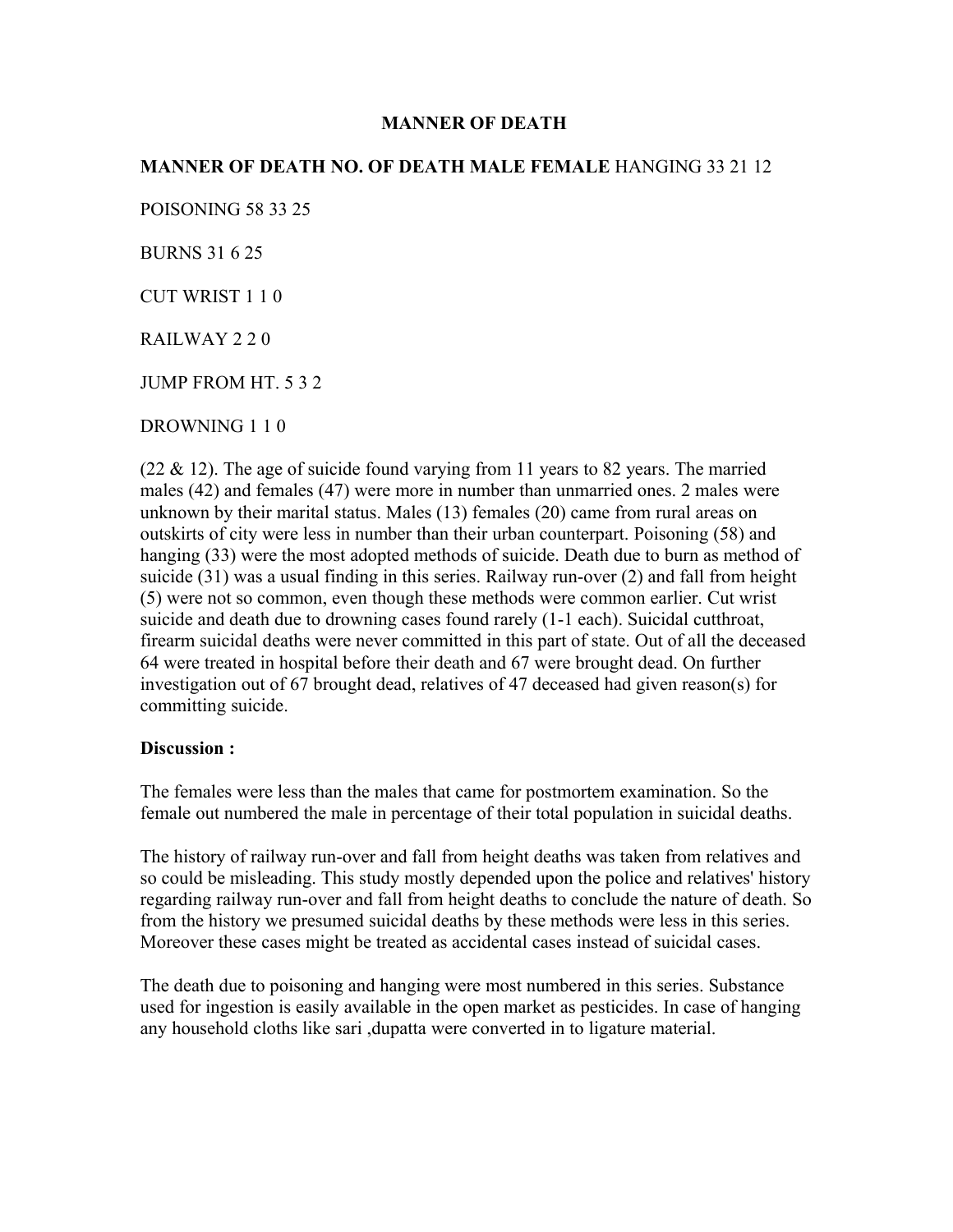The catchments area of the postmortems in this study being mostly urban in origin. The suicidal deaths from urban area out numbered the rural area. This is because mainly city police stations were included in college jurisdiction.

As lake and river are usually dry throughout the year so suicide by drowning is comparatively too less.

## **Conclusion :**

From the above observation it can be concluded that the women of urban origin who were married commit suicide mostly by hanging or insecticidal poisoning in this part of state mainly due to stress and strain and rising competition in study  $\&$  of life which is increasing year by year. Death due to burn is most preferred method to commit suicide in female [39% of female suicides] and correlates mostly with dowry in rural area. In about 50% of incidences of suicidal death in males poison was used.

# **HERB-DRUG INTERACTIONS**

# **Dr. Kartik N. Shah, MD\* & Dr. (Mrs.) Varsha J. Patel, MD \*\***

\* Junior Lecturer, Department of pharmacology, \*\*Professor and Head, Department of pharmacology,SMT NHL Municipal Med. Collage, Ahm.

Herbalism (also called phytomedicine or botanical medicine) is the medicinal use of plants or plant constituents. The use of plants as medicine predates even human evolution; great apes have been noted to consume specific medicinal plants when they are ill [1].

Herbal medicines are the oldest remedies known to mankind. Herbs had been used by all cultures throughout history but India has one of the oldest, richest and most diverse cultural living traditions associated with the use of medicinal plants [2].

Herbal preparations are viewed by many as natural and therefore safe. This has in part, led to the rapid increase in the number of people using such products. It has been estimated that there was a 380% increase in the use of herbal preparations between 1990 and 1997 in the United States of America (USA) alone. However, the increased usage has also brought to light a number of problems associated with these apparently safe herbal prepartions. [3].

Herbal medicines have become a popular option in healthcare. In India many herbal preparations are available in the market that contain single or multiple herbal ingredients, for examples, GARLIC PEARLS (garlic), BILOVAS (ginkgo biloba), BIOVITAL (ginseng), AJAR (ashwagandha, guduchi & others), ATTENTIO (brahmi, ashwagnadha & others ) etc. [4]. The seven best-selling herbal medicines in USA in the year 1998 were ginkgo, St John's wort, ginseng, garlic, echinacea, saw palmetto and kava. There is growing evidence for the efficacy of these herbal medicines. However, safety issues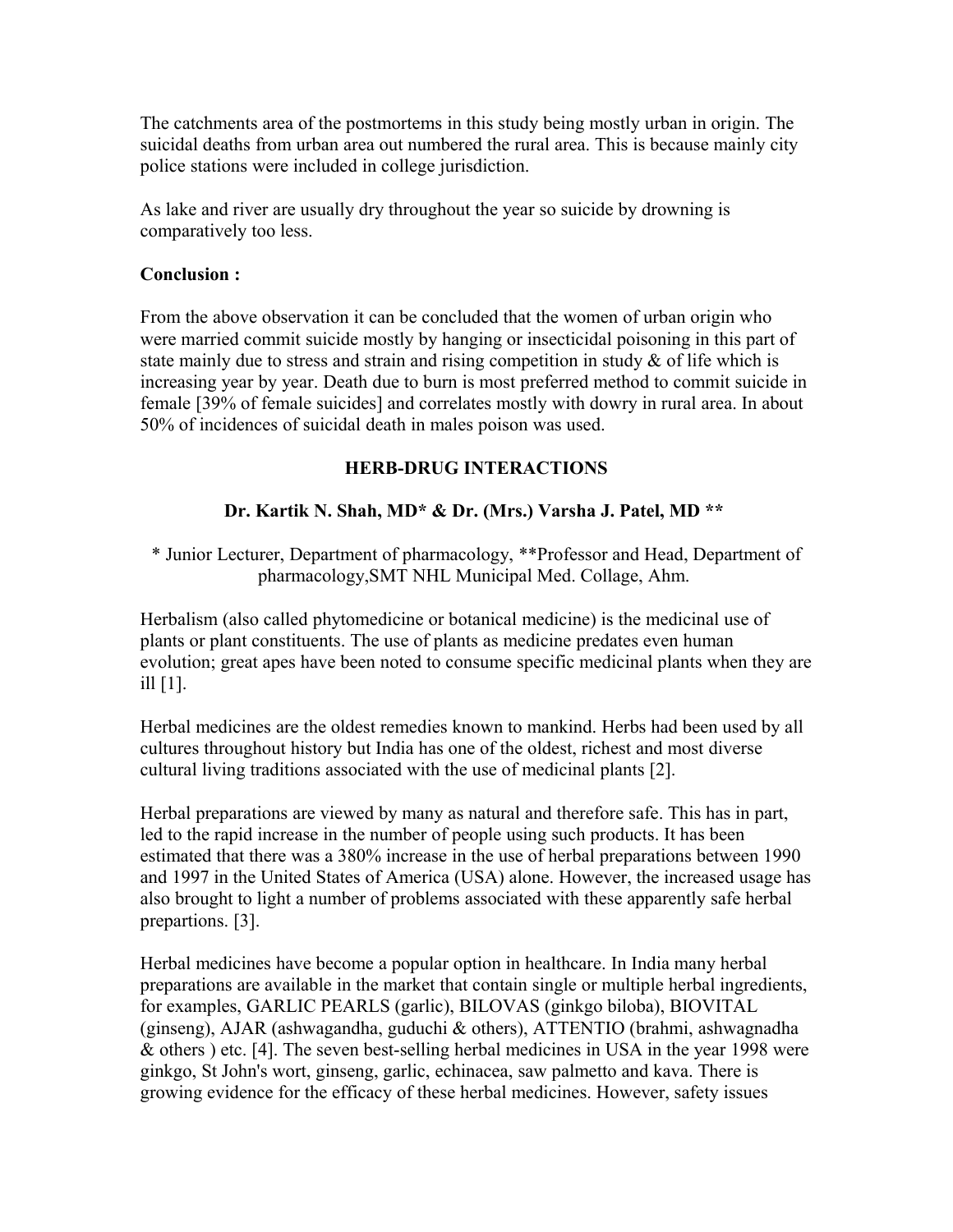associated with these treatments remain under-researched. The fact that herbal medicines are associated with adverse events is widely appreciated. Another area destined to gain importance is that of herb-drug interactions. As most herbal medicines are mixture of more than one active ingredients, in many cases it is uncertain which or how many constituents are pharmacologically important. The multitude of active ingredients obviously increases the likelihood of interactions. Because users of herbal medicines tend to have chronic conditions for which they often take prescribed drugs concomitantly, interactions are likely. Despite the widespread use of herbal medicines, documented herbdrug interactions are sparse [5].

#### **REPORTED HERB-DRUG INTERACTIONS**

**GARLIC** (Allium sativum) is being promoted to lower cholesterol and blood pressure, delay atherosclerotic processes and improve circulation. It has complex cardiovasucular effects including antiplatlet acitivity. Two case reports suggested that concomitant use of warfarin and garlic was followed by an increase in INR (international normalized ratio). Other case reports highlighted its potential for increasing the risk of postoperative bleeding. A clinical trial suggested that garlic changes some pharmacokinetic variables of paracetamol after 1 to 3 months' treatment. The precise mechanism of this interaction is presently not known [4]. Garlic may reduce the bioavailability of saquinavir, an antiviral, protease inhibitor, but it does not affect the bioavailability of ritonavir [6].

**GINKGO** (Ginkgo biloba) is used mainly for memory loss, Alzheimer's disease and circulatory disorders. It also has antiplatelet activity and is platelet activating factor receptor antagonists. Two case reports demonstrate that patients taking warfarin or aspirin have experienced severe spontaneous bleeding after self-prescribing ginkgo at recommended doses. Spontaneous bilateral subdural haematomas associated with long term ginkgo ingestion have been reported. A patient with Alzheimer's disease fell into coma after taking a combination of trazodone and ginkgo [5].

**GINSENG** (Panax ginseng) is marketed for a wide range of indications with tentative evidence in support of its efficacy. Case reports of suspected interactions with warfarin and monoamine oxidase inhibitor (MAOI) phenelzine have been reported. In the former case, a decrease of INR was noted but because the patient took several other drugs concomitantly, causality is uncertain. In the latter cases, the patient experienced insomnia, headache, tremulousness and mania; causality is likely because inadvertent rechallange resulted in similar symptoms. Ginsenosides, one of the active ingredients of ginseng, inhibits cyclic adenosine monophosphate (cAMP) phosphodiesterase and thus increase cAMP levels. This effect may account partly for its psychoactive central effect both alone or in combination with MAOIs. However, the exact mechanism requires further study. Ginseng has also been reported to decrease plasma alcohol concentrations in mice by delaying gastric emptying with ginsenosides being responsible for this phenomenon. The effect could explain the ginseng-induced enhancement of blood alcohol clearance noted in one clinical study [5].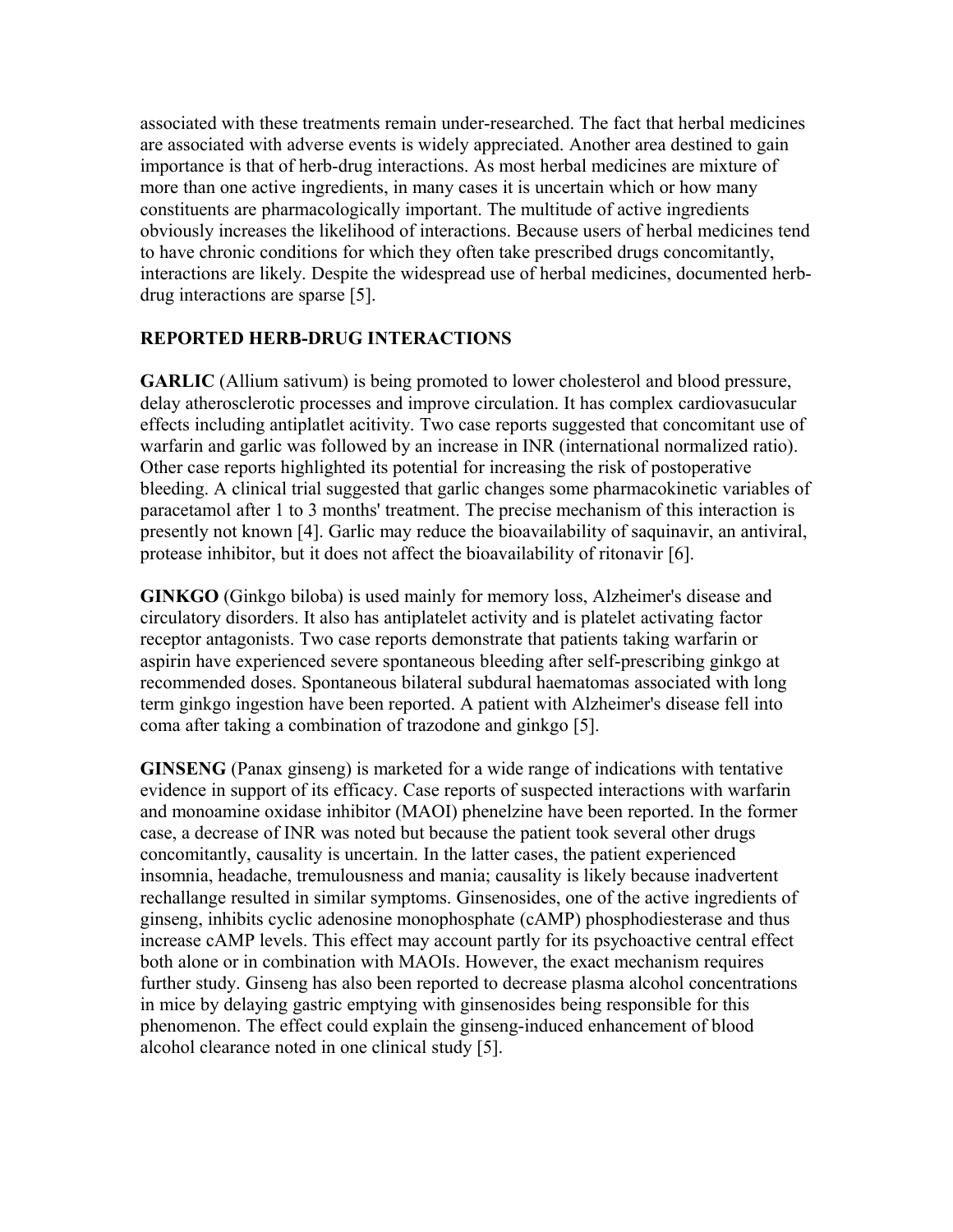**ASHWAGANDHA** (Withania somnifera) may potentiate barbiturates, avoid with sedatives and anxiolytics. Due to the diuretic action of this herb the following drug interactions are possible: increased risk of toxicity with anti-inflammatory analgesics; if hypokalemia occurs possible antagonism with antiarrhythmics and potentiation of muscle relaxants; may potentiate and/or interfere with antihypertensives; may potentiate lithium therapy; when taken with corticosteroids there is a risk for hypokalemia; may potentiate other diuretics and increase the risk of hypokalemia, antagonizes antidiabetic (hypoglycemic) drugs.

Due to the antihypertensive (hypotensive) action of this herb the following interactions are possible: when taken with anesthetics an increased hypotensive effect; potentiation of antihypertensives; antagonism of sympathomimetics; when taken with diuretics difficulty with diuresis and hypertension may result [7].

**BRAHMI** (Bacopa moniera): An animal study found that the effects of chlorpromazine were enhanced when a bacopa extract was given along with it [8]. Since high doses of brahmi can cause sedation, individuals should refrain from taking this herb with medications that promote sleep or reduce anxiety. Bacopa may potentiate the effect of barbiturates; require reduction of their dose [9]. The neuromuscular relaxing action of Brahmi may be enhanced by the use of certain aminoglycoside antibiotic. Brahmi should not be used with mithotrimeprazine, a potent CNS depressant analgesic. Results of one animal study on drug interactions of MEMORY PLUS and MENTAT (Brahmi one of the active ingredient in both of these drugs) with other drugs show that both the drug have potential for increasing the action of diazepam (CNS depressant), morphine (analgesic) and phenytoin sodium (anticonvulsant)[10].

**GUDUCHI** (Tinospora cordifolia) may potentiate antidiabetic (hypoglycemic) drugs. Due to the diuretic action of this herb the following drug interactions are possible: increased risk of toxicity with anti-inflammatory analgesics; if hypokalemia occurs possible antagonism with antiarrhythmics and potentiation of muscle relaxants; antagonizes antidiabetic (hypoglycemic) drugs; may potentiate and/or interfere with antihypertensives; may potentiate lithium therapy; when taken with corticosteroids there is a risk for hypokalemia; may potentiate other diuretics and increase the risk of hypokalemia [11].

**KAVA** (Piper methysticum)(widely used in USA) is an effective herbal anxiolytic. An interaction with alprazolam apparently caused a semicomatose state in one patient. Kava might have additive effects with benzodiazepines; both act on the same receptors and on the same areas of the CNS with increased GABA receptors. Kava possesses dopamine antagonistic properties, and cases of patients developing clinical signs suggestive of central dopaminergic antagonism have been described. The dopamine antagonistic properties of kava could explain the increase in the duration and number of 'off' periods in a patient with parkinson's treated concomitantly with levodopa. The hypnotic action of both alcohol and kava has been shown to increase when administered in combination in mice [5].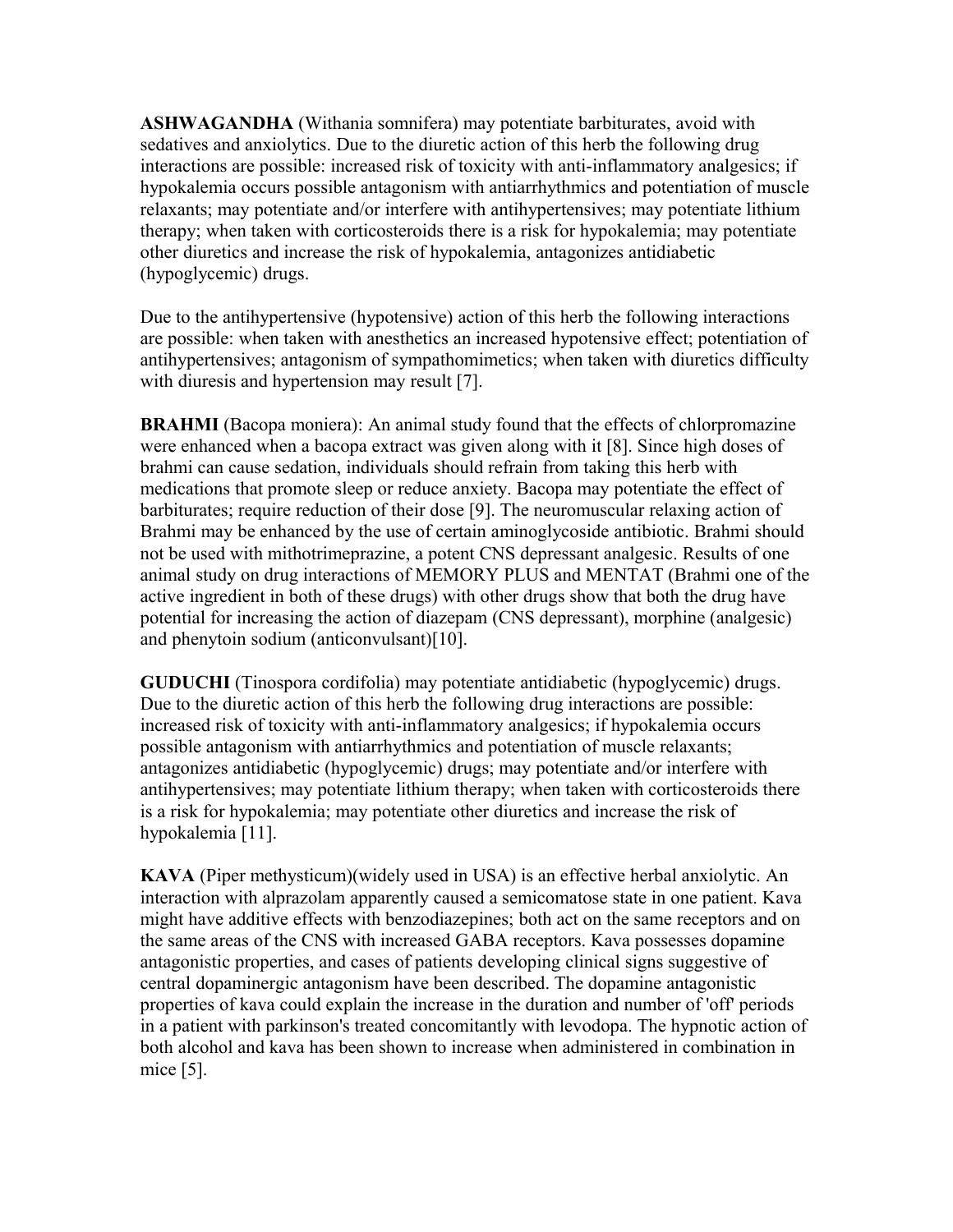**ST. JOHN'S WORT** (Hypericum perforatum)(widely used in USA) is effective for mild to moderate depression. In addition to the enzyme-inducing properties of St. John's wort, other evidence indicates that flavonoids contained in St. John's wort raise the activity of P-glycoprotein, which, in turn, increases the elimination of drugs. Probably via these mechanisms it has been shown to reduce the plasma concentrations of warfarin, oral contraceptive pills (OCP), digoxin, cyclosporin, amitryptiline, theophylline and the protease inhibitor indinavir. When given in parallel with other SSRIs (sertaline, paroxetine) or serotonin noradrenaline reuptake inhibitors (nefazodone), St. John's wort can cause symptoms of central serotonin excess (serotonin syndrome). A brief episode of acute delirium, possibly induced by exposure to St John's wort and loperamide has also been described [5].

**EPHEDRA** (Ma-haung) may increase steroid clearance; it may reduce the effectiveness of prednisone [12].

**FEVERFEW** patients taking anticoagulant and antiplatelet drugs should use feverfew cautiously because the herb may inhibit platelet aggregation [6].

All pharmacologically active herbal extracts are associated with varying degrees of toxicity in their own right. Often case reports do not allow a clear distinction between adverse events due to toxicity and those caused by herb-drug interactions. These limitations amount to a significant challenge for further research in this area. Herb-drug interactions are a reality and can present a serious threat to human health. Healthcare professionals should be aware to this potential and should ask their patients about the use of herbal products. Researchers should strive to fill the numerous gaps in the present understanding of this problem [5].

Inadequate reporting makes it difficult to determine whether a herb-drug interaction has occurred. In many cases there is no plausible mechanism to explain the observed phenomena and causality is uncertain [13].

# **TABLE-1: HERB-DRUG INTERACTIONS AND THEIR EFFECTS**

# **HERBAL DRUG PRESCRIBED DRUG EFFECT DUE TO INTERACTION**

Garlic Warfarin Increase INR, increase risk of postoperative bleeding

Garlic Paracetamol Changein pharmacokinetic variable of paracetamol

Garlic Saquinavir Reduce bioavailibility of saquinavir Ginkgo Warfarin,Aspirin Spontaneous bleeding Ginkgo Trazodone Coma Ginseng Warfarin Decrease INR Ginseng Phenelzine Insomnia, headache, mania Ginseng Alcohol Enhancement of blood alcohol clearance Ginseng Influenza vaccine -- Ashwagandha Barbiturate, Potentiation of Antiinflamatory drugs by

Analgesic, action of these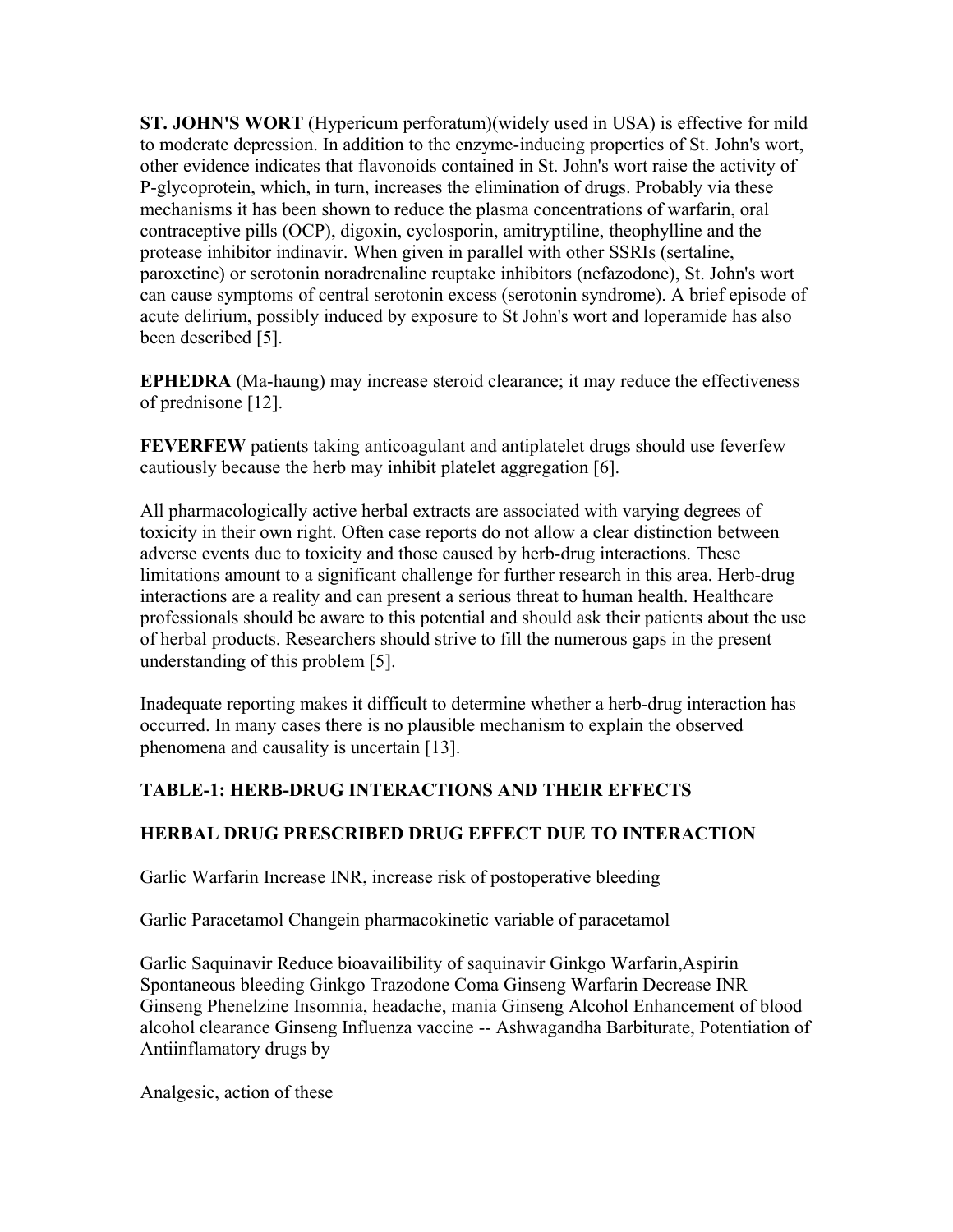Muscle relaxant, ashwagandha

Antihypertensive,

Lithium Ashwagandha Antiarrhythmic,

Hypoglycemic,

Diuretic, Sympatho-

Mimetics Antagonism of action of antiarrhythmic Ashwagandha Corticosteroids Increase risk of hypokalemia Ashwagandha Anesthetic Increase hypotensive effect Brahmi Chlorpromazine Enhancement of effect of chlorpromazine Brahmi Sedatives Increase sedation Brahmi Aminoglycosides Neuromuscular relaxing effect of brahmi is enhanced Guduchi Hypoglycemic Potentiation or antagonism of effect of hypoglycemic drugs Guduchi Anti-inflammatory,

Muscle Relaxant,

Antihypertensive,

Lithium Potentiation of action of these drugs by guduchi Guduchi antiarrhythmic Antagonism of effect of antiarrhythmic Guduchi Corticosteroid Increase resk of hypokalemia Kava Alprazolam Semicomatose state

Kava Alcohol Increase hypnotic action

Kava Levodopa Increase duration and number of 'off' period in a patient with parkinsonism St John's wort Warfarin, OCP,

Digoxin, Cyclosporin,

Amitryptyline,

Theophylline, Indinavir

Increase elimination and reduce plasma concentration these drugs by St John's wort

St John's wort SSRI Serotonin syndrome

St John's wort Lopramide Acute delirium Ephedra Steroids Increase steroid clearance Feverfew Anticoagulant,

antiplatelet Increase risk of bleeding

#### **REFERENCES :**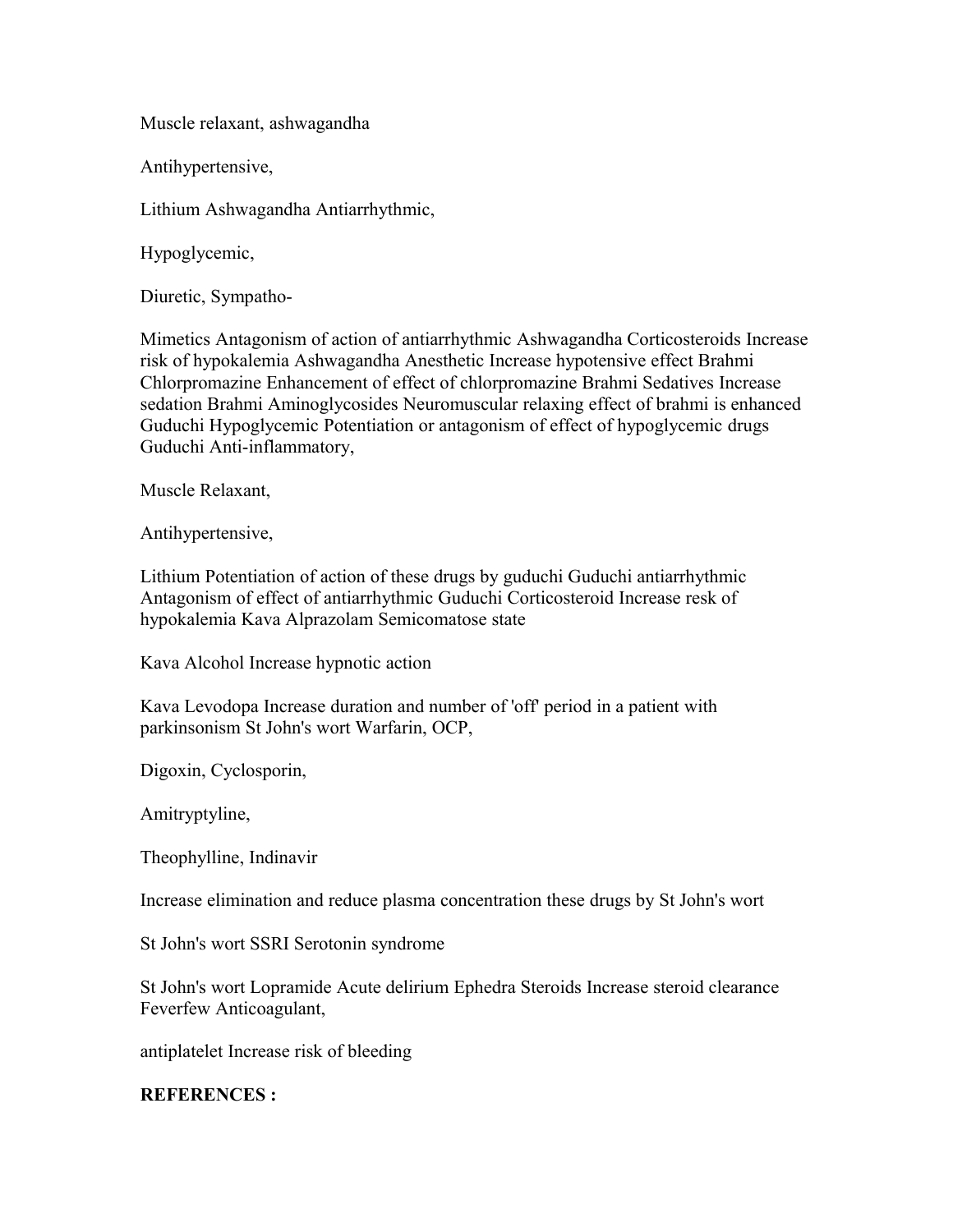1). Adriane Fugh-Berman. Alternative medicine. Harrison's principles of internal medicine. Mc Graw-Hill, 15th edition, 49-54.

2). Bhatt N, editor. Ayurvedic drug industry (challenges of today and tomorrow). Proceeding of the first national symposium of ayurvedic drug industry, sponsored by department of Indian system of medicine of HOM, Ministry of Health, govt of India; 1998 Aug; New Delhi 1999.

3). Henderson L, Yue QY, Bergquist C, Gerden B and Arlett P. St John's wort (Hypericum perforatum): drug interactions and clinical outcomes.BJCP, October 2002, 54(4), 349-356.

4). Indian Drug Review(IDR).Mediworld publication. May-June 2005.

5). Angelo AI and Edzard Ernst. Interactions between herbal medicines and prescribed drugs: a systematic review. Drugs 2001,61(15), 2163-217.

6). Cathi ED & Candy T. Botanicals ("Herbal Medications") & Nutritional supplements. Katzung BG. Basic and clinical pharmacology, 9th edition, 1076-1090.

7). http://www.healthyherbs.about.com

8). Ganguly DK, Malhotra CL. Some behavioral effects of an active fraction from Herpestis monniera Linn.(Brahmi). Ind J Med. Res. 1967, 55, 473-82.

9). Malhotra CL, Das PK, Dhalla NS. Investigations on the mechanism of barbiturate hypnosis by hersaponin, acorus oil, reserpine, chlorpromazine. Arch Phar 1962,295-537.

10). Agrawal NR & Patel VJ. Study of interaction of two memory enhancing drugs, memory plus and mentat with the drugs acting on central nervous system in experimental animal. May 2003.

11). http://www.heartht.info/jointcare.htm

12). Bradly PJ, Ellen FH, and Brain MB. Complementary & Alternative Medicine. Lawrence MT, Stephen JM, Maxine AP.Current Medical Diagnosis & Treatment. McGraw Hill, 2002, 41st edition.1691-1708.

13). Fugh-Berman and E.Ernst, herb-drug interactions: Review and assessment of report reliability. BJCP Nov 2001, 52(5), 587-595.

# **ETHICS IN SURGICAL PRACTICE**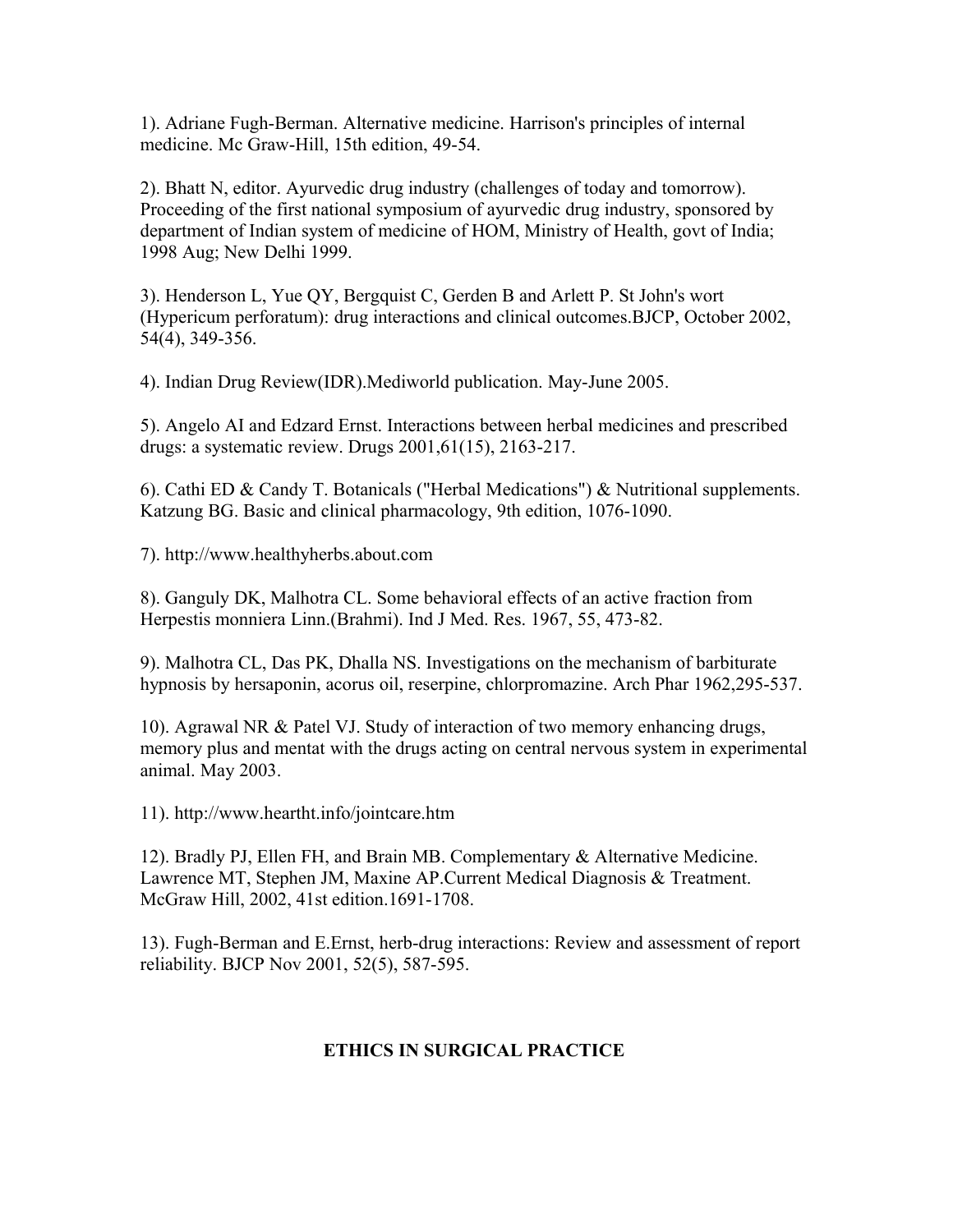## **Dr. H.L. Leuva Asstt. Professor Surgery Dr. H.S. Andharia Asso. Professor Surgery, Dr. R.B. Patel Asso. Professor Surgery SMT NHL Municipal Medical Collage, Ahmedabad - 6**

Surgical ethics may generally be considered as a special form of the ethics that applies to medicine in general. McCullough et al. show in their book, 'Surgical Ethics'1 how to apply principle based ethics to surgical practice, and comment on special considerations surgeons may have to bring to bear on issues such as informed consent, confidentiality, emergencies, dying patients.

Yet some surgeons have complained that, for all its excellence, there is something missing. We think that they are registering absence of the voices and narratives of those who practice surgery and those who experience it. Surgeons and their patients are aware of the extraordinary nature of the surgical experience. Surgeons inflict a very particular kind of physical trauma in order to achieve something good. It is this trauma that distinguishes surgery from other medical endeavors. The surgeons make his or her way through the body's coverings on a scale unlike that of colleagues in other disciplines, such as interventional radiology. He or she relies on the wisdom of the body to heal wounds inside and outside more than colleagues in other specialties. Ethics are about relationships and choices, and surgical relationships are defined by five characteristics that, while they may be present to some degree in other medical transactions, reach a special intensity in surgery2,3. They are (1) rescue, (2) proximity, (3) ordeal, (4) aftermath and (5) presence.

# **Rescue**

Most people dread having operations. The physical assault, the breaching of the body's coverings, the pain, disability and risks are all things to be avoided if possible. Even minimal access surgery carries these connotations. If you seek surgery, therefore, you must perceive that you have or may develop something so threatening to your life, in its quantity or quality, as to justify the assault of the surgery. You must in short, seek a traumatic remedy in the face of a serious threat.

# **Proximity**

By asking a surgeon's help, a patient enters a relationship of proximity like no other. By the end of the surgery, the surgeon will know things about the patient's body that are hidden from the patient. He or she will have seen some way inside that body, and have observed its responses to injury and disease in ways that even the patient cannot share. This is not intimacy, which is mutual but proximity, and it is an unbalanced and privileged relationship, which can easily be abused if it is not acknowledged.

# **Ordeal**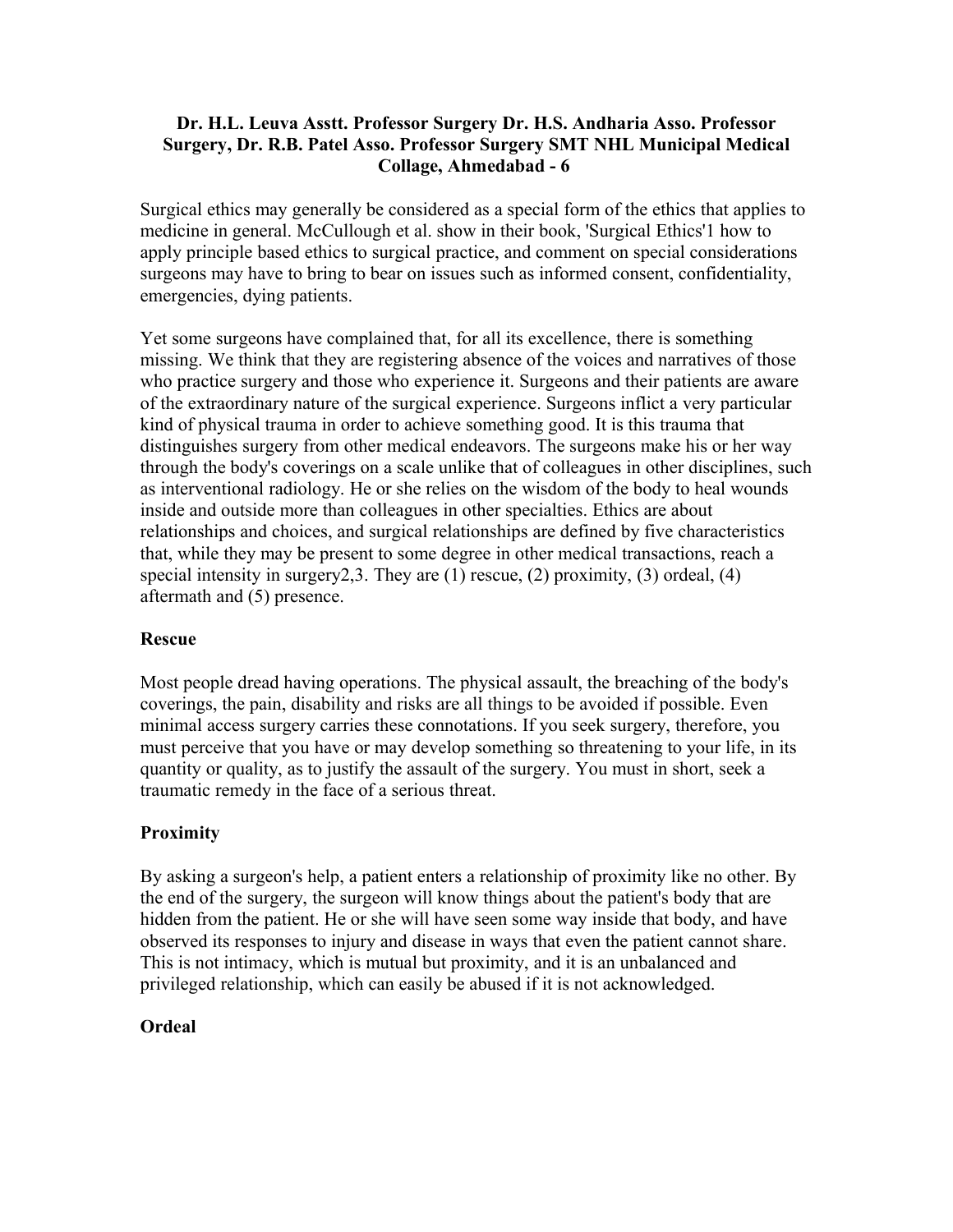The surgical encounter is an ordeal. It involves pain anaesthesial loss of autonomy, and constraints on space and time. It involves helplessness and dependence. It is something to be endured.

# **Aftermath**

Surgical procedures leave scars, both on and in the body, and in the psyche. Bodily scars, stomas, stiffness persistent discomfort and recurrent symptoms all serve as reminders of past or present illness, risk and threat. The survivors of the serious illness such as cancer carry psychological burdens from which they may never be free. The burdens of survivorship may be lifelong4.

# **Presence**

What patients want more from their surgeons is their presence. People want their surgeon to demonstrate his or her commitment to a caring role by being there, aware of and responsive to the discomforts and fears attending illness and surgery. Surgeon's presence - on rounds, visits, by telephone calls - is a reassurance and a support. Presence is both a virtue and a duty, and it can be taught.

# **A surgical ethics**

We suggest that an ethics of surgery can be constructed from an understanding of what goes on between those who experience surgery and those who practice it. Surgery creates extraordinary relationships between those who receive it and those who perform it. Understanding some of the peculiarities and intensities of that relationship helps us to get inside the vulnerabilities of our patients, and perhaps to understand something about our own vulnerabilities5. Even surgeons dread having surgery. Acknowledging the need for rescue, the inevitability of the relationship of proximity, the nature of the ordeal of surgical experience, the potential seriousness of the aftermath of surgery, and the patient's need for the surgeon's presence throughout the illness and beyond, will help us as surgeons to establish and maintain trust and a relationship of care with patients who are particularly vulnerable.

# **Reference:**

1. McCullough LB, JonesJW, Brody BA, eds. Surgical Ethics. New York: Oxford University Press, 1998.

2. Little M. is there a distinctively surgical ethics? Surgery 2001

3. Little M. The five fold root of an ethics of surgery. Bioethics 2002.

4. Little M, Sayers EJ, Paul K, Jordenc CFC. The paradox of survival: cancer and its aftermath. Journal of Pelvic Surgery 2000; 6: 287-90.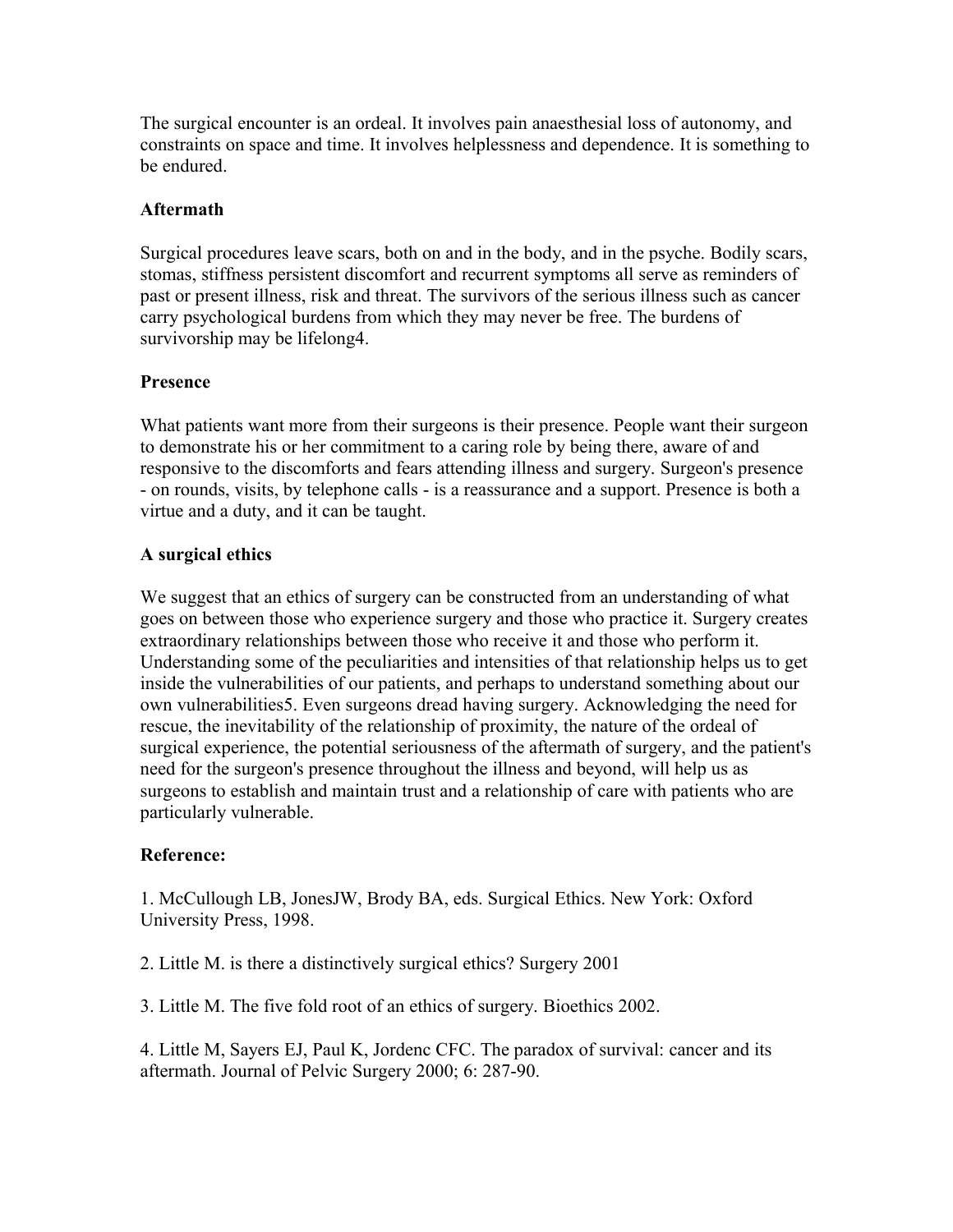5. Little M, Paul K, Jordens CFC, Sayers EJ. Vulnerability in the narratives of patients and their carers: studies of colorectal cancers. Health: 2000; 4:495-510

# **Prevalence of Methicillin Resistance in Staphylococcus Aureus**

# **Dr.AnilRajput\* ,Dr.Preeti\*\*,Dr.MinaGoswami\*\*\*,Dr.Jyotiben Deokule**

\*\*\*\*\*Jr.Lecturer,\*\*Resident 2nd Year ,\*\*\*Assoc.Professor,\*\*\*\*HOD & ProfessorDepartment Of Microbiology, NHL Medical College,Ahmedabad-6.

The emergence of antibiotic resistant organisms and their spread in the community has been a subject of increasing concern in recent years. Methicillin resistsnce in Staphyloco ccus Aureus (MRSA) first appeared in 1961. Since then there have been many reports of MRSA causing various infection through the world and there is now an awarness of this as a potentially dangerous pathogen. Hence a knowledge of the prevalence of MRSA and their antimicrobial profile becomes necessary in the empirical treatment of these infection.

# **Material and Method :-**

A total of 277 strains of Staphylococcus isolated from various clinical specimens from V.S.General Hospital were studied. These strains were identified by conventional method in coagulase negative Staphylococcus and coagulase positive Staphylococcus (staphylococcus aureus). Antibiotic sensitivity is done by Disc Diffusion method. These strains were tested for Methicillin resistance by Standard NCCLS guidelines.All the methicillin resistance Staphylococcous is tested for vancomycin sensitivity.

# **Results :-**

Out of 277 isolates of Staphylococcus, 195 strains were coagulase positive and 82 were coagulae negative. A total of 70 (35.89%) of the coagulase positive Staphylococcus strain shows resistance to Methicillin and 16 (19.51%) coagulase negative strains showed Methicillin resistance.Out of the 195 coagulase positive Staphylococcus 177 strain (90.76%) were sensitive to Ampicilline/Sulbactum and they are highly resistant to cotrimoxole with only 65 strain (33.3%) were sensitive to it. In coagulase negative Staphylococci 79 strain (96.34%) were sensitive to Ampicillin/Sulbactum and least sensitive to co-trimoxole with 26 strain (31.70%).The sensitive pattern to other antibiotics to Staphylococcus are given in the table.

All the Methicillin resistant Staphylococci are sensitive to Vancomycin in our hospital.

# **Short form of Antibiotics used :**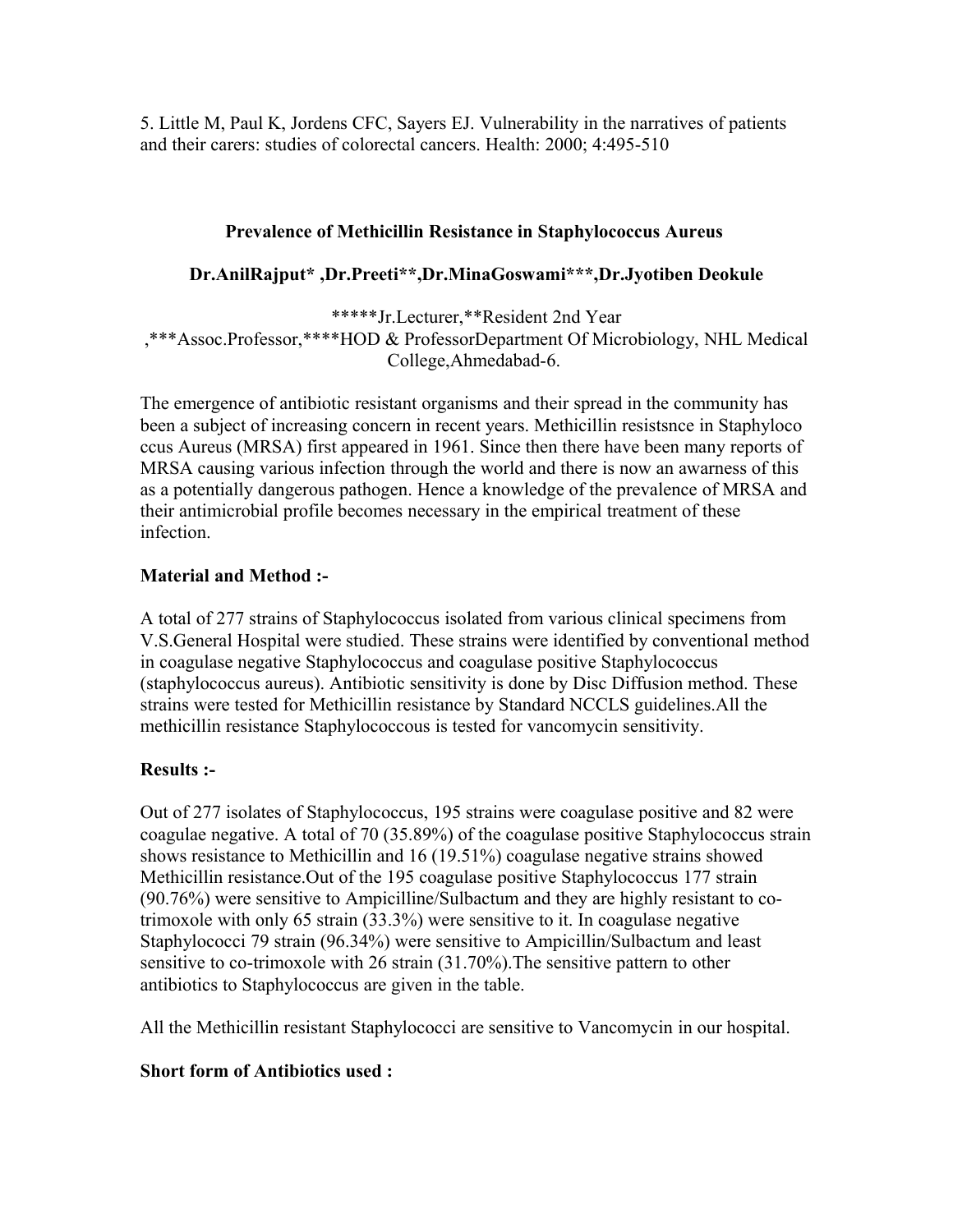AS : Ampicillin/Sulbactim BA : Cotrimoxazole PR : Cephalexin

TE : Tetracycline CF : Cefotaxime CP : Ciprofloxacin

PF : Pefloxacin OF : Ofloxacin CX : Cloxacillin

RF : Rifampin LM : Lincomycin GM : Gentamicin

OX : Oxacillin VA : Vancomycin **Discussion :-** 

The present study highlights the problem of MRSA and resistant of staphylococci in our hospital. The prevalence of MRSA was 35.89%,19.51% in coagulase negative Staphylococci. This is comparable to other studies in our country, $(1,2)$ . Isolation of coagulase negative Staphylococci and antibiotic sensitivity patterns are regarded with all seriousness in clinical practice and clinical epidemiology,because these strains are not only resistant to multiple antibiotic,but also act as a reservoir for drug resistance gene,(3). Hence, there is a need for constant monitoring of prevalence of MRSA and its antimicrobial resistance pattern.The data resulting from such studies will help the clinicians in effective treatment of Staphylococcal infection.

#### **Reference:**

1) D Majumder ,J Mahnta

Antimicrobial susceptibility Pattern Among Methicillin Resistant Staphylococcus

I J M M 2001 138 - 140

2) Uma Chuadhri

Prevalence Of Methicillin Resistance In Staphylococcus Aureus I J M M 1999

154 - 155

3) Jesudason M V,Selwyn Anandraj W and Jegdeesan PIncidence Of Methicillin Resistant Coagulase Positive And Coagulase Negative

Staphylococcus In Blood Culture Indian J Med Res 1997 105: 155 - 157

KAP study of doctors regarding filling up of the medical certification of cause of death (MCCD) at a teaching hospital in Gujarat.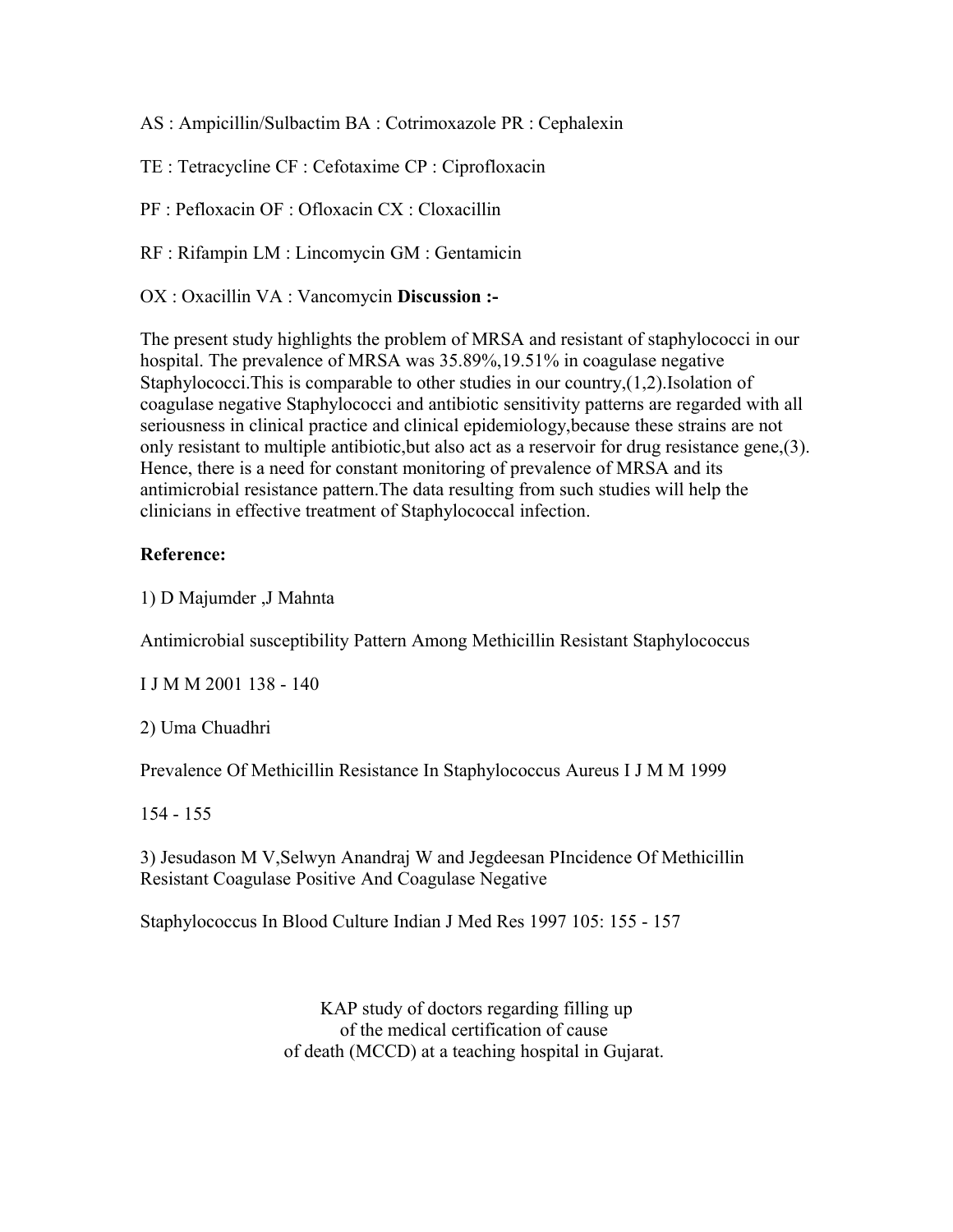Dr. Solanki Bhavin S1 N H L Medical College, Ahmedabad, Dr. Srivastava Ratan K2, Dr. Sharma Rashmi3 Tutor1, Department of Community Medicine,

#### **Abstract :**

Objective: To study the Knowledge, Attitude and Practice of doctors regarding filling up of the Medical Certification of Cause of Death (MCCD). Study design: Cross sectional. Participants: Doctors who have filled up MCCD forms Place of study: Department of Community Medicine, Government Medical College, Surat Sample Size: 57 doctors Statistical analysis: Proportions. Results: About half (50.9%) of the doctors have received training. Wherever 89.5% doctors expressed the requirement of training. Only 14% doctors expressed suggestions for some modification in the MCCD forms. One-third doctors (31%) knew all the 3 terms viz. definition of Immediate, Antecedent and Underlying causes of death. In spite of this, 56.0% doctors were satisfied with the completeness and accuracy of the MCCD forms, which were filled up under their guidance.

**Key words:** Medical Certification of Cause of Death, Death Certificate, KAP study,

#### **Introduction:**

"Death certificate is a permanent record of an individual's death." One purpose of the death certificate is to obtain a simple description of the sequence or process leading to death rather than a record describing all medical conditions present at the time of death.1 Accurate death certification is very important, as in one study more than 50 percent of general practitioners felt that they were not sufficiently instructed about death certification.2 Most physicians do not receive formal training in determining the cause and manner of death but are simply given this responsibility during residency training. Problems may arise if someone other than the primary physician is made responsible for death certification. Proper death certification is not time-consuming unless the death was unexpected or occurred under unusual circumstances. The value of accurate statements of cause of death cannot be overemphasized.3 The Government of Gujarat has also started putting special effort since year 2002 to improve the quality of MCCD forms. That is why this study was carried out to know the knowledge and practices of doctors who are filling up MCCD forms.

# **Material and Methodology:**

To evaluate the knowledge, attitude and practices (KAP) and the requirement of training for filling up of MCCD forms, questions were asked, in the form of questionnaire, to the doctors of different departments of a big teaching hospital of Gujarat State including few private practitioners of the city who have issued death certificates in the past. Most of the respondents' chosen were resident doctors as they routinely fill up most MCCD forms. Few senior medical officers were also interviewed who had performed postmortem during there past posting. The data were collected in a period of one month from December 15th, 2003 to January 14th, 2004. The questionnaires were personally handed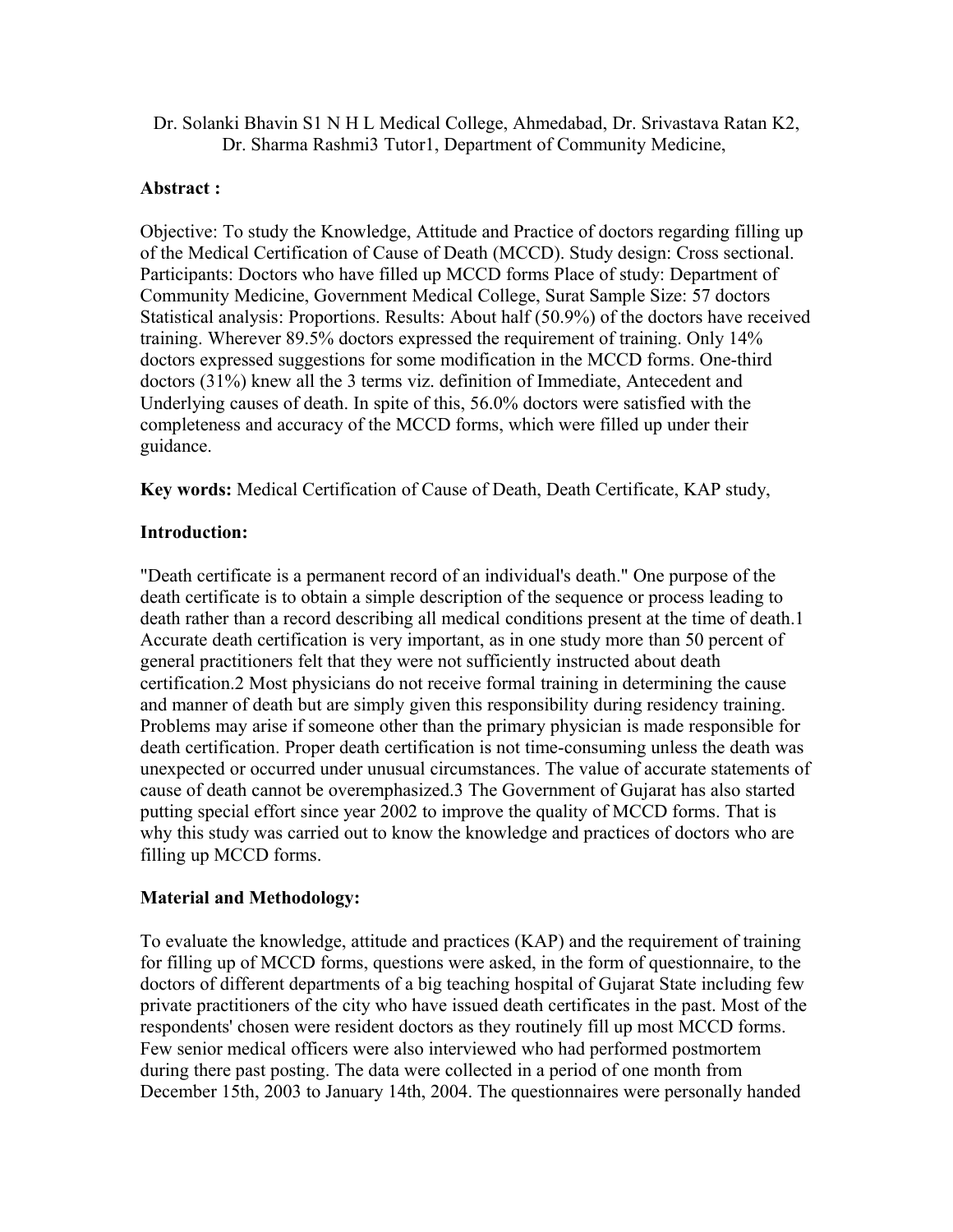over by the investigator to collect the information. The data were analyzed with the help of software EpiInfo ver. 6.04b.

#### **Observations:**

Though 29 (50.9%) doctors had received training but on inquiry 89.5% of the respondents were of the opinion that there is need of proper training for filling up of MCCD forms. On further inquiry about the MCCD forms, 86.0% doctors expressed that there is no need of any modification of forms. But, 14.0% doctors felt that there is need of modification in MCCD forms to make entry easier.

It was observed that 66.7 % of the respondents knew correct definition of immediate cause, 54.4 % knew antecedent cause and also underlying cause. (Table 1) Further analysis of data revealed that only one third (31.6%) of the respondents knew correct definition of all the three causes of death.

Table 1. Distribution of respondents according to their correct knowledge about cause of **Death** 

# **Cause of death Respondent who described correctly.**

**(n=57)** 

**No. %** 

Immediate cause 38 66.7

Antecedent cause 31 54.4

Underlying cause 31 54.4

All above three 18 31.6

It was found that 19.3% of doctors faced difficulty in filling up of MCCD forms. Almost similar proportions (22.8 %) were unable to express any difficulty in the filling up of forms. These were the doctors who either routinely filled or had filled MCCD forms in the past in their department.

Though only one-fifth of the respondents (19.3%) told that they faced difficulty while filling up MCCD forms. These doctors were further enquired about the type of difficulty they came across while filling up of MCCD forms. About three-fourth doctors (72.7%) mentioned that at times it is hard to conclude the exact cause of death. Three doctors (27.3 %) further expressed that in their routine practice, many times the certifying doctor has to refer case paper at the time of issuing MCCD forms and if the case papers were incomplete, they found it difficult to fill up MCCD forms.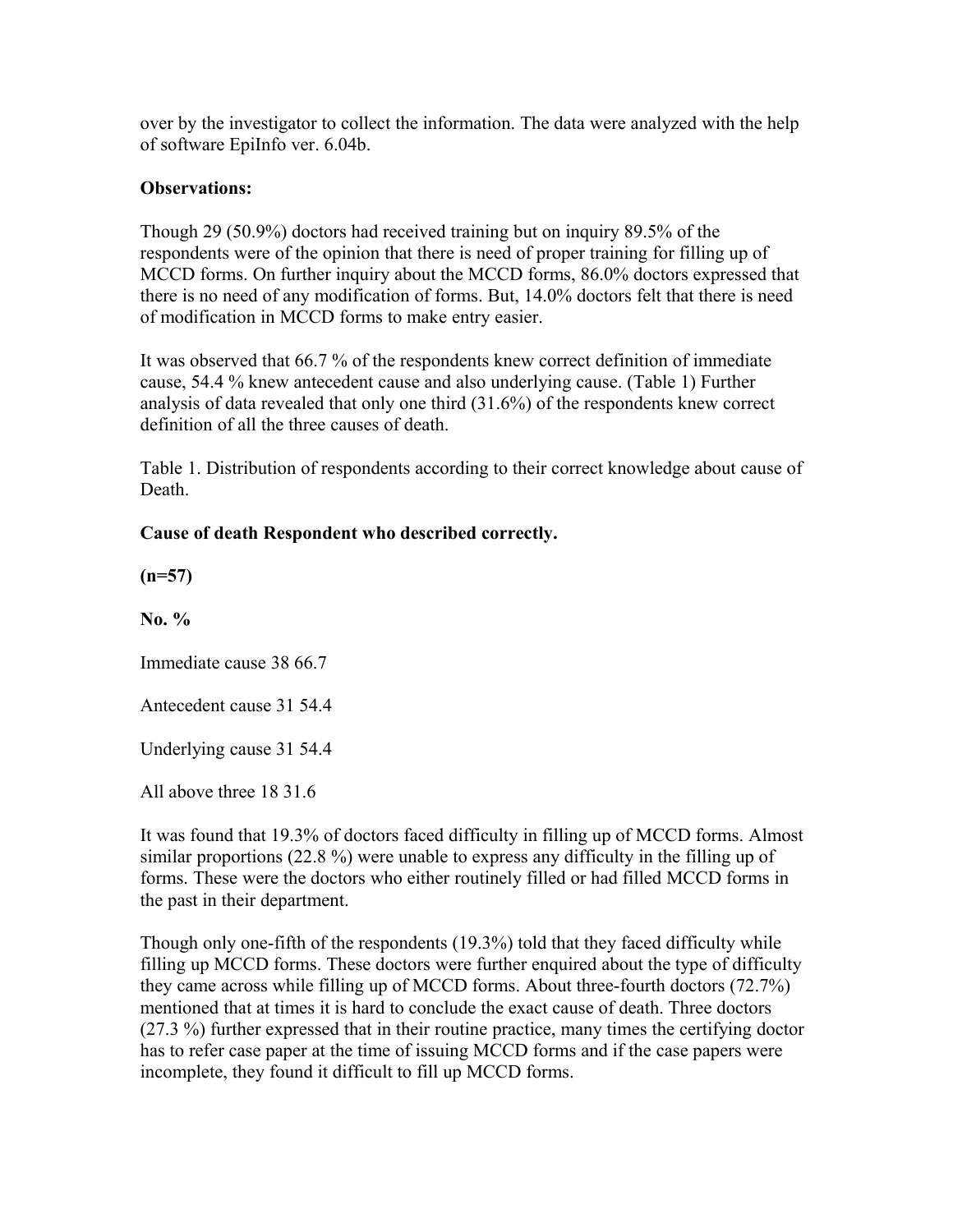It was found that nearly half (56.1%) of the doctors were satisfied with the accuracy and completeness of the death certificates filled up in their hospital. Around one-fourth (28.1%) of the doctors were not satisfied with it and 15.8% doctors were unable to express their opinion on accuracy and completeness.

**Table 2.** Perception of respondents about the accuracy and completeness of MCCD forms

#### **Respondent's perception**

#### **for accuracy and completeness Respondents**

No. % Satisfied 32 56.1

Not satisfied 16 28.1 Unable to answer 9 15.8

Total 57 100.0

#### **Discussion:**

Accurately filled up MCCD forms can supply very crucial information to the planners and administrators. It can provide a feedback about the pattern of morbidity prevailing in that area. This information can be utilized properly for the preparedness to implement in future specific type of preventive and curative health services in that area. On the contrary, if the MCCD recordings are poor, then the whole exercise will remain a useless effort as the reliability of information will always remain questionable. Recently, in the year 2002, the Gujarat Government showed intention towards the improvement of the quality and reliability of the MCCD recordings.

That is why this study was carried out in the year 2003-2004 to know the knowledge and practice of filling up of MCCD forms at a big teaching hospital in Gujarat State. In routine practice mostly residents fill up MCCD forms, so majority of respondents were residents, however, 10 senior Medical Officers of more than 15 years of service, who had served at various PHCs of Gujarat State, were also interviewed. Three doctors from private sectors were included to find out any major gap of knowledge between private and public setup. In this way 57 doctors were interviewed but the information gathered were found similar and not much difference was noted among different categories of doctors. Hence, the analysis carried out without classifying them as most of the time, they all expressed similar opinions regarding MCCD form. However, they all provided much important information that may be utilized in the planning of the future actions to improve the quality of information available in the MCCD forms of different hospitals of Gujarat State.

Maudsley and Williams (1993) in their study assessed the knowledge, attitudes and behavior of 174 House Officer and of 131 General Practitioners.2 Messite, Jacquelilne, Stellman and Steven (1996) in their study interviewed a total of 12 practicing general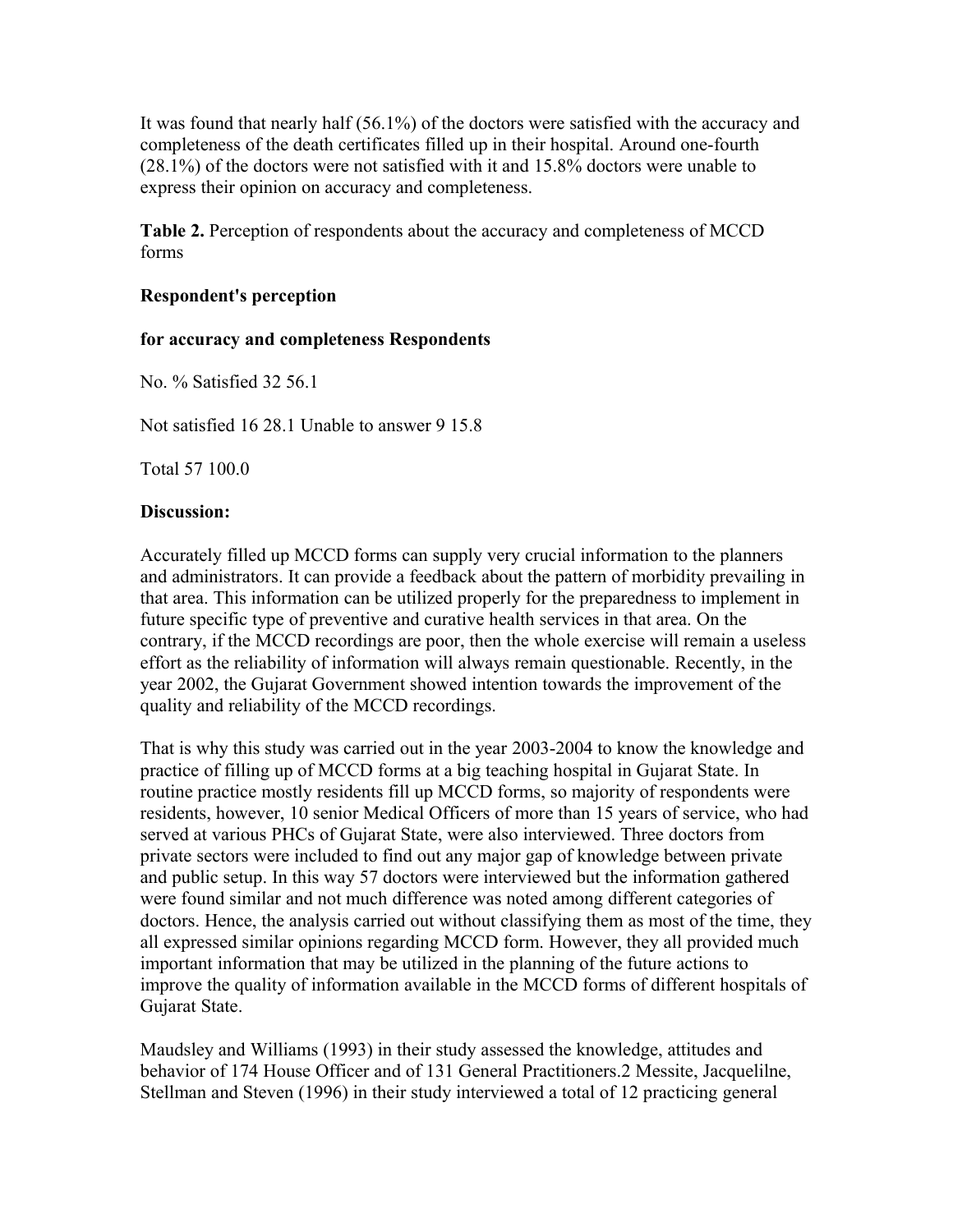internists, 21 internal medicine residents, and 35 senior medical students to assess the extent to which accuracy of death certificate completion varies with level of physician training and experience.5

About 89.5 % doctors in this study expressed the need of training to fill up MCCD forms. Maudsley and Williams (1993), in their study reported that 46.2 per cent of House Officers had not read the death certificate book instructions.2 He, therefore, concluded that better and co-ordinate undergraduate and early post-graduate education (which should be continuing and audited), and practical accessible guidance on death certificate completion, might improve standards of practice and performance within the existing framework. It seems that the time has come to explore an alternative methods of presenting guidance on death certificate completion. Myers and Farquhar (1999) also interpreted in their study that the accuracy of death certification could be improved with the implementation of a simple educational intervention.6 The doctors were also of the similar opinion in this study.

Respondents were asked about the definition of immediate, antecedent and underlying cause of death. The analysis revealed that 66.7%, 54.4% and 54.4% doctors respectively could explain correctly for immediate, antecedent and underlying cause of death. But only one-third respondents (31.6%) could explain all the three terms related to the cause of death. Maudsley and Williams (1993) also observed that knowledge was variable, especially concerning underlying cause of death. Written cause of death statements were broadly similar in style and standard between House officer and General Practitioners.2 He could not see any difference among different categories of doctors as was also noted in this study.

The doctors who filled MCCD forms in their department were further asked about any difficulty in the filling up of MCCD forms. Eleven doctors (19.3%) agreed as they faced difficulty in filling up of MCCD forms. Almost similar proportions (22.8 %) were unable to answer this question. (table 3). These doctors were further enquired about the type of difficulty they came across while filling up of MCCD forms. About three-fourth doctors (72.7%), out of 11, mentioned that at times it is hard to conclude the exact cause of death. As only one-third doctors understood all the three terms related to the cause of death, it seems that if they are trained and clearly explained different terms, they may find it easy to fill up the MCCD forms. Maudsley and Williams (1996) has also concluded in their study that there was a need for reoriented thinking rather than just urging more education. Evidence based educational interventions are needed.3

Three doctors (27.3 %) had expressed that many times they had to refer case paper to interpret different cause of death. And if case paper is incomplete then it really becomes difficult for them to fill up proper information into the MCCD forms (table 4). Sometime the certifying doctor do not get WHO certificate and this only requires attention of administrators to check the regular supply of the MCCD forms in the hospital..

In spite of many lacunae in the filling of the MCCD forms, nearly half (56.1%) of the doctors were satisfied with the accuracy and completeness of the death certificates being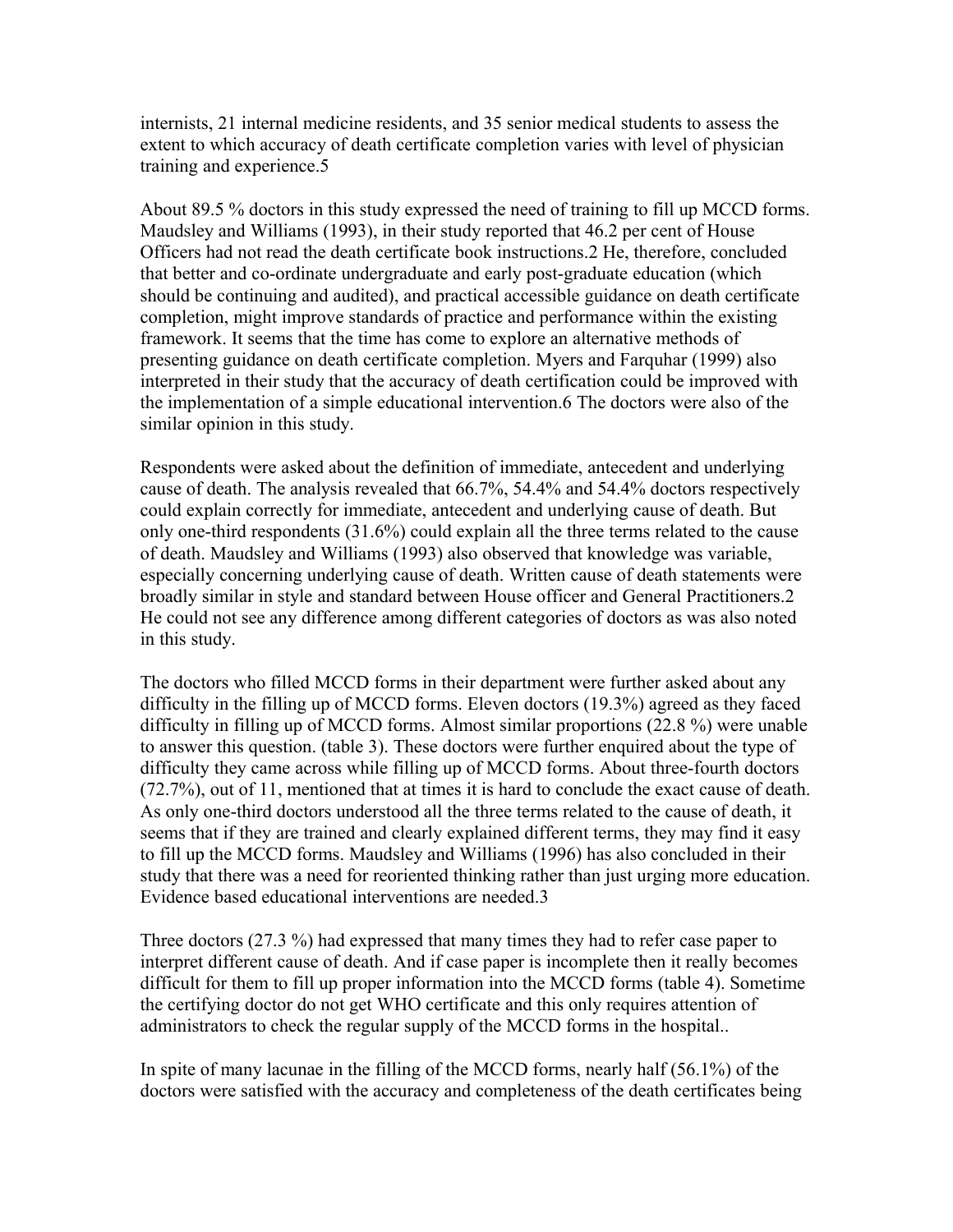filled up in their teaching hospital. Around one-fourth (28.1%) of the doctors were not satisfied with it and 15.8% doctors were indifferent about the accuracy and completeness of MCCD forms.

The quality of MCCD form can be improved by organizing training and refresher training after every 2 to 3 years of interval. The hospitals must also implement a system of regular internal audit by peer groups with regular feedbacks to the doctors of the hospital who are filling up the MCCD forms. The feedback regarding the improvement of the quality of MCCD data will enthuse them. The people who write the certificate may also be told that they are accountable for the certificates. The system of regular feedback may play an important role. As each one of the doctor will realize the importance of these MCCD forms on getting the feedbacks from the team of peer members after their evaluation exercise. As per the information available, it was noted that at present no feedback is provided to the issuing doctors in any of the hospital in Gujarat. However, a multi-centric study at different hospital of Gujarat State may be carried out to understand the problem at wider perspective and then a suitable strategy may be planned in the whole state for improvement of the recordings of the MCCD forms.

#### **Bibliography:**

1. Possible Solutions to Common problems in Death Certification. National Center for Health Statistics, Centers for Disease Control and Prevention, January 1997.

2. Maudsley G. and Williams E.M. Death certification by house officers and general practitioners- practice and performance. Journal of Public Health Medicine, 1993; 15 (2): 192-201.

3. Maudsley G. and Williams E.M. Inaccuracy in death certification - where are we now? Journal of Public Health Medicine, 1996; 18: 59-66.

4. Magrane Brian P., Gilliland M.G.F. and King Dana E. Certification of Death by Family Physicians. American Family Physicians, 1997; 51: 1433-38.

5. Messite, Jacquelilne, Stellman and Steven. Accuracy of Death Certificate Completion: The Need for Formalized Physician Training. Journal of American Medical Association, March 1996; 275(10): 794-96.

6. Myers KA and Farquhar DR. Improving the accuracy of death certification. Canadian Medical Association Journal, 1998; 158(10): 1317-23.

Seroprevalence Of HIV in STD Patients.

Dr. Parul D. Shah\*, Dr. Jyoti S. Deokule \*\*.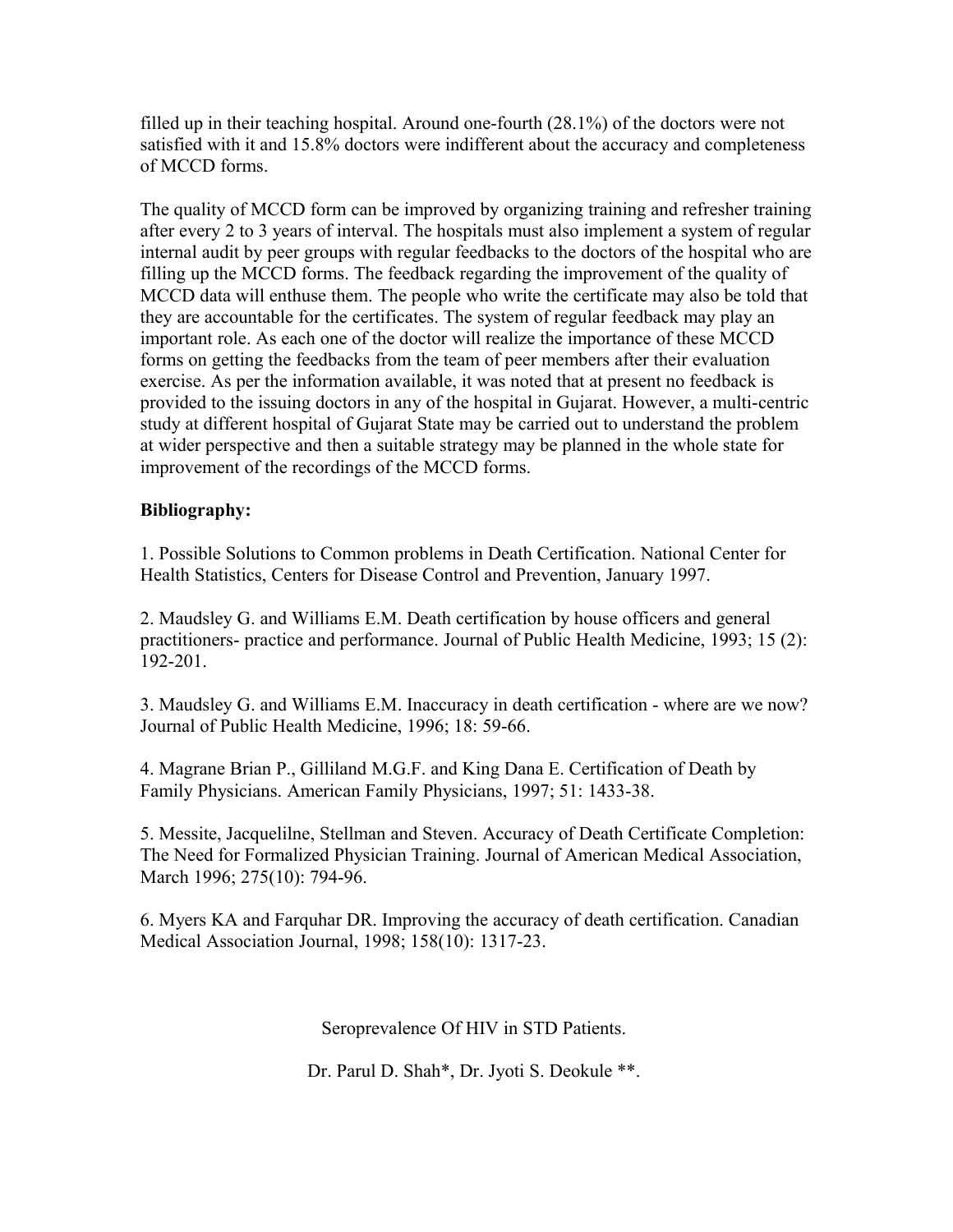#### **Dr. Parul D. Shah\*, Dr. Jyoti S. Deokule \*\*.**

\*Associate Professor, \*\* Professor and Head Department of Microbiology Smt. N.H.L. Municipal Medical College, Ahmedabad.

Surveillance of Sexually Transmitted Diseases [STD] constitutes an important component of prevention and control of HIV/AIDS. It is now established that the presence of Sexually Transmitted Diseases [STD] increases the risk of HIV transmission by 3-10 times.

The present study was conducted at Smt. N.H.L. Medical College and Sheth V.S. General Hospital, Ahmedabad during 2 years-from January 2003 to December 2004.

Five hundred thirty five patients [417 males, 118 females] with clinical symptoms of genital ulcers  $\&$  / or discharge, burning micturition, inguinal bubo, warts, muscle, papule and vesicles attending STD clinics were studied. Age range was from 6 months to 78 years

The blood samples from all patients were tested by Enzyme Linked Immunosorbent Assey with commercially available test kits. Reactive samples were retested with a test of different principle  $\&$ /or antigens. In this sero surveillance study, WHO stratergy II was followed.

Out of 535 STD patients who were screened, 25 [4.67%] were found positive for HIV. 22 [88%] were males and 3 [12%] were females. Highest HIV seroprevalence in STD patients in the age group of 33-44 years. Literacy status, marital status and occupational details were recorded. Among all STD patients, 110 [20.5%] patients were illiterate, 84 [15.7%] patients studied till 5th standard, 286 [53.5%] patients studied up to 12th standard and 55 [10.3%] patients were graduate. Highest number of positivity was in 8 [7.27%] patients who were illiterate. Marital status was studied. Highest seroprevalence [33.3%] was noted in persons who were either widow, widower or divorcy. Occupational analysis was done in all patients attending STD clinics. Analysis based on unskilled worker, agriculture worker, driver, cleaner, hotel staff, service, business man, unemployed, retired, student and housewife. Maximum number of patients attending STDclinics were in field of agriculture and unskilled worker i.e. 162 [30.2%]. But seroprevalence was highest 7.69% among driver and cleaner. As per detailed clinical history and examination, the cases were diagnosed as candidiasis, gonorrheoa, warts, hertes zoster, syphilis, moluscumcontagiosum, condyloma,chancroid, urethritis etc.,

Highest no. of cases were of herpes zoster i.e. 133 [24.8%].

Seropositivity was high in patients of candidiasis [11.1%] and herpes zoster [9.02%].

Screening for HIV antibody prevalence in STD clinic is likely to help in the understanding of the reality of the spread of IIIV infection. Since STD and HIV are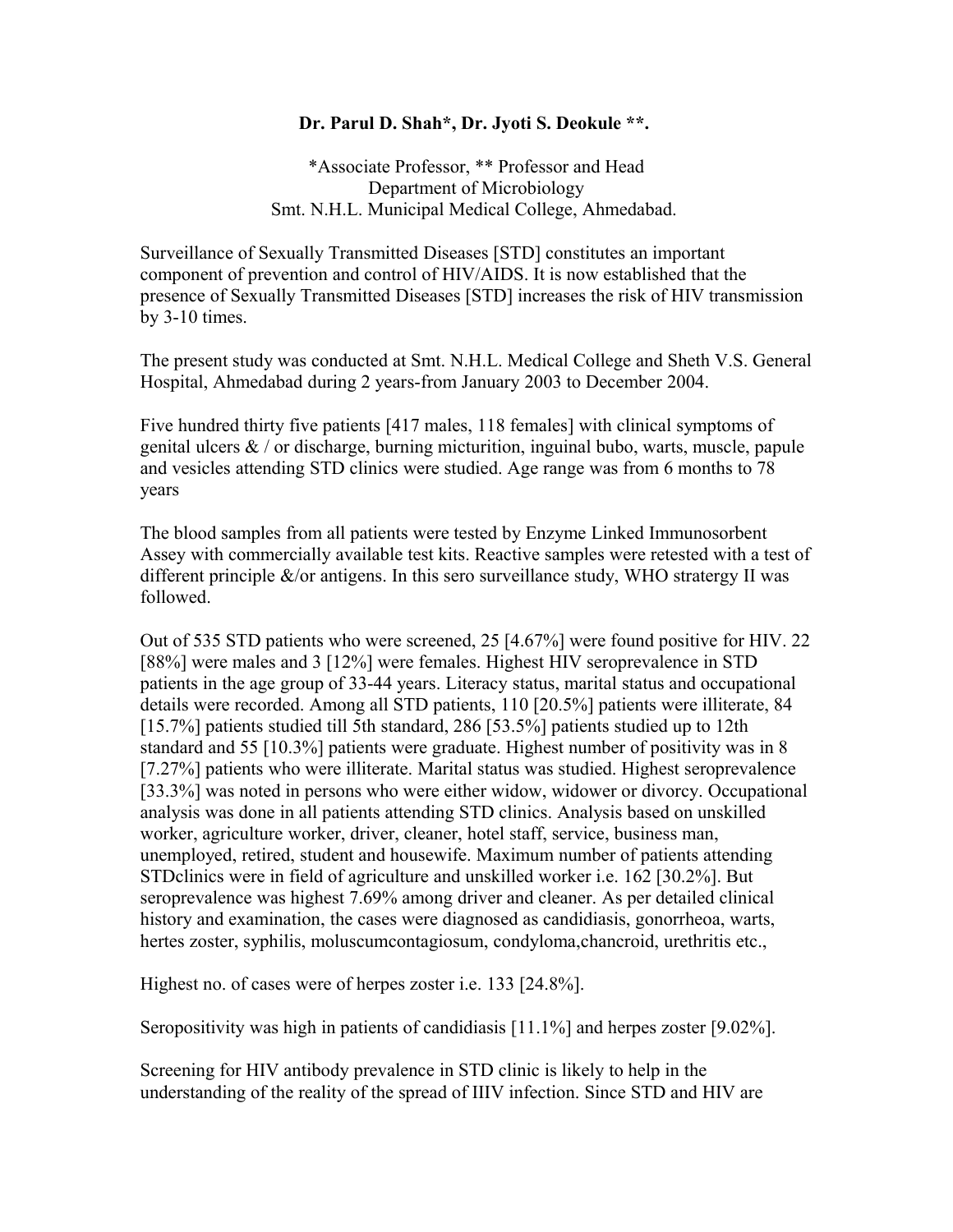closely interlinked early diagnosis, treatment and control of STD offers a rational approach to the control of HIV. Seropositivity in the younger age group highlights the need for early sex and health education.

Thyroid - Pathological Senario

Dr. Falguni . R.Shah, Dr.Jayashree.M.Shah,

Asso.Prof.of pathology. Dr. N.R.Shah, Professor & Head

Patholgy Department N.H.L Municipal Medical college

# **Introduction & Objectives**

Diseases of the thyroid are of great importence because most are amenable to medical or surgical management.They include conditions associated with excessive release of thyroid hormones (hyperthyroidism),those associated with thyroid hormones deficiency (hypothyroidism) and mass lesions of thyroid.

The thyroid gland is affected by a variety of pathologic lesions that are manifested by varied morphology.Despite the large number of lesions ,it is convenient to consider them as devided into major type based on their pathologic manifestation .Those that show diffuse pattern and those that produce nodules.

Ø Diffuse lesions include such as hyperplasia, thyroiditis and some malignancies.

Ø Nodular lesions command a great deal of attention because carcinoma has to be differentiated from benign lesions e.g. nodular hyperplasia,simple cysts,foci of thyroiditis or benign neoplasms.

Ø Congenital anomalies e.g. thyroglossal duct or thyroglossal cyst.

# **Objectives**

1) Surgical assessment of thyroid lesions whether it is non neoplastic or neoplastic.

2) If neoplastic,benign or malignant.

3) Management of patient.

# **Material & Methods**

All the biopsy specimen of thyroid lesions were reported in the period from january 2001 to December 2003.Study of 3 years at V.S.G.H.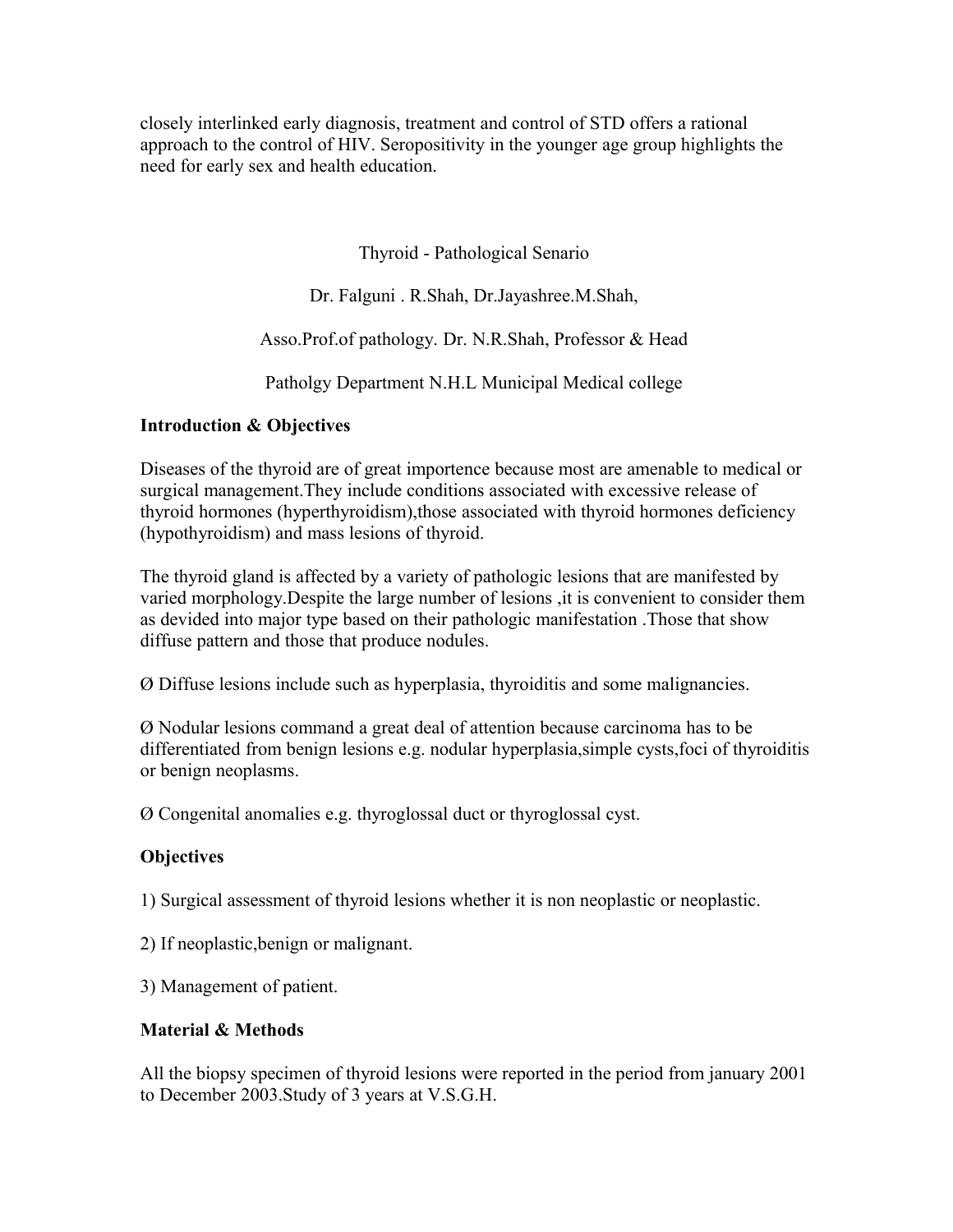Gross specimen either total thyroidectomy or subtotal thyroidectomy were received in histopathology department & serially sectioned. The section were formalin fixed routienly processed,stained by Hematoxyline and eosin and studied by light microcroscopy.Total number of cases were 128.

## **Observations**

We have received 128 biopsy specimen out of which 105 were female & 23 were male.

#### **Table -1**

No. Correlation of Histopathological diagnosis Number of cases 1 Thyroglossal cyst & fistula 8

2 Thyroiditis 14

3 Goitre + nodular goitre with

cystic change 39

4 Adenomatous nodule 20

5 Follicular adenoma 16

6 Follicular carcinoma 4

7 Papillary carcinoma 7

Ø Follicular variant of papillary

carcinoma arising from

adenomatous nodule 16

ØMicropapillary carcinoma 4 27

**Table -2 :** Number of cases per year with incidence in male and female

#### **Year Male Female Total**

20016 40 46

2002 7 32 39

2003 10 33 43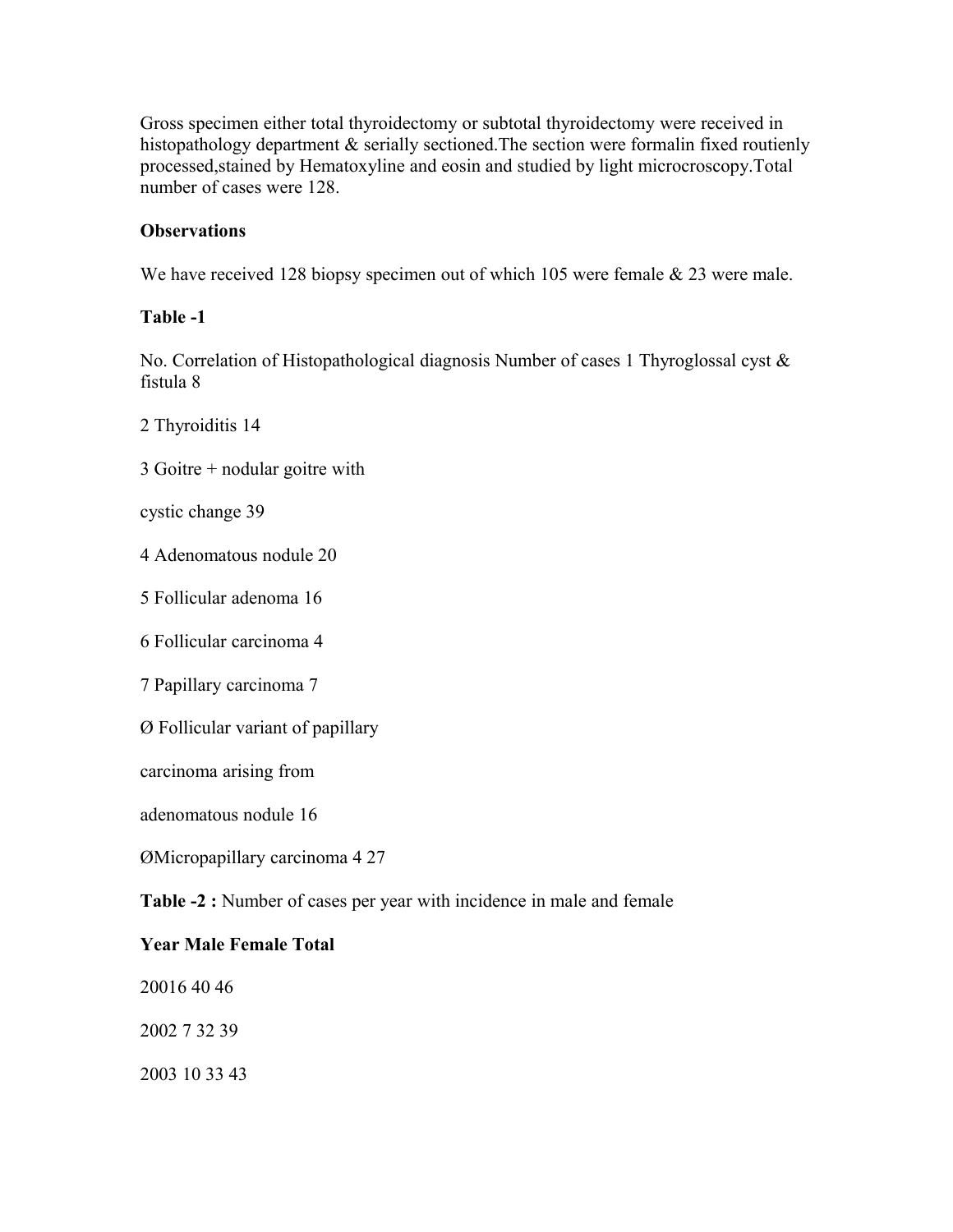# Total 23 105 128

# **Total Benign / Percentage Malignant / Percentage** 128 97 ( 75.80 ) 31 ( 24.2)

Table -3 : Benign and malignant lesions

## **Histopathological finding of lesion**

#### **Thyroglossal cyst**

**Microscopically** 

The cyst is lined by Pseudostratified ciliated or squamous epithelium.

Mucous glands and thyroid follicles are commonly seen in stroma.

#### **Hashimoto's thyroiditis**

#### **Microscopically**

Small and atrophic thyroid follicles with a lining of hurthle cell having large hyperchromatic nuclei and abundant eosinophilic cytoplasm.

Stroma reveal lymphocytic infiltration with lymphoid aggregates or lymphoid follicles.

Nodular goiter / colloid goiter

Macro and microfollicles of varying sizes with a lining of flattened epithelium & filled with colloid. Cystic change is seen. Stroma reveal

lymphocytic infiltration in few cases.

#### **Follicular adenoma**

The neoplastic cells are demarcated from the adjacent parenchyma by a well defined intact Capsule.

Variety of patterns, singly or in combination-

Normofollicular, Macrofollicular, Microfollicular (fetal), Solid (embryonal), Trabecular, Atypical, Hurthle cell

#### **Papillary carcinoma**

Papillae usually complex branching with central fibrovascular core and single or stratified lining of cuboidal cell.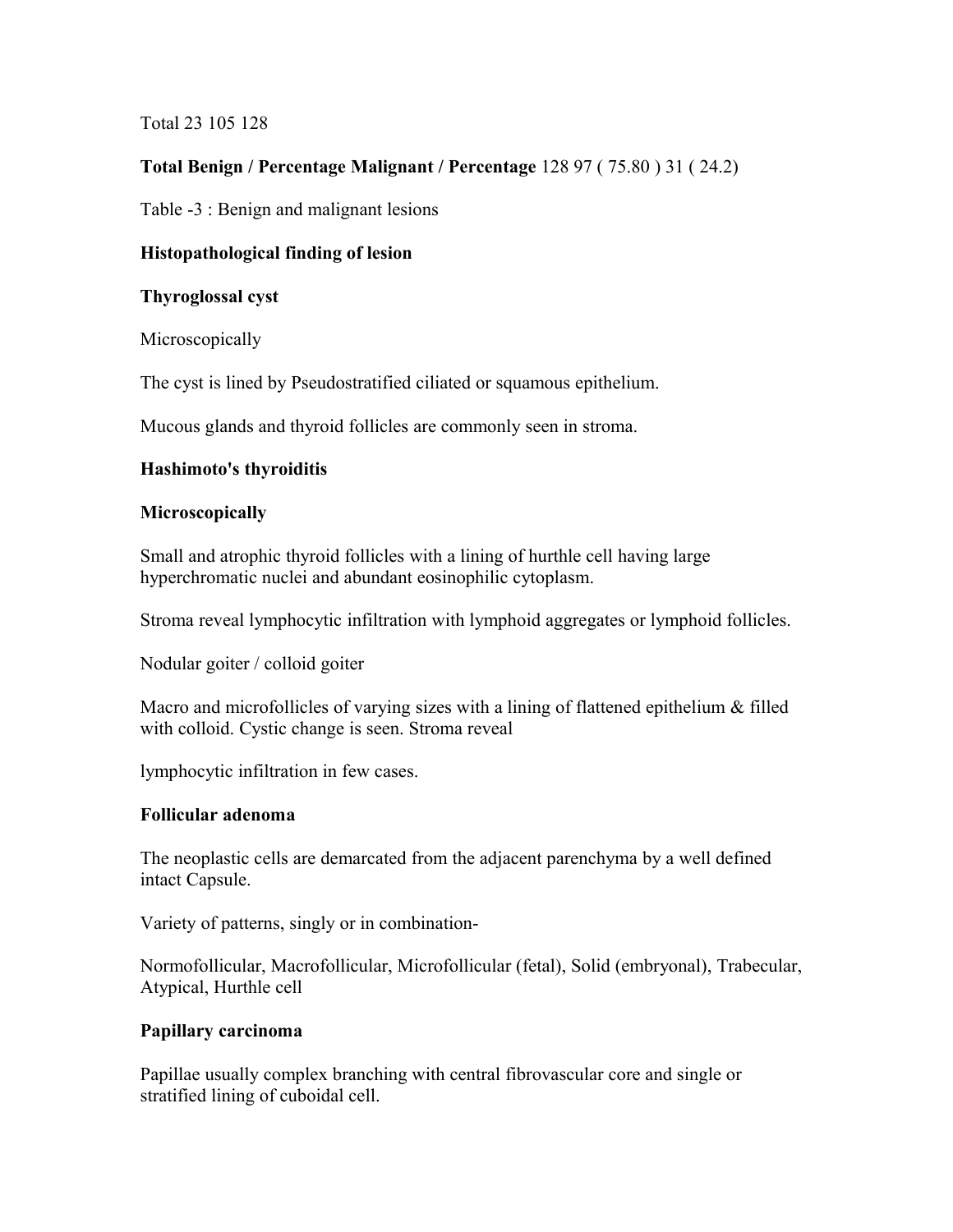Ground glass nuclei ( clear ),overlapping and groove with inconspicuous nucleoli.

Psammomatous bodies.

#### **Varients**

Papillary Microcarcinoma

Papillary carcinoma 1 cm or less diameter encapsulated tumor.

#### **Follicular Variant**

Presence of angulated follicles having ground glass nuclei and filled with viscous colloid arising from adenomatous nodule.

#### **Follicular Carcinoma**

Fairly uniform cells forming small follicles containing colloid or nests or sheets of cells without colloid.

Capsular & Vascular invasion

#### **Discussion**

Total biopsy specimen received from V.S.G.H within 3 years were 128.

Patients had either diffuse enlargement or solitary thyroid nodule.

In our study age ranging from 1st to 8th decade  $&$  Sex ratio M : F - 1 : 4.6

Most of thyroid solitary nodules were between 2nd to 4th decade.

In our study Follicular variant of papillary carcinoma arising from adenomatous nodule were more in number.

#### **Conclusion :**

In our study out of total 128 cases nodular goiter is most common benign lesion. (30.5%)

Solitary thyroid nodule is more common between 21 to 50 years with female predominance.

Micropapillary carcinoma - Prognosis is excellent. Follicular variant of papillary carcinoma arising from adenomatous nodule are increasing in number with diagnostic aids. Prognosis is very good with surgical treatment.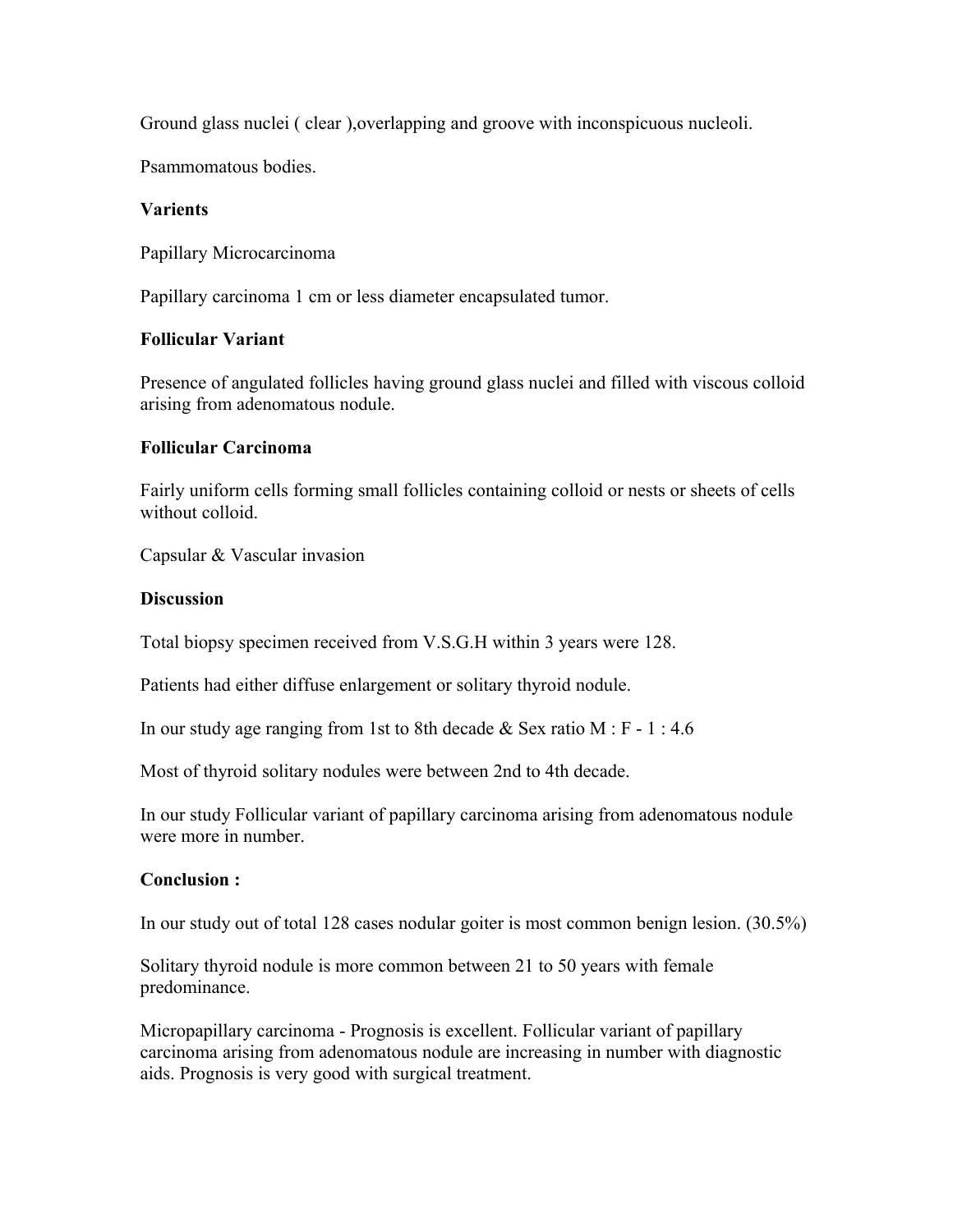#### **References :**

1.) Diagnostic surgical Pathology - Sternberg Third Edition -Vol1.1999 .529 to 587

2.) Pathologic basis of diseases - Robbins & Cotran 7th Edition -2004 1165 to 1183

3.) Surgical Pathology - Rosai & Ackermans 9th Edition -2004 Vol 1 -515 to 594

4.) Kathoh R.S.J, Kurihana H Kawasi A : Multiple thyroid involvement (intra glandular metastasis) in papillary thyroid carcinoma. Cancer 70 :1585 - 1590,1992

5.) Sterin M, Thyroid nodules, Journal endocrinologist, Nov 1996

#### ECCLAMPSIA, A CURSE, AT THE

#### TURN OF CENTURY

-Dr. Sushma Shah (M.D. D.G.O.)

Associate Professor Obst. & Gynaec, Dr. D.A.Desai (M.D. D.G.O.) Professor Obst. & Gynaec,

Dr. Parul T. Shah, Dr. Pushpa Yadav, Dr. Yamini Vasavda, Associate Professor Obst. & Gynaec,

V.S.Hospital & NHL Mun. Medical College, Ahmedabad-6

#### **Introduction**

Ecclampsia and PIH are one of the five foremost causes of maternal death, in the developing countries. The developed nations have brought down the world wide incidence of Ecclampsia from 0.5% to 0.2%; we continue to lose mothers and neonates as a complication of severe PIH and Ecclampsia,. The study was thus carried out to understand the magnitude and impact of Ecclampsia in an urban population in the vicinity of a tertiary care centre.

#### **Abstract**

100 cases of Ecclampsia, managed at our institute in 1999 and 2000 are include in the study. The incidence of Ecclampsia was 0.76%of all hospital deliveries-90% cases were unregistered and had not attended any antenatal clinic-72% women were primigravidae-86% women were less than 26yrs of age-82% women belonged to lower socio-economic group-80% women were moderately to severely anemic-2% maternal mortality due to Ecclampsia was noted.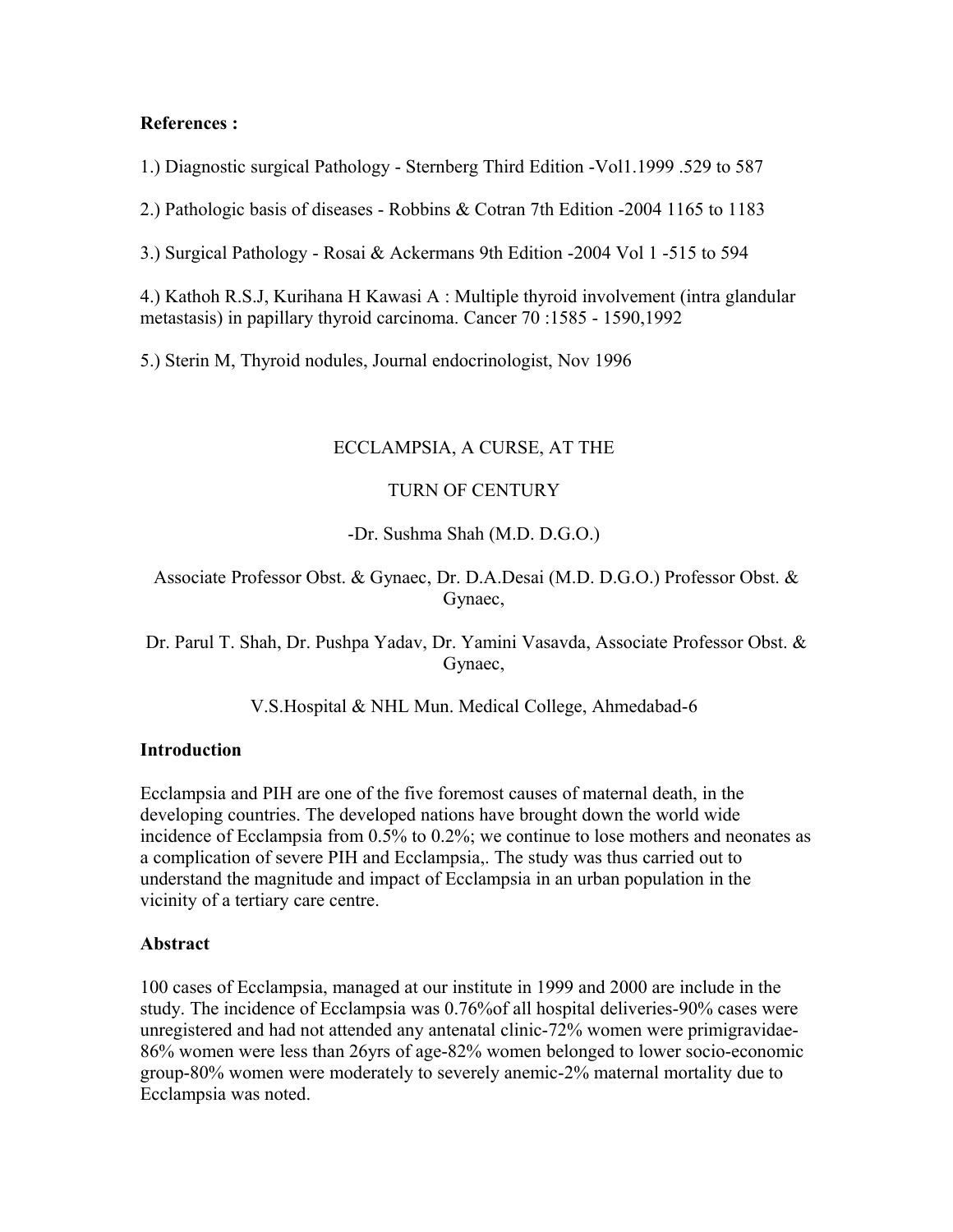Neonatal mortality was 14% and over all prenatal mortality was 27%.

#### **Aim**

- To study the incidence of ecclampsia in hospital deliveries conducted at our hospital in yrs 1999- 2001.

- To study the impact of Ecclampsia on maternal and perinatal morbidity and mortality.

# **Methodology**

- 100 patients were admitted to labour ward at V.S.Gen. Hosp..

- Standard protocols including detailed history taking, examination, supportive treatment, investigations antionvulsants and antihypertensive treatment were followed.

- Definitive treatment in terms of delivery of fetus, considering all maternal and fetal parameters and response to treatment was carried out.

#### **Results**

- 100 cases of Ecclampsia were admitted at our institute from Jan. 1999 to Dec. 2001.

- Out of total 13050 hospital deliveries, 100 cases of Ecclampsia were treated bringing the incidence to 0.76%.

- Out of 100 Ecclamptic women 90women had no antenatal care and were emergency cases.

- 10 women had registered antenatally, 7 had not made subsequent visits. 3 women were advised hospitalization for PIH but did not turn up.

- 72 women wre primigravidae. 70 out of them were younger than 26yrs.

- 11 cases were teenage pregnancies, the youngest was 16 yrs old.

- 20% women were gravida 2 and 8% women wre gravida 3 or more.

- 82% women belonged to lower socio-economic class-none of them had registered antenatally.

- 4 out of the 18 multigriavidae had a past history of PIH in the first pregnancy. None of them had attended the antenatal clinic.

- 2 women had past H/O of ecclampsia and they were also emergency cases.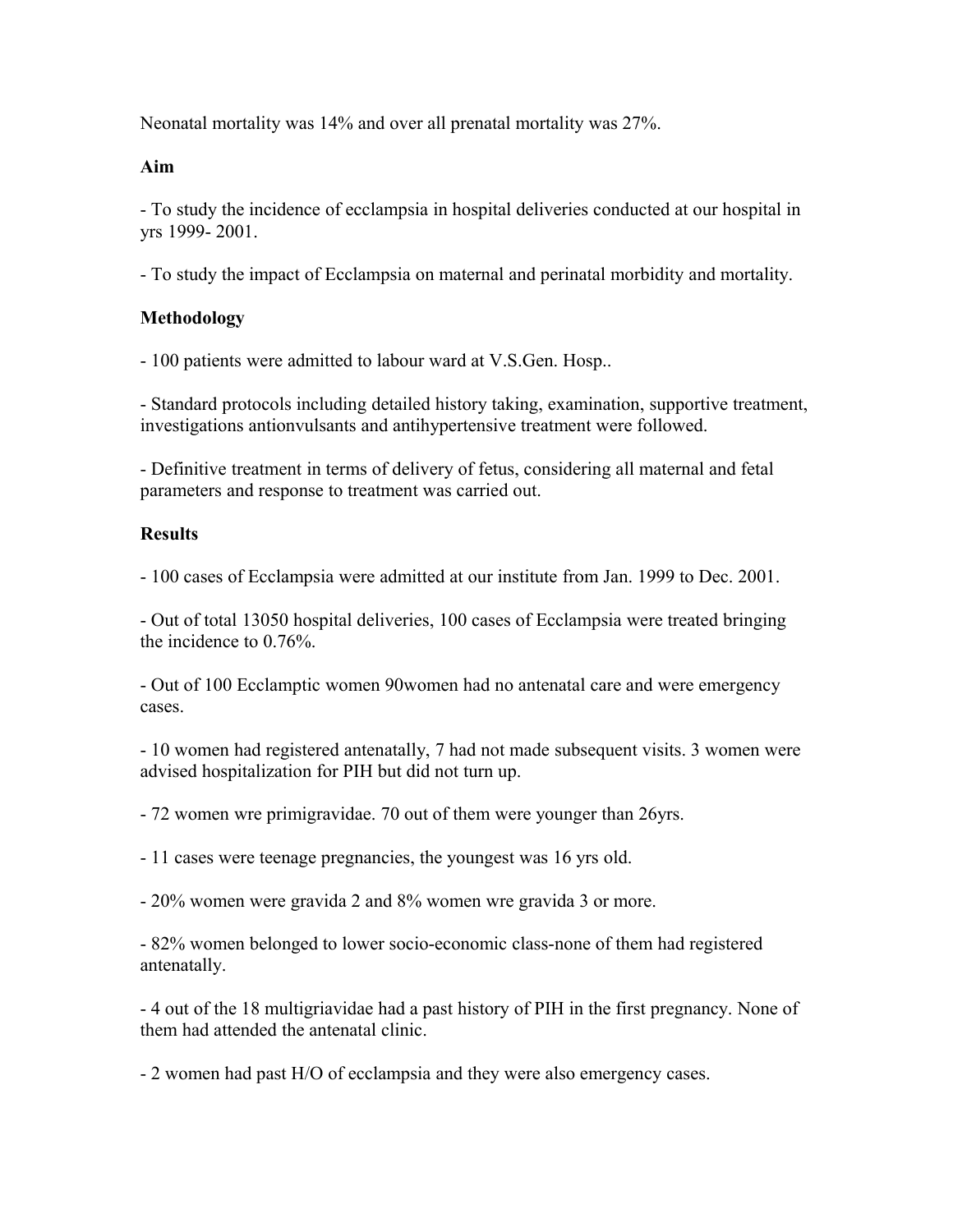- 53% patients were cases of antenatal ecclampsia , 30% were intranatal cases, 16%women developed ecclampsia post-natally, 1%woman had intercurrent ecclampsia

- 13 women had diastolic blood pressure less than 90 mmHg.

- 12 women had systolic blood pressure of 140mmHg and lower.

- 90% women had mild to moderate proteinuric. Only 10 women were non-proteinuric.

- 6 women had severe anemia, 74 women had mod. anemia (Hb 6.5-8.5 gm%), 20 women were mildly anemic.

- 24% women delivered by LSCS,4% delivered by operative vaginal delivery.

- 71% women delivered vaginally.

#### **Complications %**

Pyrexia 10

Visual disturb 6

UTI 20

Oligura, anuria 4

Pulm-Edema 4

Severe anemia 6

CVA -

Death 2

#### **Fetal OutCome No. of cases**

IUD 9

SB 4

Premature live birth 21

Mature live birth 65

Neonatal mortality 14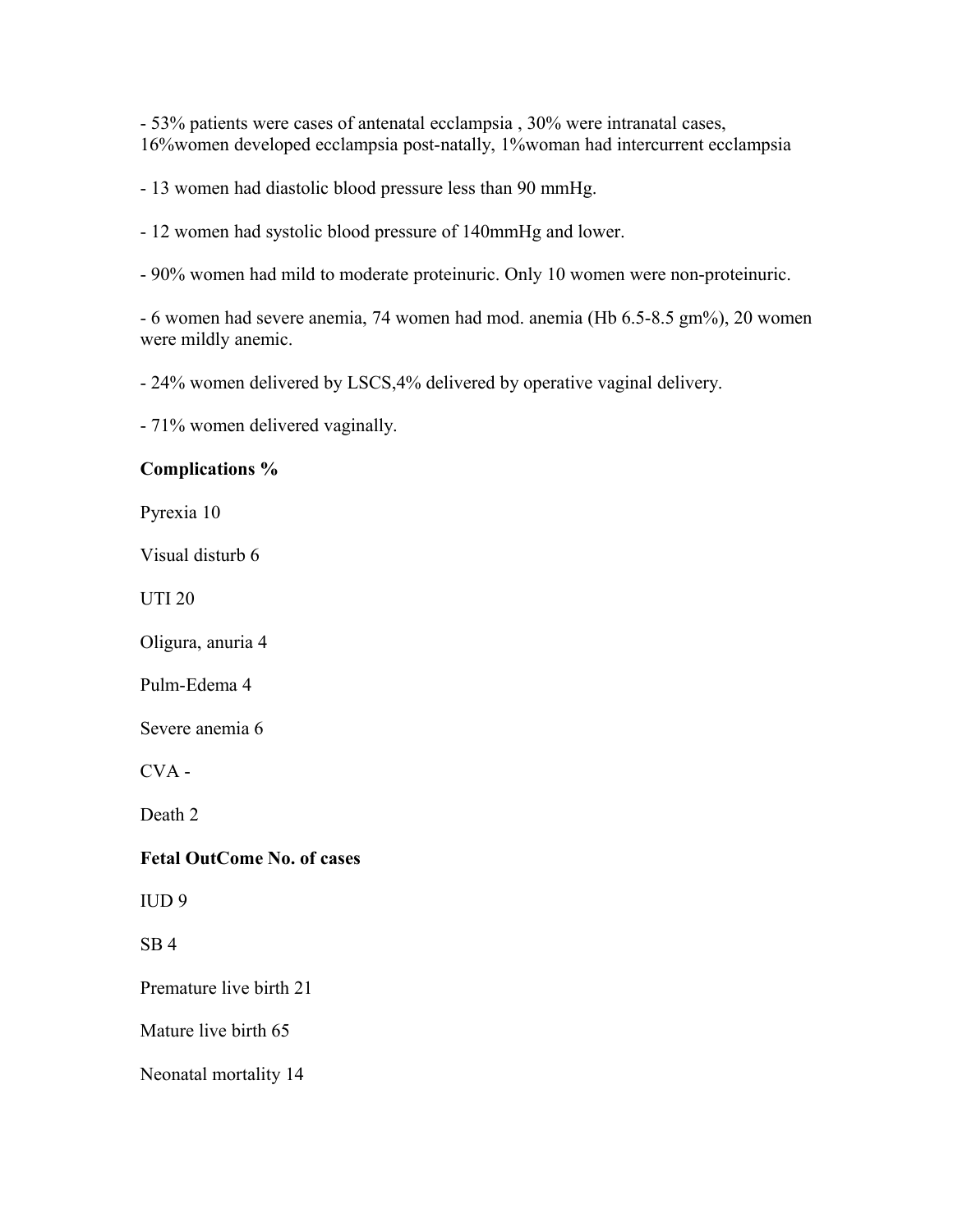Perinatal mortality 27

## **Discussion**

- In the present study of 100 cases of ecclampsia, the incidence was 0.76% of hospital deliveries during 1999-2001.

- The incidence of ecclampsia has makedly reduced in the developed countries, but in India, the incidence is quite high varying from 0.5% to 1.8%

- Dr. P. Nobis reports an incidence of 1.85% from Silchar Assam.

- The young primigravidae from lower socio- economic class constitute the major chunk of ecclamplic patients.

- Early child birth, illiteracy and indifference to antenatal care and poverty contribute as major factors responsible for the same.

- In spite of availability of transport systems, good health care support systems, antenatal care was not availed by 90% of patients which reflects negligence and ignorance of the patients and their family members including the husbands.

- Perinatal mortality was a high 27% with prematurity (21%) being the leading factor for perinatal loss. Dr. P. Nobis reports 44.35% perinatal mortality, which is quite high.

- Intrauterine death was recorded in 9% patients, while 29.7% intrauterine deaths were recorded by Dr. P. Nobis from Silchar.

- Still births were reported in 4% of patients compared to 34% reported from Silchar Assam.

- Maternal mortality was 2% whereas a high mortality of 11.62% was reported in Silchar Assam, most other Indian studies report 8% to 14% deaths in ecclampsia. This mortality counld be prevented with timely detection and intervention in PIH.

- Maternal mortality has been reduced(2%) but morbidity(with operative intervention 28%) remains high inflicting a socio- economic burden on the family as well as health care system.

# **Conclusion**

- The incidence of ecclampsia (0.76%) has not significantly reduced in spite of good health care system, easy availability of transport and technological advances.

- Women do not take advantage of the health care system either duie to ignorance or negligence.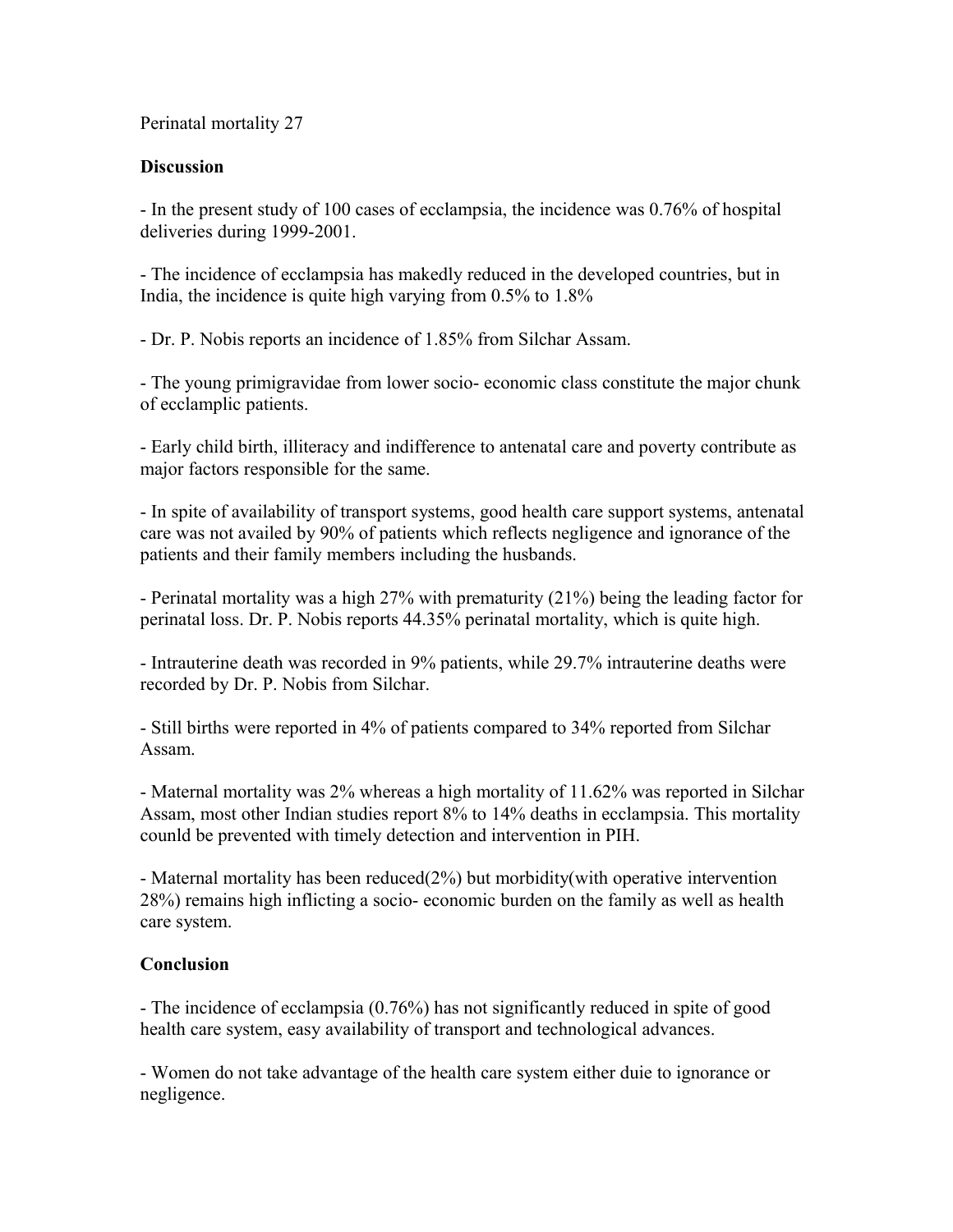- A large no. of young primigravidae, esp from lowere socio-economic class suffer due to PIH and ecclampsia. This suffering can be minimized by regular antenatal visits and treatment

- Anemia of varying degrees accompanies all the patients of ecclampsia which adds to the morbidity.

- 90% women had mild to severe proteinuria, detection of which is possible by simple and non expensive urine examination for proteins.

- Significant fetal loss(27%) and prematurity(21%) was caused by severe PIH and ecclampsia.

- In an urban set-up like ours, all facilities and personnel are available. THE PARTICIPATION OF WOMEN IS NEEDED.

- Education of women and the family as a whole and improving the social status of women will go a long way.

- The role of audio visual media (TV) has been underestimated. It can work wonders for education of women and society as a whole for the betterment of the pregnant women.

- This maternal and perinatal mortality can be reduced by simple measures such as regular antenatal check ups and preventive treatment. It does not need great expense, only MOTIVATION AND DETERMINATION.

Acknowledgement

I am thankful to Dr. M. H. Makwana, M.D.(Superintendent, V.S.General Hospital) for his kind permission to publish this hospital data.

# **References**

- World Health Organization reduction of maternal mortality. A joint WHO/UNFPA/ UNICEF/World Bank Statement Geneva 1999

- Agarwal S. and Dhall K. perinatal mortality and morbidity associated with ecclamsia. Am J. obstet. Gynaecol. 1884, 148:951.

P.N.Nobis- Ecclampsia : The Indian Scenario-Asian Journal of ObSt. And Gynacology Practice April-June 2004.

# REVIEW OF EYE DONATION BEHAVIOR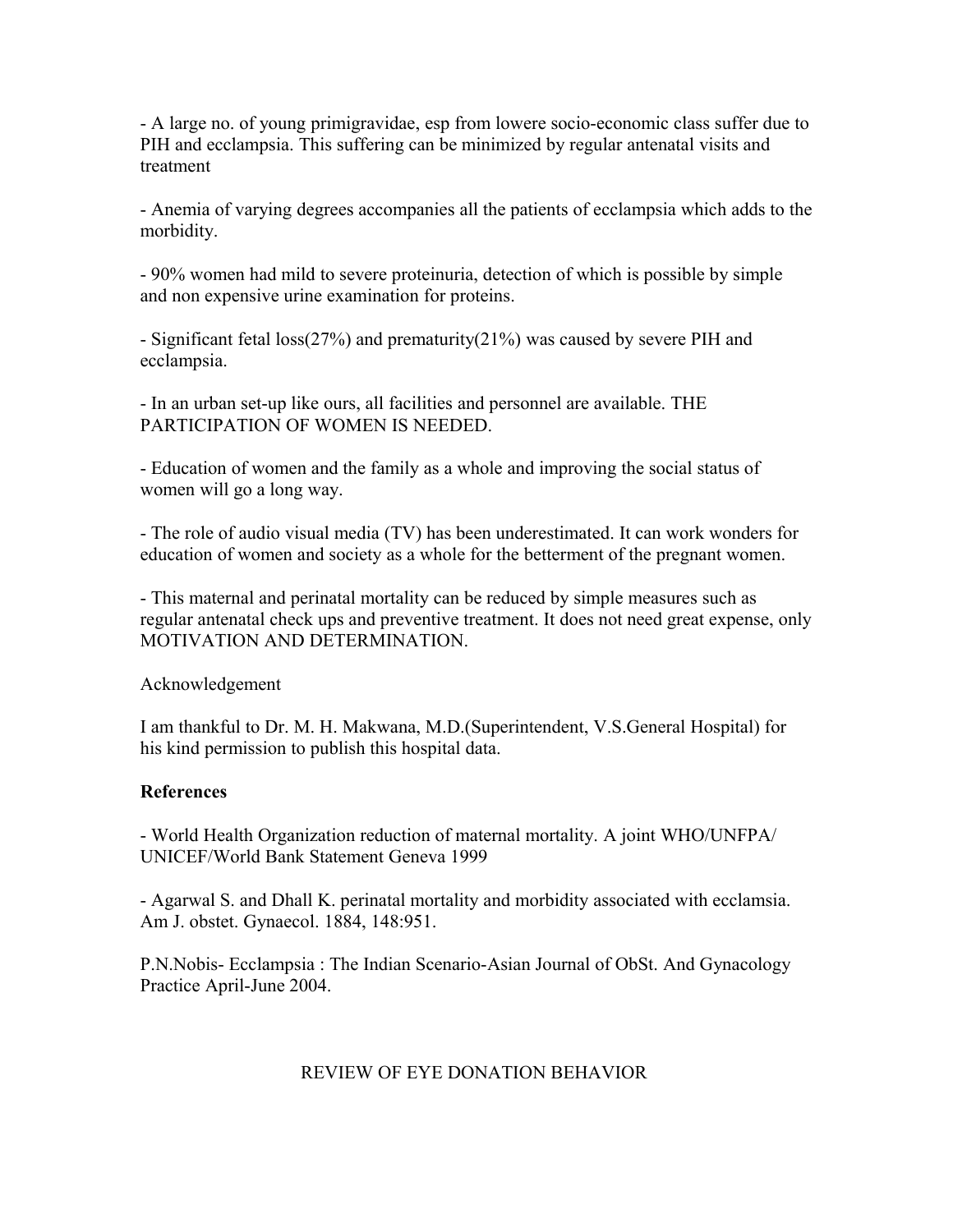**DR Janardan V Bhatt** , Prof.of physiology, Nagar School of Optometry and Associate prof.SMT NHL Mun Medical college Ahmedabad 380006

# **INTRODUCTION:**

The transparency of cornea is an essential element of normal vision. Cornea may loose its transparency due to nutritional deficiency- i.e. vitamin A deficiency, accidental injury of the eye, infections of the cornea i.e. virus, trachoma and bacterial infection.

One will surprise to know that one forth of blind In our country there are at least more than ten million (one crore) people are blind. out of them about ten to fifteen percent(more than one million) have blindness due to loss of transparency of cornea. Every year more than twenty thousand people loose their vision due to loss of transparency of cornea. people of all over the universe stay in India. In India every one thousand people, 15 persons are blind. ${1.5\%}$  compared to developed countries where prevalence of blindness is nearly less than 0.3%.

Incidentally amongst the blind population, in India 60% are in the age grope of less than12 years. In this young population ,the vision can be achieved by timely made eye donation and as kareto-plasty .Eye donation behavior and efficient eye banking service is crucial for this to happen successfully.

# **Material and method:**

As mentioned previously , the number of eye donation is not matched with the requirement due to lack of adequate behavior knowledge ,attitude and belief,the survey was carried in Ahmedabad to know the attitude .belief and knowledge on eye donation.

The personal interview and questionnaire were used to assess the knowledge ,attitude belief about eye donation

# . **OBSERVATION AND DISCUSSION:**

Total 104 subjects were assessed (76 male,28 female),age range 18 to 64 (Mean age 53 were assessed for the attitude, knowledge and belief about eye donation .62 subjects gave consent to give eye donation remaining, 42 subjects refused to give eye donation. The reasons for refusal were- dissatisfaction of medical staff 5 (11.9%), failure to achieve Moksh 11(26.2%),rebirth without eyes 17 (40.4%) ,already damaged/diseased/operated eyes  $7(16.7%)$ , attachment to his own body  $1(2.4%)$ , without any reason  $1(2.4%)$ , and they are summerised in following table..

Table Showing the reasons for refusal for eye donation: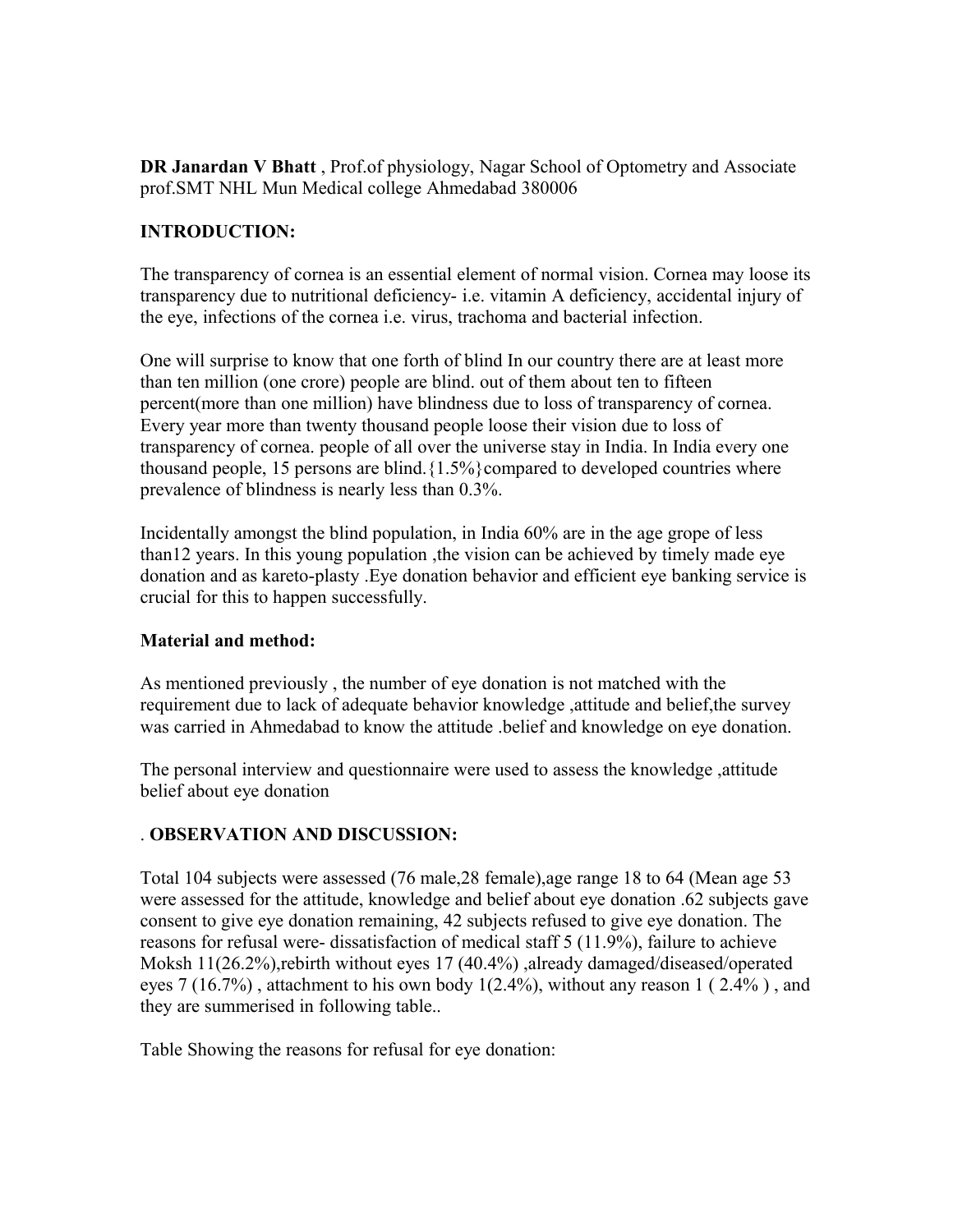**Sr.no. Type of reason for not ED number percentage** 1 Dissatisfaction of medical staff 5 11.9%

2 Failure to achieve Moksh 11 26.2%

3 Rebirth without eyes 17 40.4%

4 Already damaged/diseased/

operated eyes 7 16.7%

5 Attachment of his own body 1 2.4%

6 Without any reason 1 2.4%

**total** 42 100%

The eye bank is an institute where eye balls/cornea are collected and preserved .The main functions of eye banks are

[1] to collect the eye-balls from the dead bodies and sent them to eye hospitals for corneal transplants,

[2] Educate and motivate the general people about the importance of eye donation after the death of their relatives and friends,

.[3] to do the research on corneal transplant and motivate the experts to work in the field of eye donation.

At present about more one million peoples amongst the blinds have corneal blindness who are likely to be benefited by eye donation. Every year this number is going to increase.It has been predicted that more than fifty thousand eye-balls are to be collected every year for the national demand.But unfortunately about three thousand pairs of eyeballs are achieved by eye donations.In India eye donations activity is negligible in all the states except Gujarat and Maharashtra. In our country ,every year more than one crore of people are dying and we receive only three thousand pairs of eye-ball per year .This is really a fact to think and rethink. And for that, multidimensional actions are required if our campaign that "VISION FOR ALL-BY 2020" is to make successful.

#### CONCENT OF EYE DONER.

For successful eye donation the most important and fundamental step is to increase the number of eye-banks. Potential eye donor can be increased by taking the consent to give eye donation after their death amongst the living people .This consent is to be taken during the life in the written form that he/she is willing to give eye-donation after his/her death otherwise one has to take the consent of their legal heir . It is very difficult to get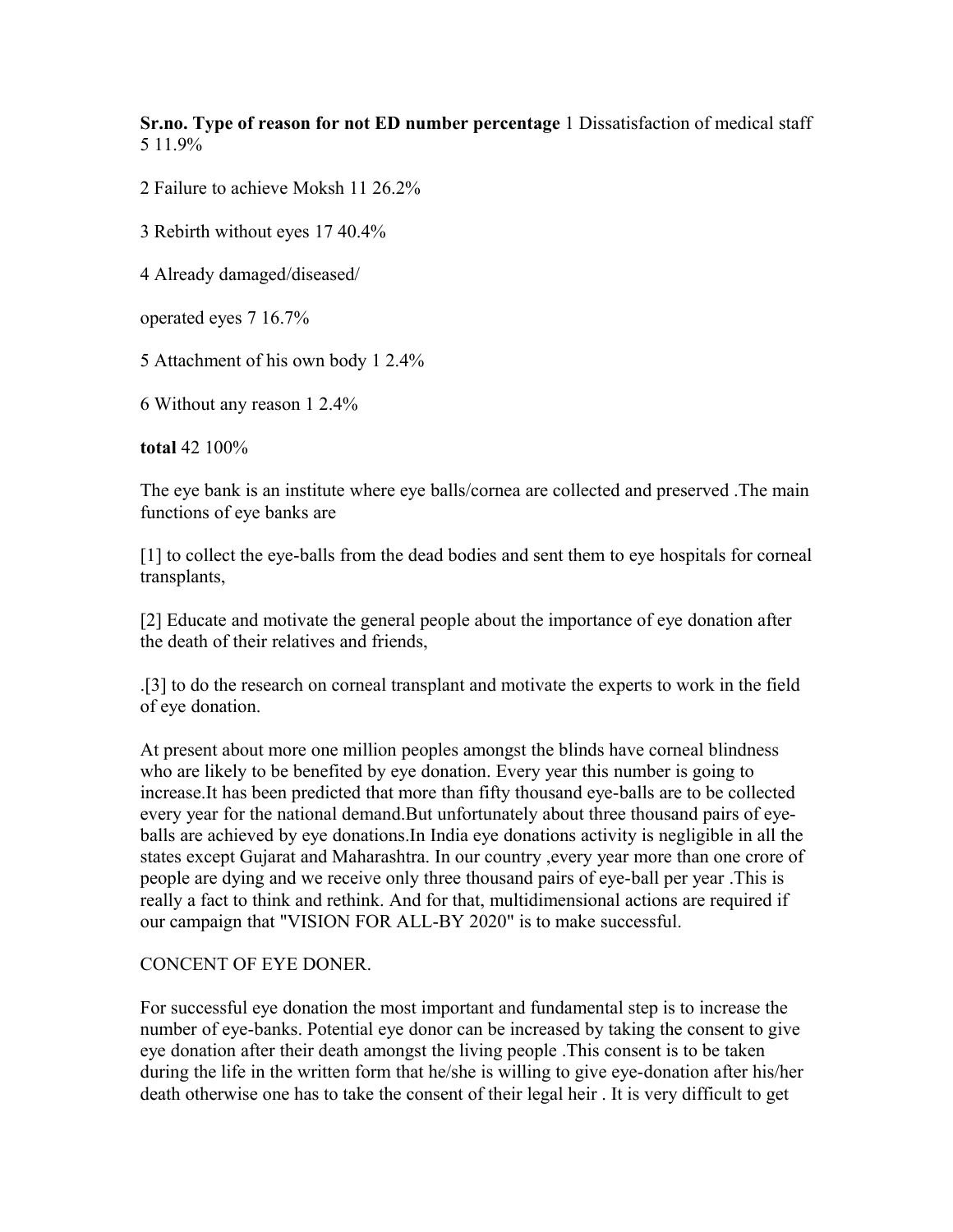the consent for eye donation at the time of death when the relatives and other peoples are already in sad mood and in hurry to carry out routine procedure after of death and dealing other social problems.

In this situation medical social workers, hospital staff ,nursing staff resident doctors ,family doctors can help- a lot to motivate to give the eye donation in the circumstances of death. If the death occurs in the house, it is the family doctor who attend the death .In this situation, the family doctor can motivate the relatives for eye-donation . Every family doctors and every hospital must have pamphlet mentioning the fact about the importance of eye donation and name address and telephone numbers of eye banks. Hear it is further recommended that the telephone numbers of eye bank should be very simple digit phone number i.e.001 ,002 etc,So that people can easily remember.If the eye donor is economically very poor, the close relatives of the donor may be encouraged by some financial or similar help but of this is an idea. Even consent for eye donation is /can be Included in driving license. In certain countries death due to vehicular accident is very high. In such situation eye donation can be achieved from the consent letter of driving license. In America only thirty-five thousand to forty-five thousand eyeballs are received every year.

The law can also be helpful if it permit to take eye-balls in certain circumstances like postmortem circumstances, death in the jail ect.

In our country the religious saints have very good impact on the people. Their help can be taken to motivate the people for eye donation. In Shrilanka, the Bodhidharma favoures the donation of organs of the body including eye donation.Probably for this reason ,Shilanka is doing the best in the eye donation activity in Asia And to that extent that the eye-balls are sent to other countries of Asia and Africa. In this context ,it worth to mention the name of Dr. Hudson Silva who dedicated his whole life in area of eye donation .

#### Methodology.

From the dead body the eye-balls are removed by Ophthalmologist, by trained doctor or technician. Before removing the eye balls and during the procedure it is essential that complete antisepsis is maintained Antibiotics eye drops are instilled into the eye balls . The eye-balls are to be removed with sterilized instruments .Sterilized hand gloves must be on the hands. Usually the procedure is completed within 10 to15 minutes. After removing the eye balls the space is filled with cotton and swabs which are later on stitched with eye leads by black cotton threads so it looks like the person is in deep sleep. In certain circumstances ,after removing the eye balls the artificial eyes are placed. So whatever the method is used the face is not distorted and made ugly by giving the eye donation. The most common false bilief amonst the general public is that the face is made ugly by eye donation.

The quality of cornea of donated eyeball is depend upon various factors. The most important factor is the duration between /the time of the death and the time of eye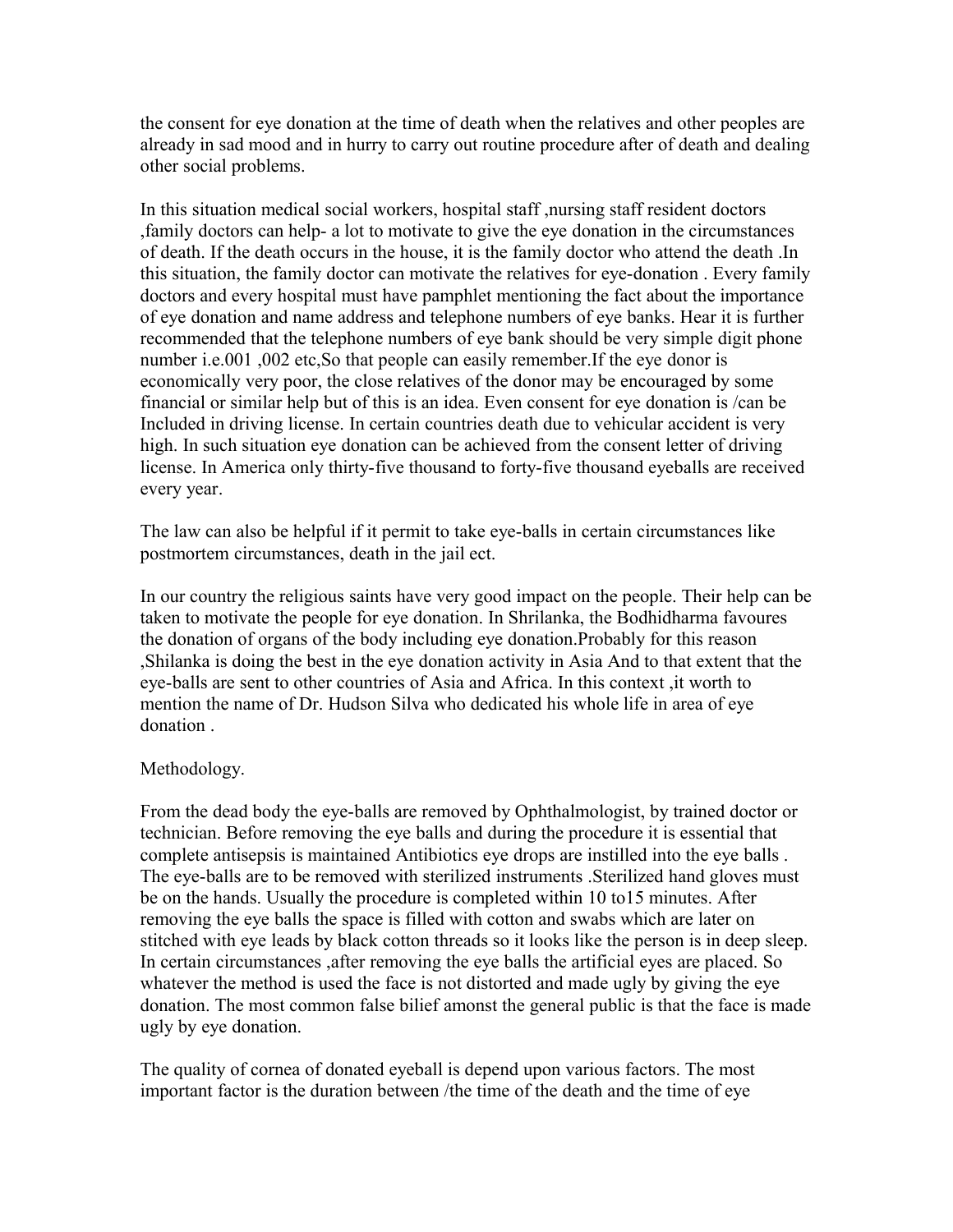donation. This time factor is very important. It is recommended that eyeballs should be removed as early as possible. Eyeballs should be removed within four hours. Usually six to eight hours after death ,the cornea are useless for corneal transplant.

The quality of cornea is also affected by the environmental temperature. The cold temperature is very ideal. After removing the cornea, they are preserved at four degree centigrade immediately .The age of the donor is not an important factor. It is common false belief is that persons wearing glasses or persons who are operated for cataract can donate eyeballs. The spectacles and cataract surgery do not effect the quality of cornea for eye donation purpose.

Off course in following conditions/diseases the eye donation is strictly contra indicated.

1. Rabies [hydrophobia]

2 AIDS

- 3 Viral hepatitis
- 4 Certain cancer i.e .leukaemia
- 5 Snack-bite
- 6 tetanus
- 7 Syphilis

If the donor is suffering from conditions i.e. diabetes , heart disease, hypercholesteroleamia, tobacco and alcohol addiction, the conditions of eye balls should be examined before eye donation.

Preservation of cornea.

This is the most important aspect for the successful of corneal transplantation. Immediately after removing the eyeballs, they should be preserved in the thermos containing specialized antiseptic solution at four degree temperature and transported to the eye bank or eye institute where it is further preserved in refrigerator. From eye bank to other distant remote area the eye balls can be transported in specialized thermo cool box .

Even if above procedure is strictly maintained, the eyeballs should be utilized within 48 to 60 hours. Recently specialized liquid/solution is available commercially, which can preserve the cornea for 7 to 15 days. Within the specialised period the cornea must be utilized for corneal transplantation. One pair of eyeballs is to be utilized for two different blind persons. Here it is essential that strict antisepsis is maintained for uncomplicated successful surgery of corneal transplant /keratoplasty.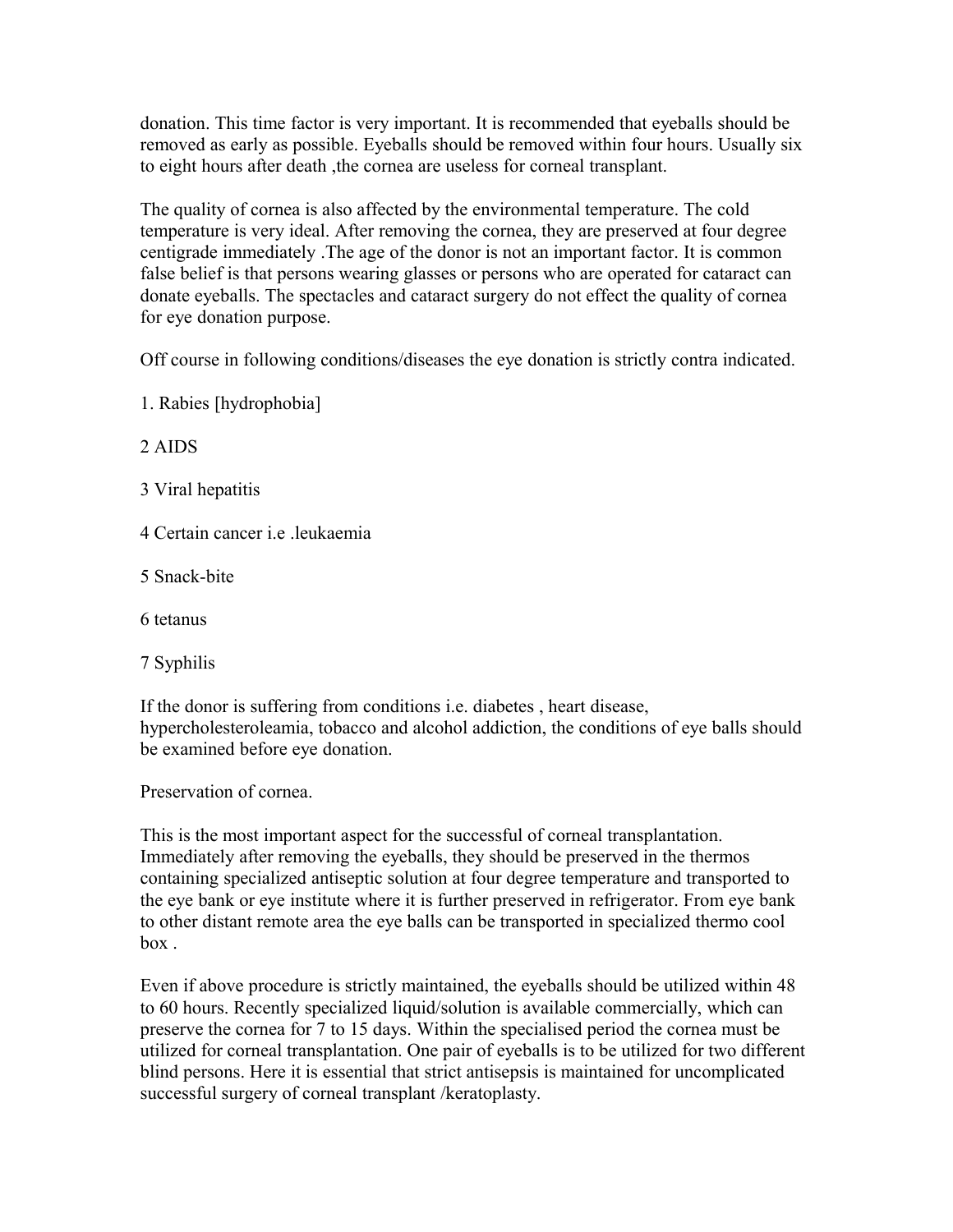Surgery of corneal transplant /keratoplasty are of two types.

[a] complete

[b] partial.

Usually one eye is to be operated for corneal transplant surgery. Patient has to stay in hospital for two to three weeks. The success of the surgery depend upon the quality of cornea which is selected for the surgery. It is found that more than fifty percent of cornea available from eye bank are not suitable for corneal transplant. Even the good cornea is selected for the surgery the success is still variable depending upon the overall status of eye of the recipient blind person, the experience of the surgeon, and post operative care of the patient.

**Obstacles:** It is not enough that adequate number of the eye balls are available by eye donation. The provision and facility of this surgery should be made available in the hospitals .It also appears that the ophthalmologists do not take much interest in this field .This is probably due to the facts that as the good quality of cornea are not available and success rate is not satisfactory the surgeons do not show much enthusiasm in this field. Availability of beds in General hospital is also a big problem. Here it should be noted that this surgery requires hospital stay about two to three weeks. As the surgery dose not carries hundred percent success rate, the surgeons do not like to take risk of the carrier; and prefer to take carrier in cataract surgery where the there is almost hundred percent success rate. It is further stated that patients of corneal blindness are coming from poor socio economical class. And the surgery is not financially rewarding one. Those patients who are financially affording they get surgery done in foreign countries where the success rate is very high.In our country certain costlier instruments are not available in general hospitals. Even there is no adequate surgeons who are specialized in this type of surgery. In India this surgery is just beginning and carries very good future prospective.

In this context it is worth note that the corneal transplant has many benefits over other organ transplant i.e. corneal transplant dose not require tissue matching and tissue typing. Here the cornea can be made available from dead people so one dose not need to deal a living persons i.e. kidney transplant. The collection and preservation of eyeball are available from cadavers far more easier to collect and preserve than other organ transplant i.e. heart, lever and lungs. The corneal transplant is relatively cheep and easy procedure. If done carefully it is rewarding and give a vision to a blind person.The thing required is MOTIVATION and education to the medical and general population. If it is done the large number of the people with blindness can get the benefit of vision the great gift of GOD.

**Conclusion & implications :** Considering the fact that the eye donation behavior is not matched with number of eye required to manage blindness, people's misconception should be heard, clarified . The Small study documented the facts multiple beliefs i.e. individual bias, ethnic ,social and traditional ideas are prevailed among the population for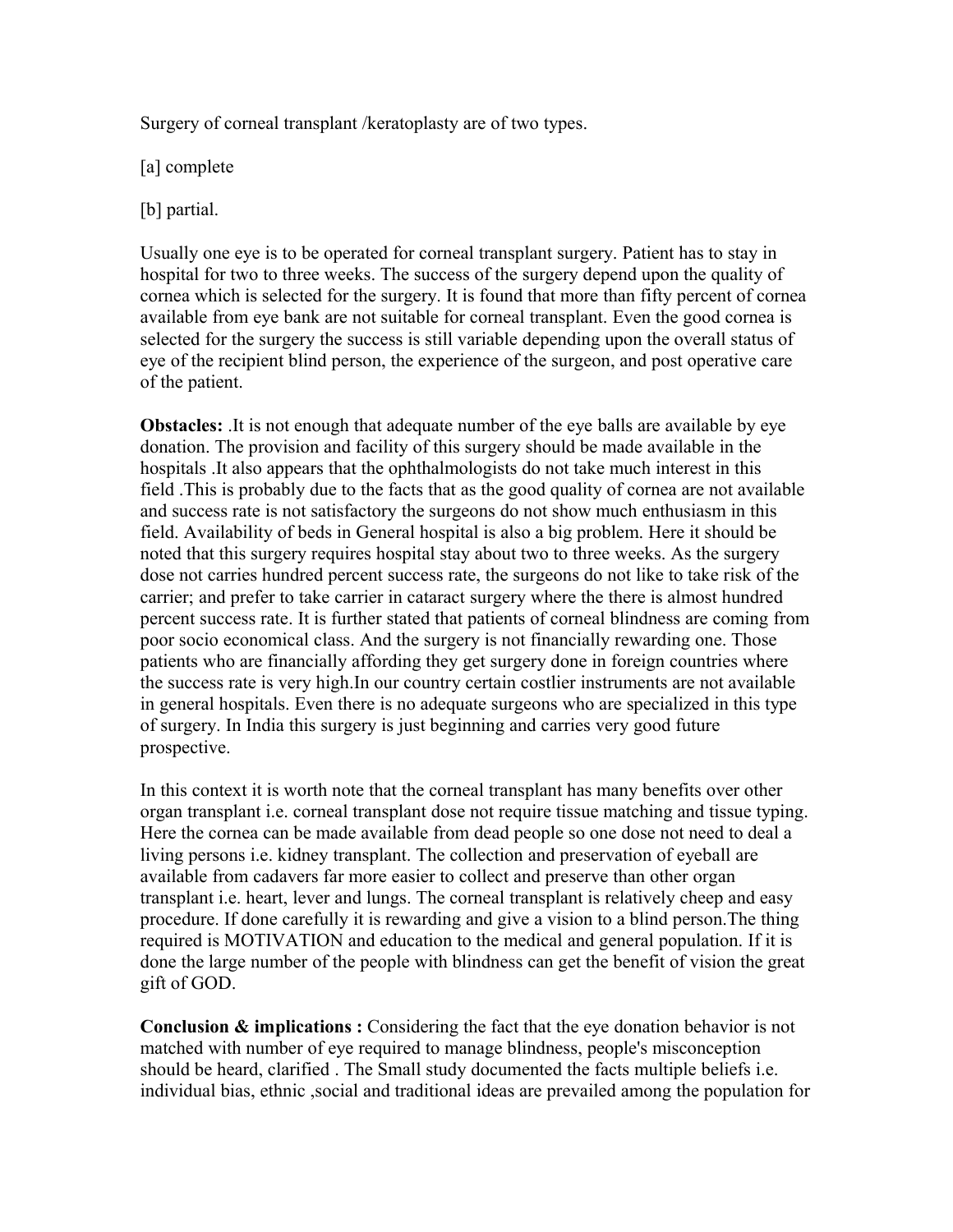not giving the eye donation. Even certain belief are more complicated for that we still have to find out the reply i.e. moksh and rebirth.

This suggest that more effective educational intervention is required to make our eye donation and eye banking services effectively to population at large. Educational intervention is to be implemented at all the levels of medical and health education to improve the eye donation behaviors.

#### **Acknowledgement :**

**Special thanks to Dr Ushaben Vyas, The Dean, Smt NHL Mun Medical college ,** 

**Dr A.K.Goyal the principal, Nagar school of optometry,** 

**Vinay. Heli, shweta and vaibhavi the Ist year students of B.Sc. optometry** 

# **STUDY OF CASES OF MALARIA**

#### **Dr. Vivek K. Iyer3rd year resident, Paediatrics , VSGH**

# **Dr. B.M.Shah(Professor and HOD, Dept. of Paediatrics, VSGH)Dr. R. H. Bhavsar (Associate Professor of Paediatrics, VSGHDr. R. B. Prajapati ( Asst. Professor of Paediatrics, VSGH) SMT NHL Mun Medical college Ahmedabad 380006**

# **INTRODUCTION :**

. Malaria has been an age old disease and mankind has been burdened with the aftermaths and devastating effects of this disease.

. Although sincere and concerted efforts have been put in to eradicate this disease it continues to prevail. Some areas where it is endemic bear the brunt of this disease.

. Newer anti malarials have been introduced in the recent years as some of the conventional anti malarials have proven ineffective due to development of resistance.

. This study tries to provide an insight on the efficacy of conventional antimalarials as a primary line of management for complicated cases of malaria.

# **AIMS OF STUDY :**

1) To study the incidence of cases of malaria

2) To study the incidence of severe malaria with multi-system involvement

3) To study the effect of conventional anti-malarial drug therapy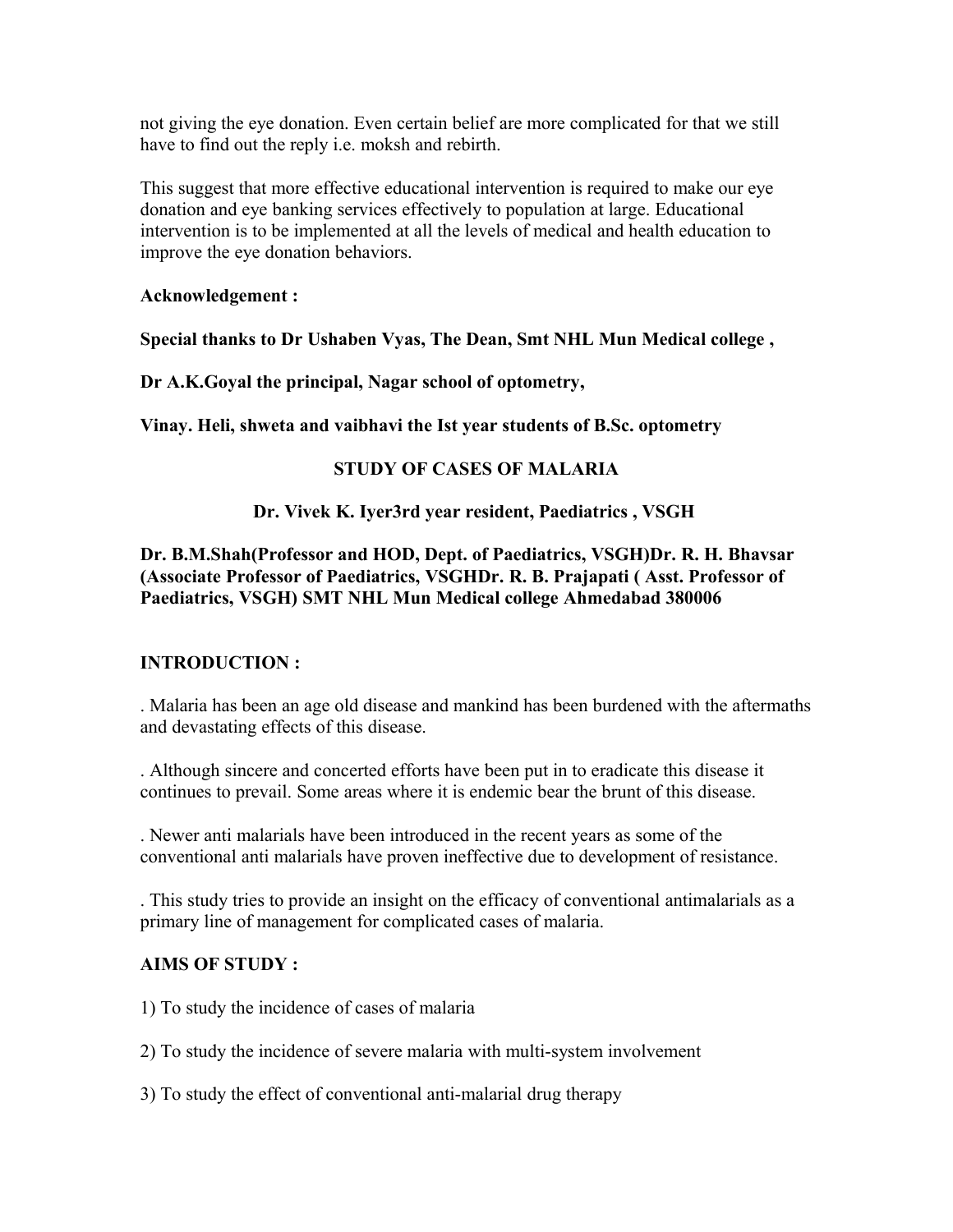#### **PERIOD OF STUDY:**

1st July 2004 to 31st October 2004. Number of cases included were 42 and the study was conducted in Paediatrics Dept.

#### **MATERIALS AND METHODS :**

. During the tenure of study from 1st July 2004 to 31st October 2004, all the patients were categorically analyzed.

. A total of 42 patients were enrolled in the study which included points of both clinically and slide positive malaria. They were examined in details and investigated for the same in form of QBC and other laboratory parameters.

. All collected data was filled up in a preformed performa, the data was analyzed and results obtained.

#### **OBSERVATION AND RESULTS :**

. Incidence : Out of total 360 admissions during the study period, 42 pts (11.7%) were of clinical and slide positive malaria.

. Out of 42 cases, 13 (31%) were of clinically malaria, 29 (69%) were if slide positive malaria out of which 10 (24%) were of P.Vivax and 19 (45%) were of P.Falciparum malaria.

Out of 85 admissions in July, 4 (4.7%)

Out of 99 admissions in August, 5 (5.1%)

Out of 123 admissions in September , 11 (8.9%)

And Out of 78 admissions in October, 22 ( 28.2%) were of clinical / slide positive malaria.

Out of 42 cases, 23 (55%) were males and 19 (45%) were females.

The youngest case was of a 6 month old female with P. Falciparum malaria.

Age-wise distribution shows :

1 month - 1 year - 3 /42 (7.1%)

1 - 5 years - 23 / 42 ( 54.8%)

 $>$  5 years - 16/42 (38%)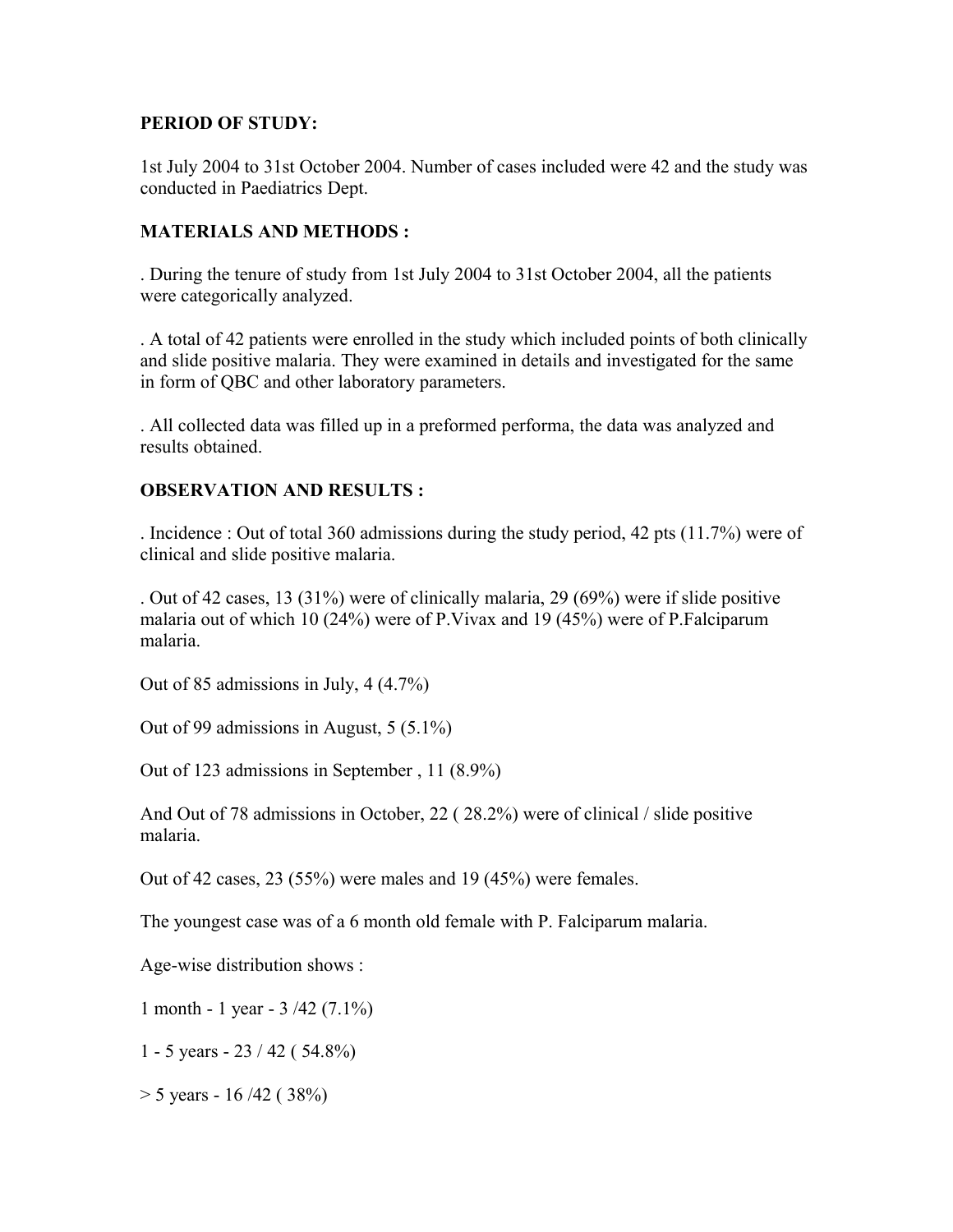Out of 42 cases, haematological complications were seen in 31 (74%) of cases which included anaemia in all 31 (74%) of cases. Sever anaemia Hb< 5 gm % was seen in 15/42 ( 35%) out of which 10 cases were of P.Falciparum, 2 cases of P.Vivax and 1 case of clinically malaria.

Increase in reticulocyte count was seen in 10/42 (24%) of cases amongst which 8 cases of P.Falciparum

Thrombocytopemia was seen in 12/42 (28.5%) cases, out of which 7 cases were P.Falciparum, 4 cases were of P.Vivax and 1 of clinical malaria.

12/42 (29%) cases had CVS complications which included CCF in 10 cases; 6 cases of CCF were of P.Falciparum; 3 cases of P.Vivax and 1 of clinical malaria.

14/42 cases had CNS complications (cerebral malaria) out of which 5 cases of P.Falciparum, 3 cases of P.Vivax and 6 cases of clinical malaria.

Out of 42 cases, 1 pt presented AFE and 1 with Augid malaria.

Biochemical alteration in RFT (increased BUN  $&$  SCr) were seen in 7/42 cases, 6 of them being P.Falciparum (17%)

Hypoglycemia was seen in 6 cases, 5 of them being P.Falciparum.

Alteration in LFT were seen in 5/42 (12%), 4 being P.Falciparum.

QBC was done in all 42 cases, 13 were negative, 29 were positive out of which 19 were P.Falciparum and 10 were P.Vivax.

QBC was repeated in all slide positive cases after 48 hours of therapy, 15/19 cases of P.Falciparum showed improvement, 2 cases showed same grade while 2 patients expired.

# **TREATMENT PROTOCOL :**

13/42 cases of clinically malaria responded to chloroquine therapy as per WHO protocol.

Out of 10 cases of P.Vivax, 8 were given chloroquine initially but 3/8 pts required sulpha-pyrimethamine combination due to each of chloroquine response while 2 pts required quinine initially.

All 19 cases of P.Falciparum were treated with quinine (oral/ IV) initially, out of which 15 responded 2 patients required artesunate due to lack of quinine response while 2 patients expired.

Other supportive treatment like PCU in 6 cases, PPC in 3 cases, intropes in 4 cases and anticonvulsants in 3 cases were given as per standard regimes.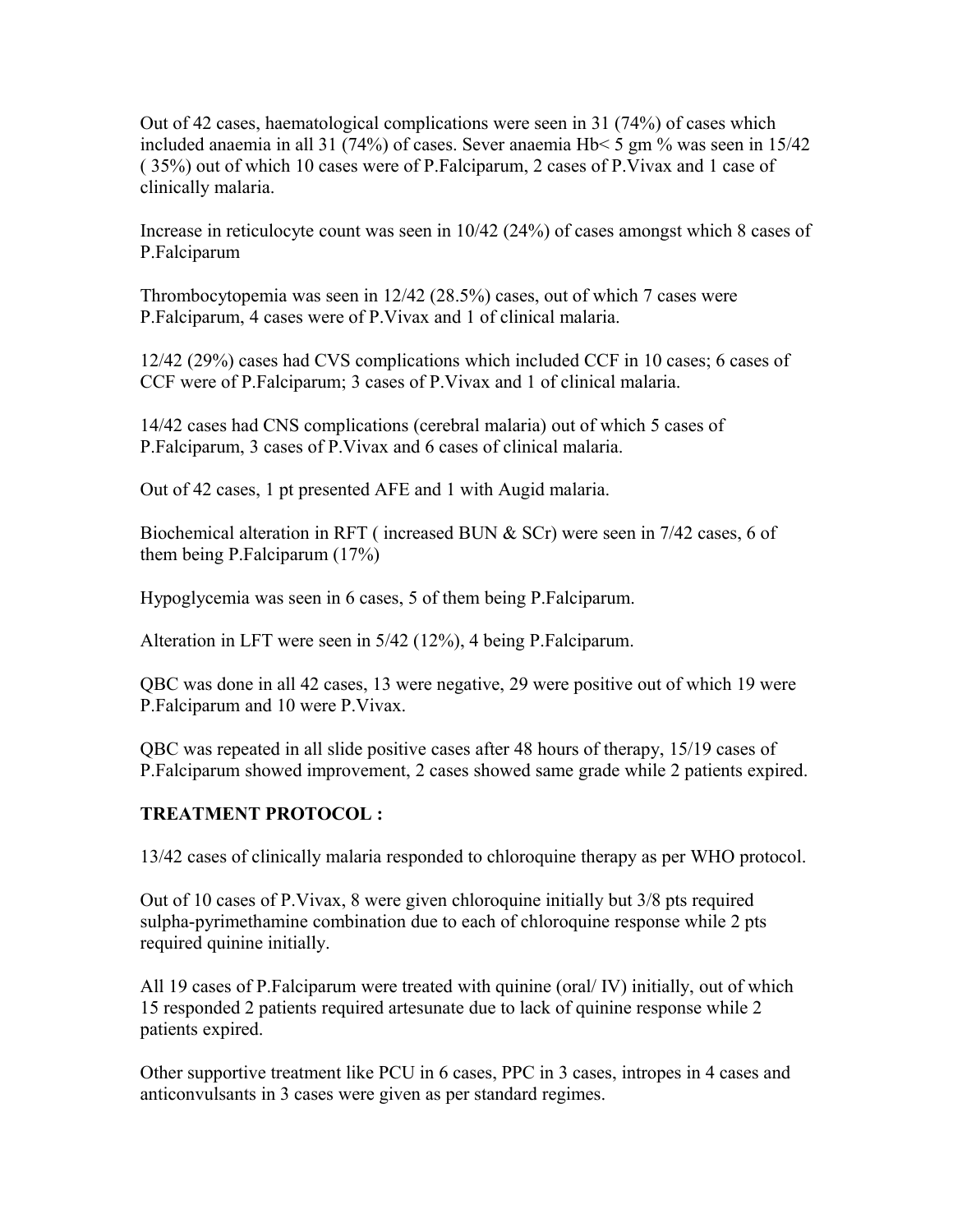Outcome: Out of 42 patients, 40 patients were discharged, while 2 patients of P. Falciparum expired within 3 hours of admission.

# **CONCLUSION :**

Malaria accounted for 42 ( 11.7%) out of total 360 admissions from July to October 2004.

There was a progressive month wise increase in incidence of cases from July to October.

Out of 42 cases,13 were of clinically malaria, 19 of P. Falciparum and 10 cases of P. Vivax. There was no sex related predominance.

Children in the 1-5 yrs age group, 23/42 (54.8%) were maximally affected.

P.Falciparum malaria accounted for majority of complicated cases of malaria with 2 deaths being of P.Falciparum malaria patients too.

Conventional therapy with chloroquine and quinine are still helpful in treating even complicated cases of malaria in our study.

# **CASE REPORT**

# **MENINGITIS DUE TO ACINETOBACTER.**

# **Dr. Jyotiben Deokule ( Prof and HOD). Dr. Toral K Trivedi( Jr. Lect.)**

# **Department of Microbiology , NHL municipal medical college.**

#### **Abstract:**

A female child aged 5 year was brought to the hospital with history of persistent fever, and unconscious for medical advice and was investigated at VSGH. Acinetobacter was isolated from her CSF

Members of the genus Acinetobacter are strictly aerobic, short, stout often capsulated,

non-motile , gram negative bacilli or cocobacilli that grow well on simple media. They occur frequently as commensal flora and are therefore regular contaminants of the hospital environments. But they are increasingly recognized as opportunist pathogen associated with infections like broncho-pneumonia , meningitis and septicemia in immuno- compromised patients(1)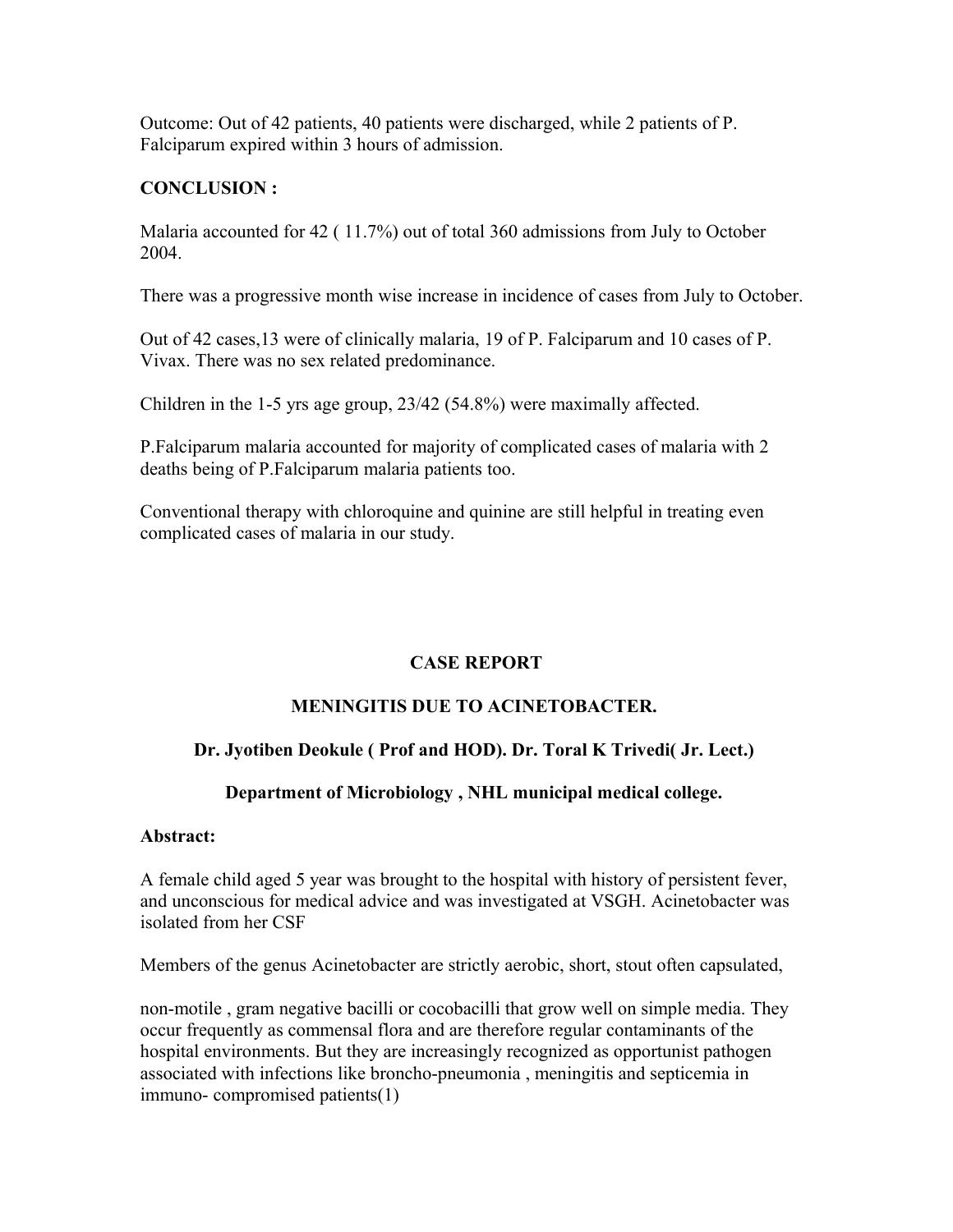# **Case Report :**

A 5 year old female child with history of persistent fever,unconscious &multiple infarcts present in CT scan of brain.

The WBC counts was 1850 cells/ cumm, 95 % polymorphs and 5 % lymhocytes.

The bio-chemical analysis of CSF revealed: Protein 460 mg/dl, Glucose 30 mg/dl.

# **Microbiological Investigation :**

The CSF sample was subjected to gram stain which revealed plenty of pus cells and short gram negative bacilli. CSF culture was done by standard techniques.

The identification was established by creamish white colored smooth circular colonies on nutrient agar, and also grow on Mac Conkey Agar and on blood agar.

Biochemical profile was as follow: Catalase positive, Oxidase negative, did not reduce nitrates, did not ferments sugar and the organism identified was acinetobacter. Sensitivity was done by Kirby bauer disc diffusion method as per NCCLS standards.(2) It was sensitive to amplicilin/ sulbactum and tetracyclin.It showed resistance to fluro-quinolones and cephalosporines like cefotaxime and ceftizoxime and also to aminoglycosides like amikacin and gentamicin. The patient was treated with Inj. Ampicillin/ sulbactum and had responded to the treatment.

# **Reference :**

1. Colle JG, Fraser AG, Marmion BP, Simmons A.(Eds) Mackie and Mc Cartney Practical medical microbiology, 14th ed. 1996 77-83.

2 **National Committee for Clinical Laboratory Standards.** Performance standards for antimicrobial susceptibility testing: Twelfth informational supplement. Document M100- S12.2002. National Committee for Clinical Laboratory Standards, Wayne, Pa.

# **CASE REPORT**

# **MULTIPLE PANCREATIC PSEUDOCYSTS**

# **IN THE ABDOMEN**

**Dr. H.S. Andharia Associate Professor in Surgery Dr. H.L. Leuva Assistant Professor in Surgery Dr. R.B. Patel Associate Professor in Surgery Dr. J.R. Patel Professor in Surgery Dr. Elvis Resident in Surgery Dr. Himesh Chauhan Resident in Surgery SMT NHL Med.College Ahmedabad 380006**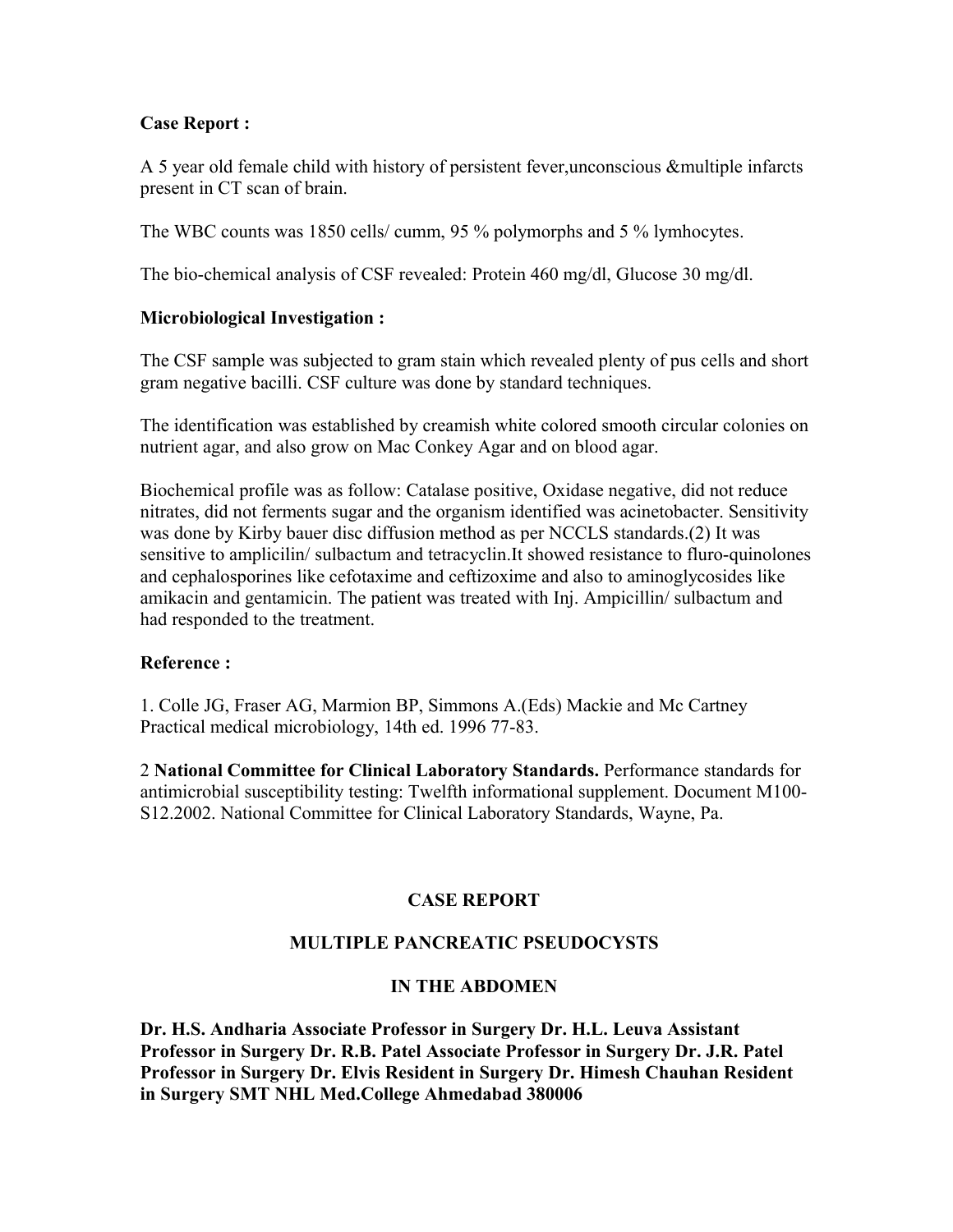#### **Abstract :**

A 45 years male was admitted with complains of pain in abdomen and lump in abdomen with past history of Pancreatitis. On examination there was a lump in the epigastrium. Ultrasonography and C T Scan showed Multiple Pancreatic Pseudocysts in the abdomen. On exploration there were Multiple Pancreatic Pseudocysts in the abdomen, which were dealt with. Postoperative period was un-eventful.

A 45 years old alcoholic male patient was presented with the complains of pain in the abdomen and lump in the upper abdomen. He also complained of loss of appetite and loss of weight. He had past history of hospital admission twice for Acute Pancreatitis. On examination the patient was conscious and oriented. The vitals of the patient were stable. There was an 8cm\6cm size lump in the epigastrium.

X ray study of Chest and Abdomen was normal. USG study of the abdomen suggested Pseudocyst in relation to posterior wall of Stomach in lesser sac, another Pseudocyst in close relation to the Spleen on medial surface and one more Pseudocyst in abdominal cavity surrounded by omentum and coils of intestine. CT Scan confirmed above findings.

On exploration there were 4 Pseudocysts.

- 1. Below umbilicus, adherent to peritoneum and small bowel mesentry.
- 2. Cyst adherent to small bowel mesentry and having communication with mesocolon.
- 3. Lesser sac Pseudocyst adherent to the posterior wall of the Stomach.
- 4. Cyst in the upper pole of the Spleen.

The lesser sac Pseudocyst was treated by Cysto-gastrostomy. Intra splenic pseudocyst was treated by partial splenectomy. Other cysts were excised. The histopathological report confirmed the diagnosis of Pancreatic Pseudocyst.

The post-operative period was uneventful. The patient was discharged on 10th postoperative day. 6 months follow up was uneventful.

#### **Discussion :**

Development of Pseudocyst in the Lesser sac is a very common complication of Acute Pancreatitis. Reaching to diagnosis in these patients is simple and treated by Cystogastrostomy. Pancreatic Pseudocysts are been reported in Liver, Spleen, Stomach wall and Mediastinum. Development of multiple Pseudocysts in the abdomen is very common. These Pseudocysts may develop all the possible complications of Lesser sac Pseudocyst namely inflammation, hemorrhage, necrosis etc. They create dilemma in reaching diagnosis. Pancreatic Pseudocysts in Spleen is treated by Splenectomy.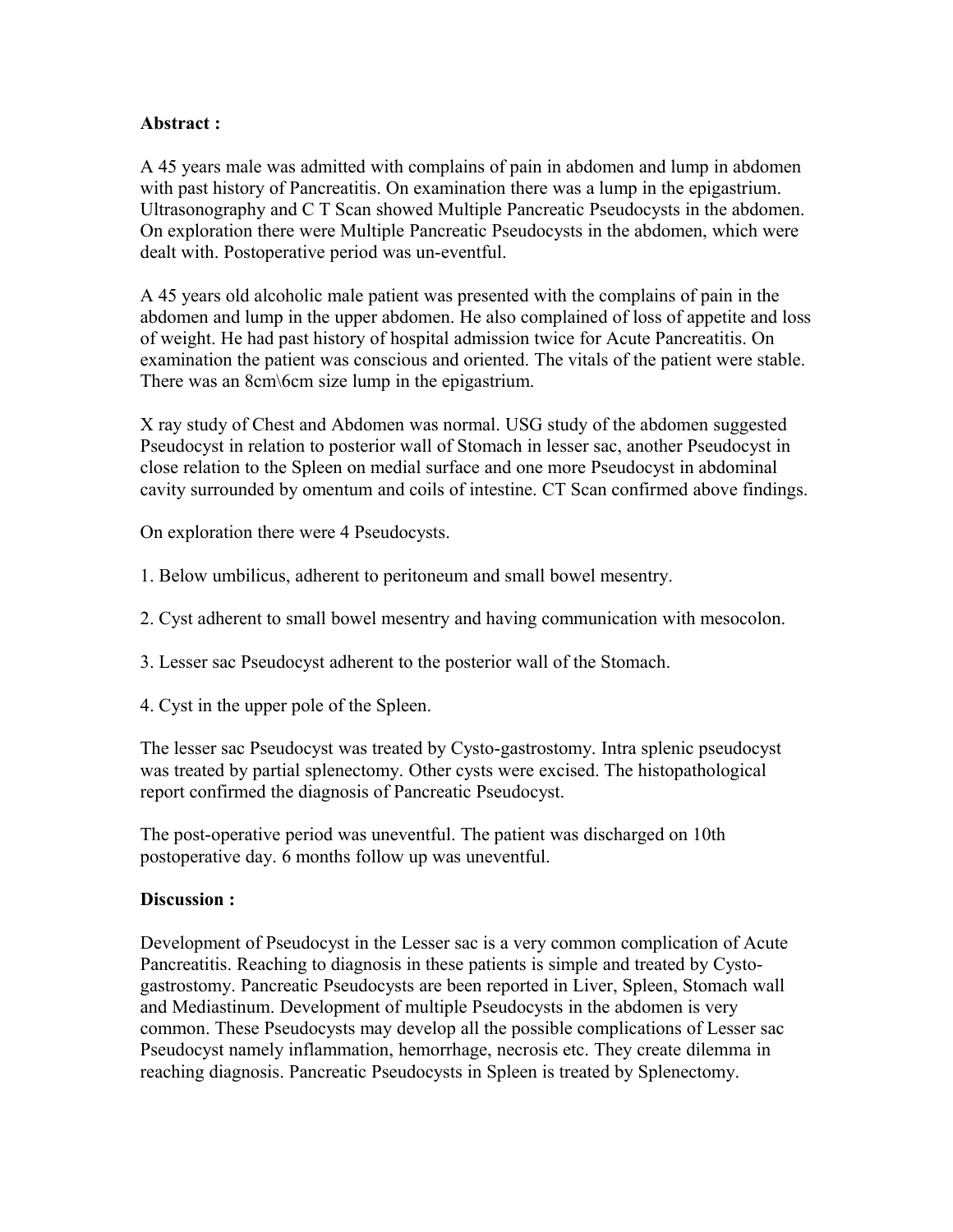#### **References :**

1. Kralik J.; Pancreatic Pseudocyst in the liver; rozhledy V Chirugi, apr 1993 72,

P 91-3. ISSN 0035-9351

2. Ueda N; Takahashi N: Intrasplenic pancreatic Pseudocyst, a case report :

Gastroenterologia Japonica, Oct 1992 27: p 675-82 ISSN : 0435-1339

3. Wong SR; Lee KT; Kuo KK: Pancreatic Pseudocyst involving the spleen:

Kaohsiung journal of medical sciences Aug 98 14; p 524-7 ISSN 1607-551

4. Hamm B; Franzen N: Atypically located pancreatic Pseudocysts in the liver,

Spleen, stomach wall and Mediastinum : their CTdiagnosis: Rofo. Fortschritte auf dem Gebiete der Rontgenstrahlen und der neuen Bildgebenden Verfahren

(Germany), Dec 93 159; p 522-7 ISSN 0936-6652

#### **Case report**

#### **Interesting Post-mortem Finding**

**Dr. Kalpesh Kotariya\* , Dr. Anil Rajput\*\* , Dr. Pratik Patel\*\*\*, Dr. Jyoti Deokule\*\*\*\* \*Jr. Lecturer in Forensic Medicine,\*\* Jr. Lecturer in Microbiology,\*\*\*Professor in Forensic Medicine, \*\*\*\*Professor in Microbiology. SMT NHL Med.College Ahmedabad 380006.** 

Meningitis continues to be formidable illness with high morbidity and mortality in India. Gram Positive Cocci have been incriminated as bacterial aetiological agents of Pyogenic Meningitis in various studies.

A 9 months old, male child was admitted with cough, cold and fever from 4 days with history of convulsion from 1 day. Patient died within 1 day after admission. There were 8 markings of 0.5 cm diameter burn on Abdomen near umbilicus. The body of he child was sent to forensic department for post-mortem to know the cause of death and to rule out the possibility of homicidal death.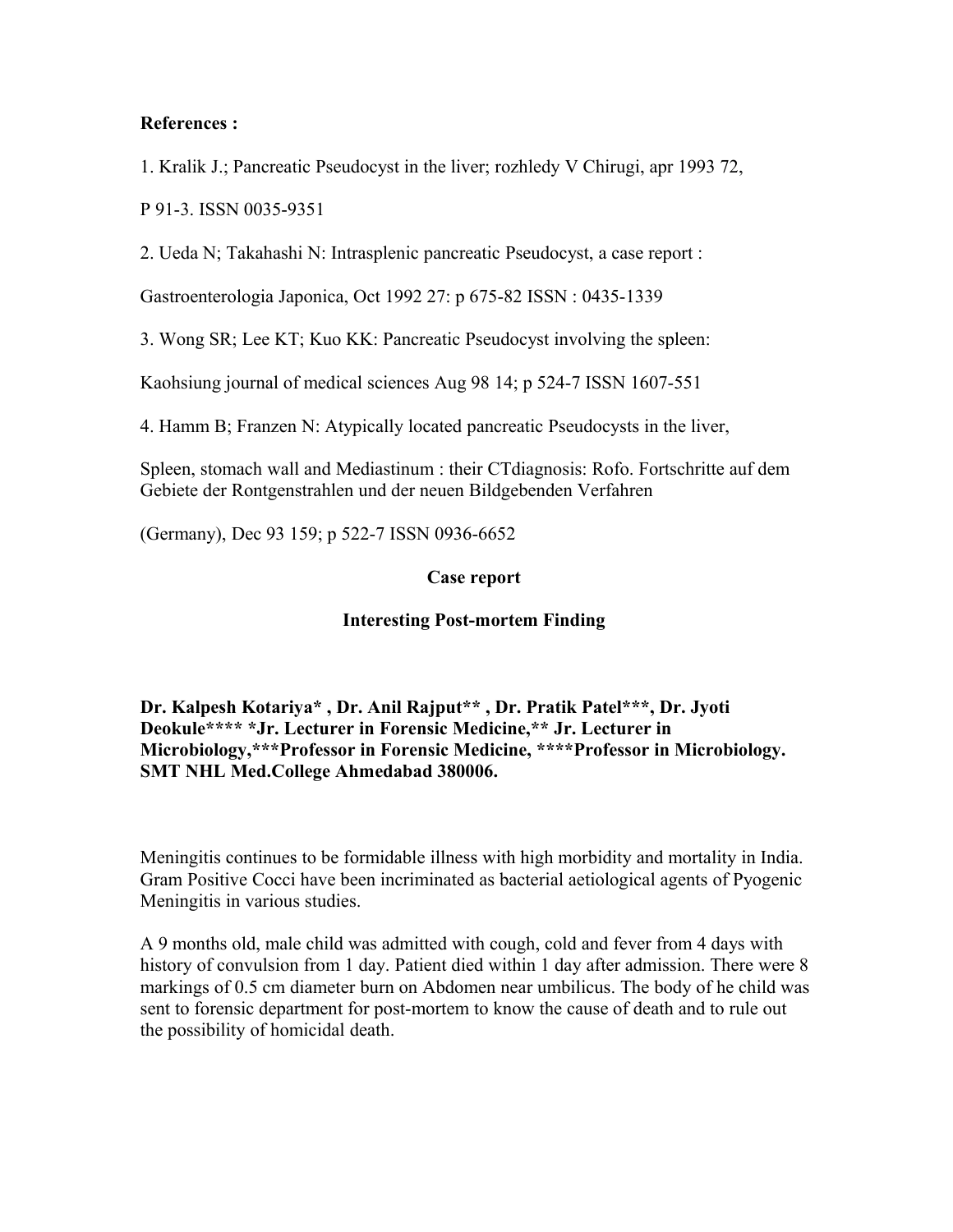On examination, Lungs were full of pus, Brain was congested and oedematous, CSF and Blood culture was collected and sent for microbiological study. Routine analysis of CSF was done.

Burn scars present on the Abdomen were non-infected and superficial burns and not sufficient to cause death or likely to cause death. On Histopathological finding kidney showed cloudy changes, Lungs were full of inflammatory cells and shows congestion and oedematous, Brain showed changes of meningitis with oedema and congestion.

CSF Examination showed plenty of pus cells and Gram Positive Cocci in short chain. Blood culture was sterile.

On culture there is growth of tiny, white colonies which are less than 1 mm in diameter and irregular in outline with b-hemolysis on Blood Agar.

Biochemical Reaction - Catalase Negative

Optochin Resistance

Bacitracin Sensitive

Bile-solubility Negative

Organism diagnosed as Streptococcus pyogenes.

Though Streptococcus pyogenes is not the common cause of meningitis. In this case the death was due to meningitis caused by Streptococcus pyogenes.

# **World Health Day 2005**

# **Make Every Mother and Child Count**

**Dr. Bhavna Kumpavat, Junior Lecturer Dept. of PSM,** 

SMT NHL Med.College Ahmedabad 380006.

World Health Day is celebrated every year on 7 April. The theme of World Health Day 2005 is healthy mothers and children.

In developing countries, pregnancy and childbirth are one of the leading causes of death for women of reproductive age, and one child in twelve does not reach his or her fifth birthday. Yet, the fate of these women and children is too often overlooked or ignored. The slogan for World Health Day 2005 "Make Every Mother and Child Count" reflects the reality that today; governments and the international community need to make the health of women and children a higher priority. When mothers survive and thrive, their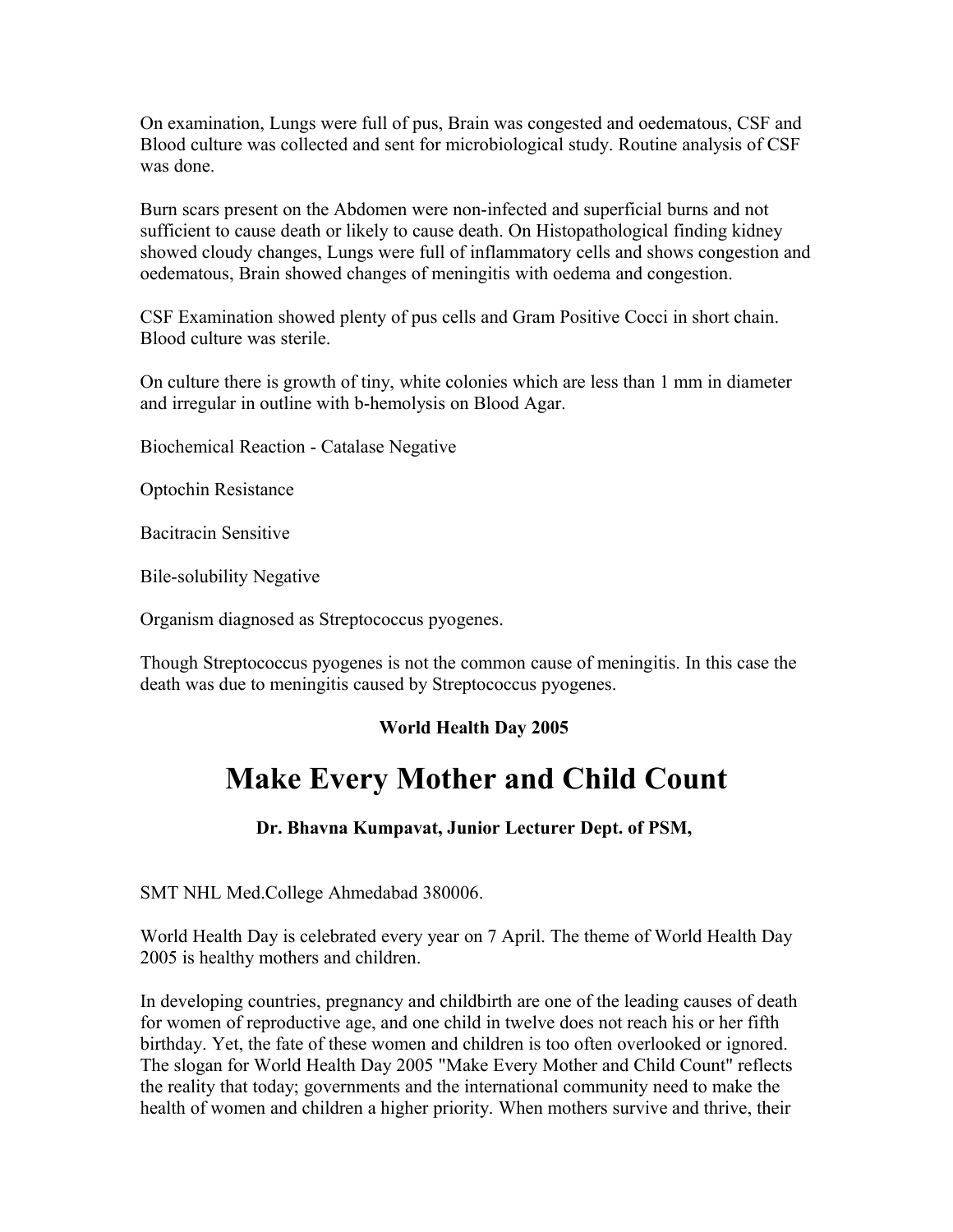children survive and thrive. When both mothers and children survive and thrive, the societies in which they live prosper.

The aim of World Health Day 2005 is to create momentum that compels governments, the international community, civil society and individuals to take action to improve the health and well-being of mothers and children - and especially to help save the lives of millions of mothers and children who are dying each year during childbirth and early childhood.

The main objectives of World Health Day 2005 are to:

**Raise awareness** of the extent of illness, suffering and death among mothers and children, and its impact on health as well as social and economic development.

#### **Increase understanding that solutions exist.**

Affordable and effective means are known that can prevent death and suffering. The challenge is to deliver a key set of preventive and curative interventions to the mothers and children who need them - to translate knowledge into action.

**Generate a movement** that stimulates collective responsibility and action. Families, community-based groups, professional societies, national governments, and the international community all need to support the delivery of programmes and services to mothers and children, as well as fight for better access to basic health services. Every individual within society has a role to play.

Childbirth is a central event in the lives of families and in the construction of communities; it should remain so, but it must be made safe as well. For optimum safety, every woman, without exception, needs professional skilled care when giving birth, in an appropriate environment that is close to where she lives and respects her birthing culture.

The need for care does not stop as soon as the birth is over.

# **Messages for World Health Day 2005**

#### **Message 1:**

#### **Too many mothers and children are suffering and dying each year.**

Every minute, a woman dies from complications in pregnancy and childbirth. That means 1 400 women die every day - more than half a million women die every year (WHO, 2004a). Many millions more suffer disabilities. Every minute, 20 children under the age of five years die. That means nearly 30 000 children die every day 10.6 million children die each year (Black, Morris & Bryce, 2003). Newborn babies less than one month old are at greatest risk. Among all child deaths each year, nearly 4 million are among newborns (Lawn et al., 2004). Globally, for every two people who die in traffic accidents,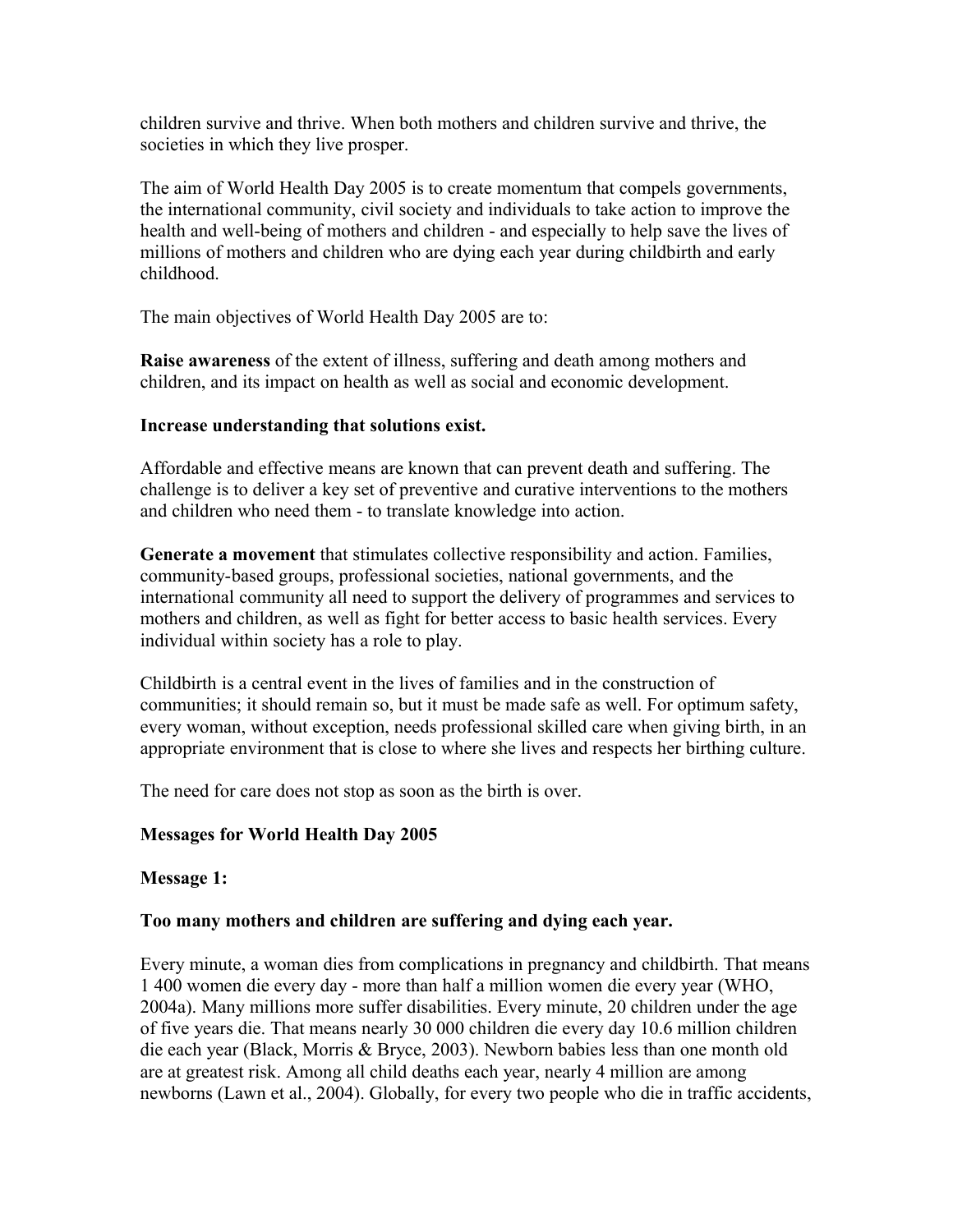one mother and 20 children die from preventable and treatable causes (WHO, 2004b). About 99% of maternal deaths and under-five child deaths occur in low and middle income countries, particularly in sub-Saharan Africa and South Asia.

70% of all maternal deaths are caused by just five factors: haemorrhage (24%), infection (15%), unsafe abortion (13%), high blood pressure (12%), and obstructed labour (8%). Nevertheless, poverty, social exclusion, low levels of education, and violence against women are powerful underlying causes of maternal death and disability. Women who become pregnant very young, who give birth many times, who suffer from infectious diseases such as malaria, TB and increasingly HIV/AIDS, and who are malnourished or anaemic are more likely to die. HIV/AIDS presents an ever-increasing threat to both mothers and their children. Women currently account for nearly half of all adults living with HIV/AIDS (UNAIDS, 2004).

A handful of preventable and treatable conditions are responsible for more than 70% of all child deaths. They are neonatal causes (37%), pneumonia (19%), post-neonatal diarrhoea (17%), malaria (8%), measles (4%), and HIV/AIDS (3%). Malnutrition contributes to more than half of all childhood deaths by increasing a child's risk of dying. Lack of access to food is not the only cause of malnutrition; poor feeding practices and infection, or a combination of the two, are both major factors. The greatest threats to the survival of newborns (0-28 days) are a combination of perinatal conditions (e.g. low birth weight, birth trauma, and birth asphyxia) and severe infection (e.g. neonatal sepsis, pneumonia, meningitis, and tetanus).

# **Message 2:**

#### **Healthy mothers and children are the real wealth of societies.**

The survival and well-being of mothers and children are not only important in their own right, but are also central to solving much broader economic, social and developmental

challenges. Improving the survival and well-being of mothers and children will not only increase the health of societies, it will also decrease inequity and poverty.

. When a mother is sick or dies, her productive contribution to the home, workforce, economy, and society is lost, and the survival and education of her children are jeopardized. Every year, an estimated one million young children die as a result of the death of their mother (WHO, 2003a).

. It is estimated that for every dollar invested in child health, seven dollars are returned through reduced spending on social welfare and increased productivity of young people and adults (World Bank, 1996).

# **Message 3 :**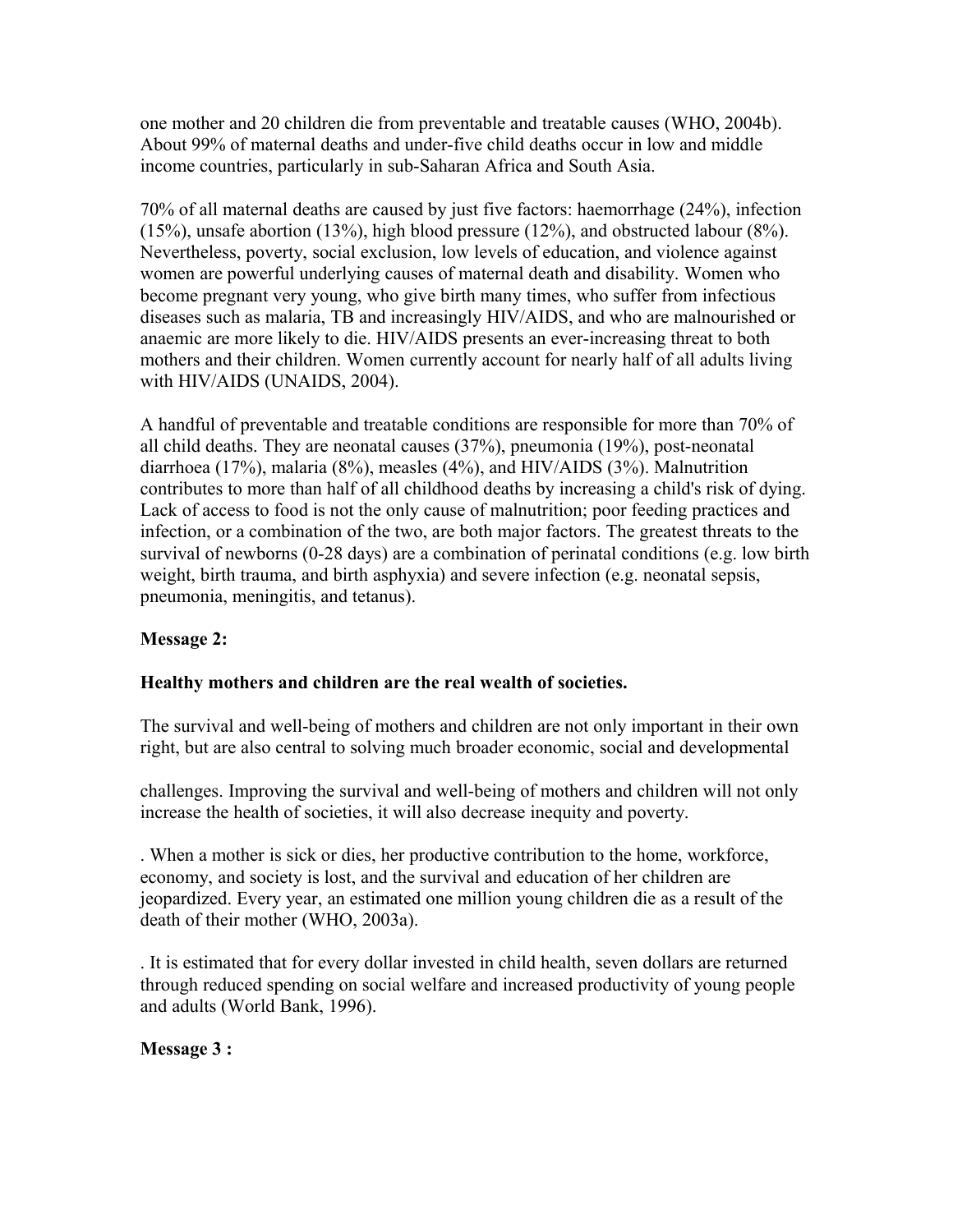#### **Millions of lives could be saved using knowledge we have today. The challenge is to transform this knowledge into action.**

Effective knowledge and tools exist to reduce suffering and death. However, to make a real difference they must reach all mothers and children who need them.

. Not enough mothers and children are receiving existing and affordable life-saving interventions. For example, globally, just 61% of births are assisted by a skilled attendant, while in some low income countries the average is as low as 34% (WHO, 2004c). Furthermore, only 4 out of 10 children with pneumonia, worldwide, are treated with antibiotics (Gareth et al., 2003).

. To reduce maternal deaths dramatically, all women need access to high-quality delivery care with at least three key elements: skilled care at birth, emergency obstetric care in case of complications, and a functioning referral system which ensures access to emergency care if needed. Another key solution is helping women to avoid unwanted pregnancies and births.

. More than 6 million children could be saved each year if they were reached by a small set of preventive and curative interventions (e.g. vaccines and simple treatments for common serious illnesses) and appropriate home care (Gareth et al., 2003).

. Schooling for girls results in healthier, better-educated children, fewer maternal and child deaths, greater economic opportunities, and enhanced well-being of families. Nevertheless, two out of every three children not in school are girls; and two out of every

three illiterate adults are women (UNESCO 2003).

#### **Message 4 :**

**In order to make a difference, we must all join forces and act. Together we can do it. Each one of us has a role to play.** 

#### **Indian Scenario :**

According to WHO estimates about 510,000 maternal deaths (0.9% of total deaths) occurred globally, of these deaths about 171,000 were in South East Asia. Life time chances of maternal death in the world as whole is about 1 in 75. It varies from country to country. In India it is 1 in 55. According to Registrar General of India estimates for year 2000, MMR for India was 407/ 100,000 live births. There are wide variation between the states with Uttar Pradesh, Rajasthan, Madhya Pradesh, Bihar and Assam having MMR higher than National average. Gujarat has rough estimation of MMR of 4/1000 live births. Unlike IMR, it is difficult to establish MMR as it needs a huge sample size. Poor access to health care system has always led to underreporting of maternal deaths and the existing system out reach program to identify and monitor each and every pregnancy.